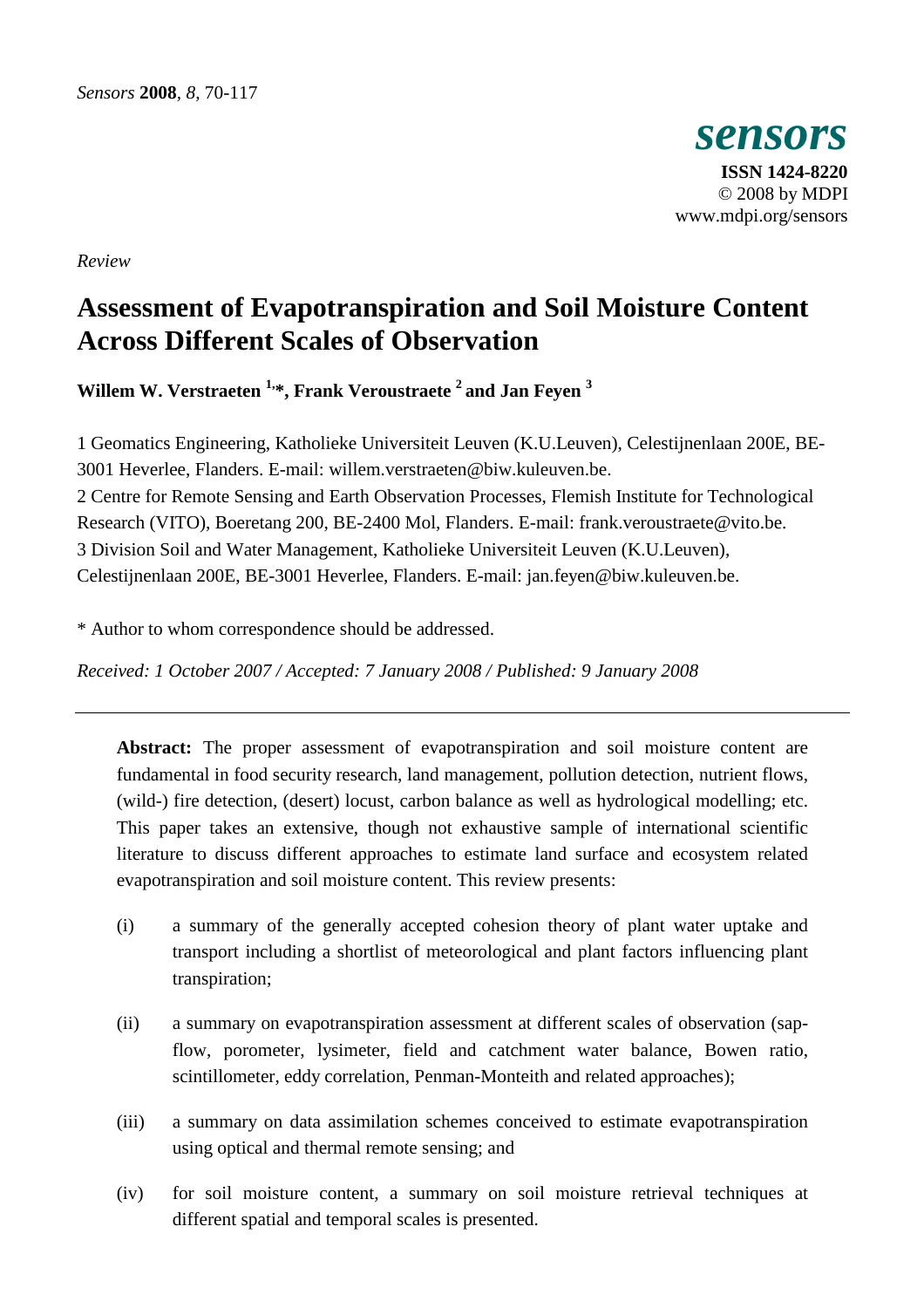Concluding remarks on the best available approaches to assess evapotranspiration and soil moisture content with and emphasis on remote sensing data assimilation, are provided.

**Keywords:** Evapotranspiration, soil moisture content, plant – field – landscape - regional scales, remote sensing.

## **1. Introduction**

## *1.1. The significance of evapotranspiration and soil moisture content*

The monitoring and modelling of land surface and vegetation processes is an essential tool for the assessment of water and carbon dynamics of terrestrial ecosystems. The proper estimation of evapotranspiration (ET) and soil moisture content (SMC) is a fundamental issue as well in food security research, land management systems, pollution detection, nutrient flows, (wild-)fire detection, (desert) locust and carbon balance modelling. Knowledge on ET is fundamental when dealing with water resources management issues such as the provision of drinking and irrigation water, industrial water use or water reserve management. These issues go from questions of agricultural and life sustainability to even direct human life support measures for large parts of the globe. They will even shift closer to direct life support in the years to come [1]. Soil moisture content is a soil status condition, directly connected with the process of ET since SMC is usually related to moisture contained in the upper 1-2 m of a soil profile, moisture which can potentially evaporate. Evidently, SMC is one of the prime environmental variables related to land surface climatology, hydrology and ecology [2]. Variations in SMC entail a strong impact on land surface energy dynamics, regional runoff dynamics and vegetation productivity (actual crop yield) [3]. More specifically, datasets of ET and SMC are indispensable for accurate estimates of carbon fluxes used in carbon balance models such as C-Fix [4] [5] [6] or CASA (Carnegie-Ames-Stanford Approach, [7]). This is especially true in water limited areas, of which there are many distributed over the globe. Moreover in Europe, a direct link is observed between soil water status, gross primary productivity of vegetation and soil respiration [8]. As such, soil moisture and ET affect terrestrial carbon uptake and release from and towards the atmosphere. Hence, knowledge on ET and SMC dynamics has a strong impact on the interpretation of global change effects [9] and hence, the implementation and impact of the Kyoto protocol on the global society. Early detection of dry soil conditions or potential drought is important for crop yield forecasting and hence, crop harvest optimization [10]. Yield forecasting, is an important early warning tool for farmers, and is important for the preparation and logistics of humanitarian food aid missions in famine struck areas. It also serves as an information base for commodity brokers. SMC can also be applied as a predictor for flood conditions, when soils become completely saturated. Under saturated conditions, soil cannot retain any surplus run-on or precipitation, hence a sharp rise in flooding risk. SMC is an important parameter in watershed modelling [11] as well and provides information related to hydro-electric or irrigation capacity. In areas with active deforestation or vegetation cover change, SMC estimates help to predict run-off, evaporation rates, and soil erosion [12]. Last but not least, SMC and ET are important status indicators in fire risk danger systems.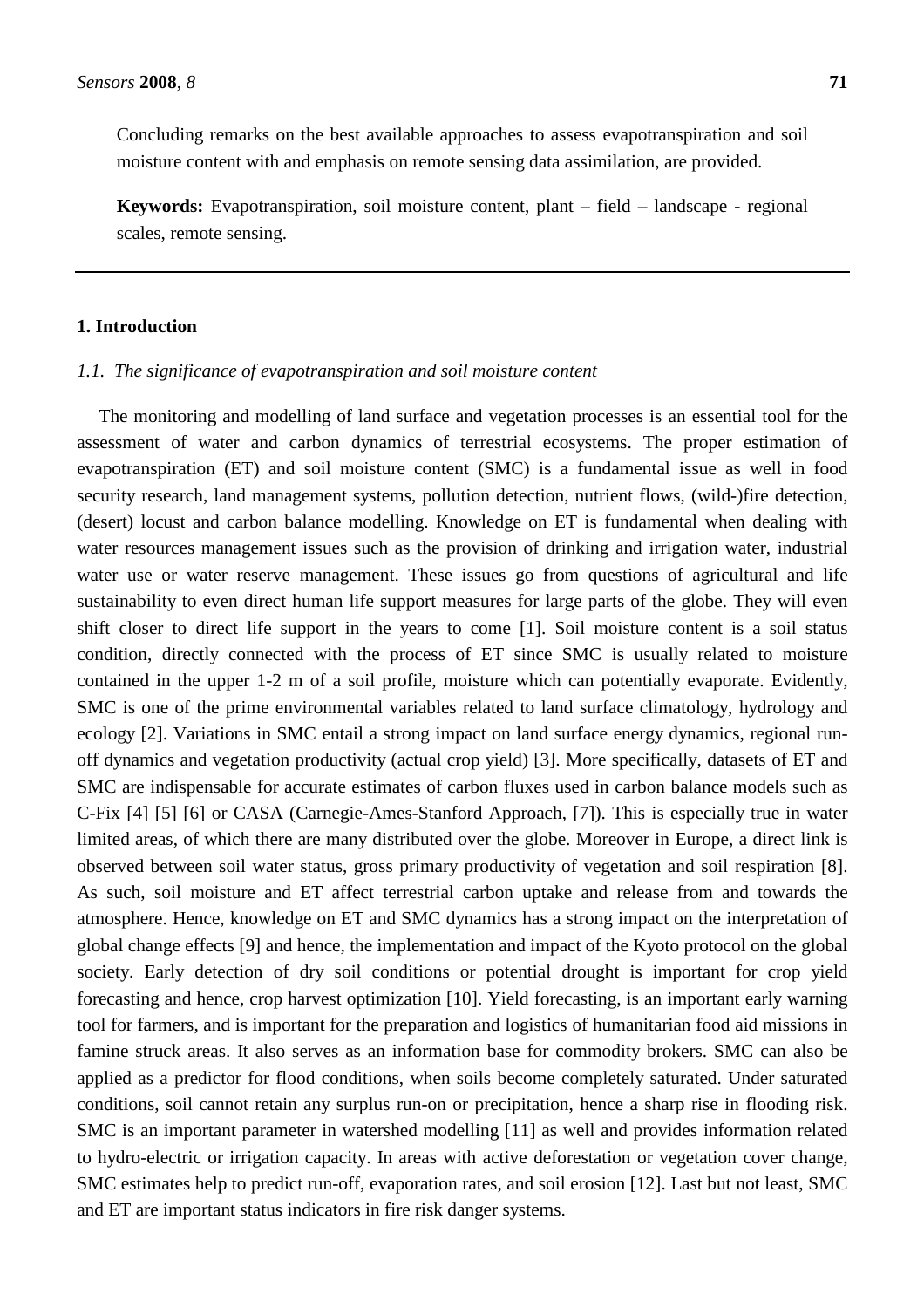Despite the importance of SMC, its accurate assessment is difficult. The standard procedure for soil water determination against which all other SMC methods are calibrated is the gravimetric method. This standard procedure is essentially a point measurement. Hence, local scale variations in soil properties, terrain, and vegetation cover make the selection of representative field sites difficult if not impossible. Moreover, field methods are complex, labour intensive and therefore expensive. In contrast with the previous, remote sensing (RS) techniques are promising because of their spatially aggregated measurements as well as their relatively low cost [13].

## *1.2. Descriptions of evapotranspiration and soil moisture content*

ET is the process whereby water - originating from a wide range of sources - is transferred from the soil compartment and/or vegetation layer to the atmosphere. ET includes evaporation from surface water bodies, land surfaces, soil, sublimation of snow and ice, plant transpiration as well as intercepted canopy water. ET represents both a mass and an energy flux. An allocation of ET into plant transpiration, soil evaporation and intercepted water evaporation fluxes, is generally accepted [14] [15]. Evaporation is the physically based process of transferring water - stored in the soil or on the surface of canopies, stems, branches, soils and paved areas - to the atmosphere. Transpiration is the evaporation of water in the vascular system of plants through leaf stomata. Opening and closure of stomata is controlled by their guard cells. Hence, transpiration is a bio-physical process since it involves a living organism and its tissues. The transpiration-pull explained by cohesion theory, determines the dynamics of water transport from soils over plant systems towards the atmosphere. Cohesion theory was first formulated in the  $19<sup>th</sup>$  century by Dixon and Joly [16] and quantified by van den Honert [17].

Apart from ET, potential, reference and actual evapotranspiration are important as well, as ET related quantities. Thornthwaite [18] was the first to introduce the concept of potential evapotranspiration ( $ET_{pot}$ ). He defined  $ET_{pot}$  as the maximal water quantity transferred to the atmosphere, from a vegetation cover in a state of full physiological activity and unlimited water and nutrient availability. As published by Choisnel et al. [19],  $ET_{pot}$  corresponds with water consumed by a grass lawn cover during its active phase and without restriction of water and nutritional elements uptake. This quantity is also referred to as potential or reference evapotranspiration ( $ET_{ref}$  or  $ET_0$ ). A crop factor  $(K_c)$  is used to estimate  $ET_{pot}$  for other vegetation than lawns. A widely used approach to estimate ET is the FAO-24 [20] and by extension the FAO-56 procedure, based on  $ET_0$  and  $K_c$  [21].

Since most ET assessments are only indirectly based on plant physiological knowledge, it has to be born in mind that plant water transport involves active (energy consuming) plant physiological processes. Hence, a brief description is given of the mechanism of water transport in plants before an overview of some ET assessment methods is given. The backbone to present this brief account is that in general, modelling beyond plant and field scales can shift plant physiological mechanisms in the background. This can be understood in the sense that basic plant processes may be of less importance at larger spatial scales. It is however the physiological basis of the ET process that creates a better framework to understand the application of remote sensing (RS) for ET estimation and its limiting factors. It can also explain why some approaches to estimate ET were developed and even why other possibilities were or should be chosen.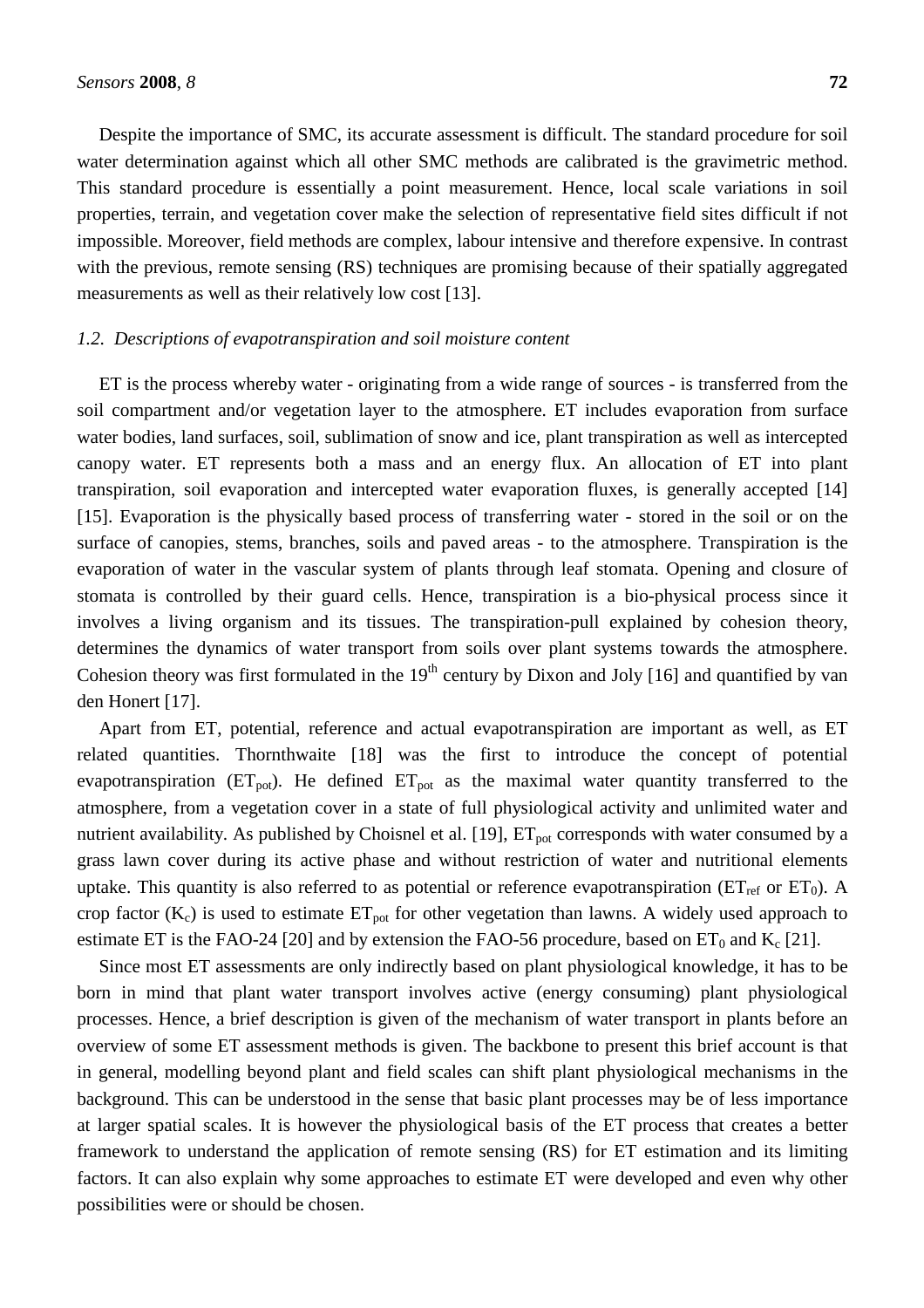Summarizing, the main focus of this paper is the provision of an overview of the international scientific literature describing different methods to determine land surface ET and SMC with an emphasis on ET. A wide range of literature sources has been consulted (reports, international journals, PhD's) in an attempt to provide optimal accessibility of the problem area for the reader. An important focus is the identification of methods, optimally suited for specific applications as well. Whether it be ET, estimated as a singular parameter or as a parameter assimilated in integrated agro-ecological applications. The sub-objectives of this review have been identified as follows:

- (i) A summary of the theory of plant water uptake and transport and the presentation of a shortlist of environmental factors influencing plant transpiration;
- (ii) A summary of ET assessment methods at different spatial scales, with a discussion on pro's and con's in different applications;
- (iii) A summary of SMC assessment methods at different spatial scales, with a discussion on pro's and con's in different applications;
- (iv) An account on the linkage of ET and SMC assessment approaches with existing remote sensing techniques.

Evidently, this review paper does not attempt to exhaustively cover the broad application field of ET and SMC. It should rather be perceived as an attempt to present the reader the broadly used as well as accepted measuring and modelling concepts to assess ET and SMC without going into ultimate detail. From this perspective, this paper can be seen as a guide to the application fields of ET and SMC research and development from plant, patch, regional to continental scales.

#### **2. Notions on crop water consumption**

## *2.1. The water pathway in plants from the physiological point-of-view: Cohesion Theory*

When considering terrestrial plant ecosystems, transpiration is a water flux from the vegetation layer towards the atmosphere, originating from soil water uptake by the plant root system. The transpirationpull theory offers a cognitive framework explaining the water pathway from soils over plant systems towards the atmosphere. Because of the critical role of the physical concept of cohesion, this theory is also known as Cohesion Theory and was formulated in the  $19<sup>th</sup>$  century by Dixon and Joly [16]. Quantification was attempted by van den Honert [17]. A review article about the current controversies of this theory was written by Tyree [22].

The three basic elements of Cohesion Theory are:

- (i) driving force;
- (ii) hydration (adhesion) and;
- (iii) cohesion of water.

The driving force is a gradient of decreasing (more negative) soil water potential, over the soil plant – atmosphere continuum. Water moves in this continuum from the soil, through the epidermis, cortex, and endodermis, into the vascular tissue of roots, up through the xylem of vascular plant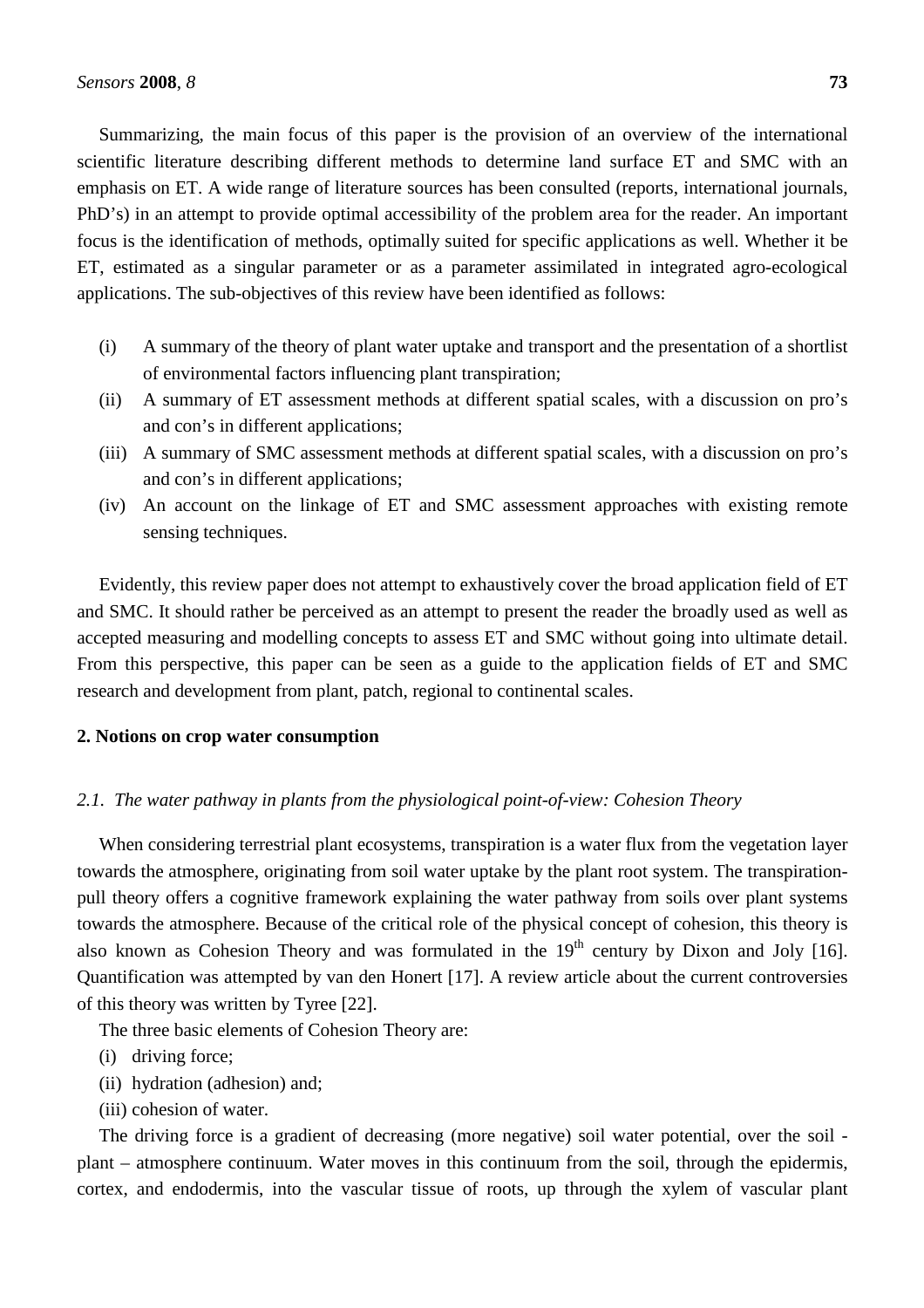systems, into its leaves, and finally, by transpiration through the stomatal pores, into the atmosphere. Fig. 1 depicts a schematic view of the water movement pathway from soil to xylem.

Soil water enters the root system through root hairs, protrusions into the soil matrix of the root system epidermal cells. Apparently, water travels both in the living cytoplasm and the nonliving vascular system of the root cells, respectively .denoted as the symplast and apoplast. Water crosses the plasma membrane and then passes from cell to cell through plasmodesmata. The water in the apoplast does not cross plasma membranes. The endodermis however is impervious to water because of the casparian strips. Therefore, before passing by the plasmodesmata into the cells of the stele, apoplastic water must enter the symplasm of the endodermal cells. Once inside the stele, water can freely move between cells as well as through them. In young roots, water enters directly into the xylem vessels and/or trachea (nonliving water conducting elements of the apoplast). Xylem tissue is the most important water pathway in woody species and is composed of four cell types, i.e., trachea, vessel elements, fibres, and the xylem parenchyma. After the active transport of water from the soil to the roots, water reaches plant leaves under nominal conditions.



**Figure 1.** Water pathway of vascular plants: From soil through the root tissue up to the xylem.

Adhesion and especially cohesion forces are the primary drivers for water transport in vascular plants. Hydratation forces between water molecules and plant cell walls are based on the Van der Waals bondage. In the specific environment of xylem tissues the pathway taken by water, implies cohesive forces so strong that, when water is pulled from its holding points in the cell walls at the top of a plant or tall tree, the pull extends all the way down through the stem or trunk and roots into the soil. When the pull force is larger than tensile strength (the ability to resist stretching without breaking) the phenomenon of cavitation occurs, usually when severe water stress impacts on a vascular plant. A continuous water column can break when the water potential drops below a critical level. This results in an embolism in the transporting elements of a vascular plant water transport structure. It is believed that a reversal of embolism can take place, even after cavitation has occurred, because of the containment of atmospheric and water vapour. Water vapour can convert into its liquid state and hence refill the conducting tissue or vessels. Cavitated vessels can also be re-filled with atmosphere or by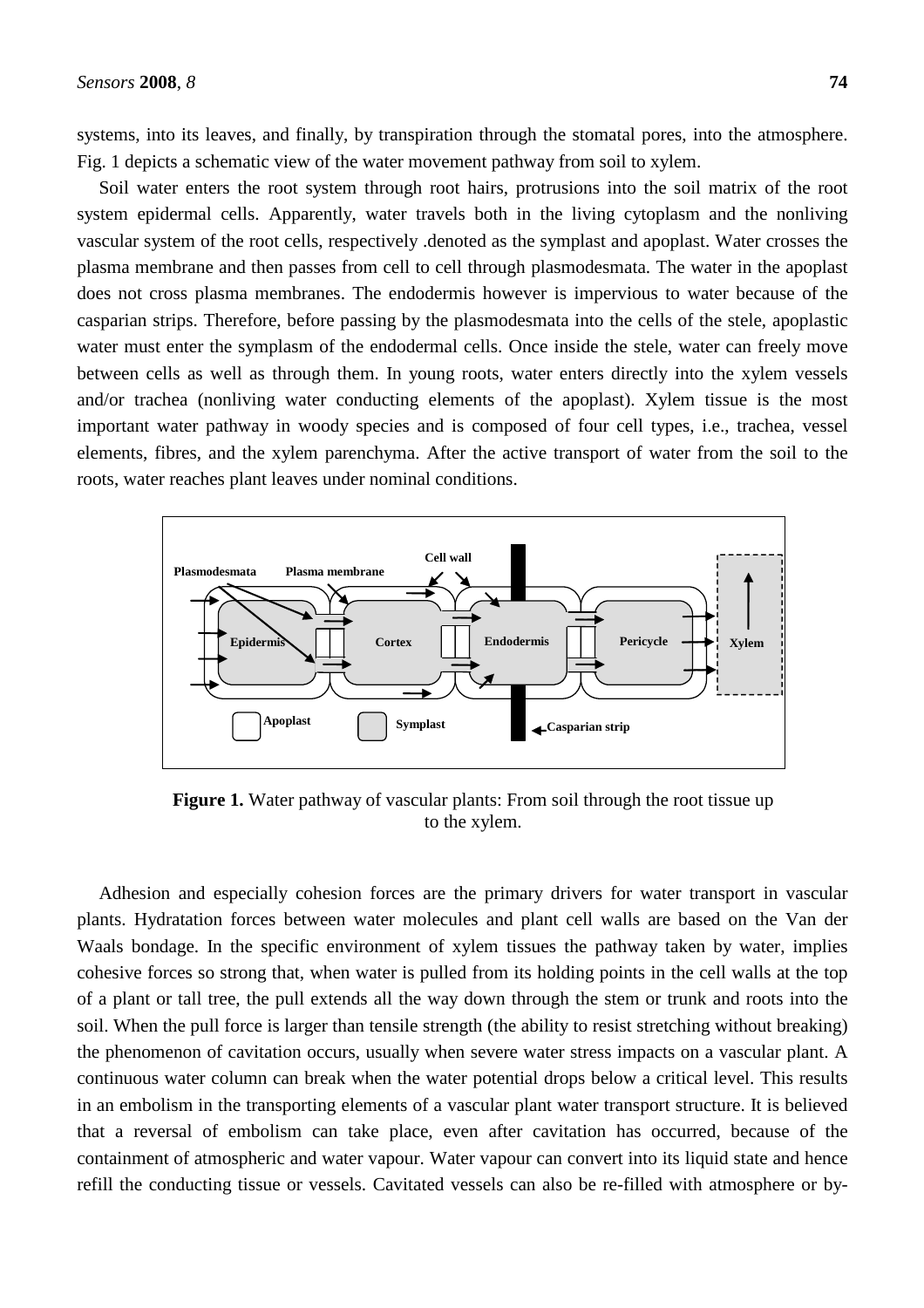passed. As water stress builds up during drought episodes, cavitation first occurs in leaves. These can then wilt or even die, although the water transport system in the trunk remains relatively intact.

## *2.2. Quantification of evapotranspiration*

Basically, the process of evaporation is the diffusion of water molecules into the atmosphere. In that respect the general formulation of Fick's First Law (introduced in the mid 1800's) is an equation based on a concentration gradient per unit area  $[m^2]$ :

$$
E = K \frac{dC}{dz}
$$
 (1)

In Eq. (1): *K* is a turbulence factor  $[m^2 s^1]$ ; *E* is the amount of water evaporated  $[m s^{-1}]$ ;  $dC dz^{-1}$  the concentration gradient  $[10^{-3} \text{ kg m}^{-3} \text{ m}^{-1}]$ .

In evaporation theory, Dalton first proposed the mass transfer formula in 1802:

$$
E = f(v_a) (e_s - e_a)
$$
 (2)

In Eq. (2):

 $f(v_a)$  is a function of wind speed [m s<sup>-1</sup> millibar<sup>-1</sup>];

 $v_a$  is wind speed [m s<sup>-1</sup>];

 $e_s$  is the vapour pressure in the saturated region of a water surface [millibar];

 $e_a$  is the vapour pressure in the atmospheric space above the saturated region [millibar].

Many functions of wind speed are a combination of wind velocity and some coefficient(s). If this boundary condition is satisfied, evaporation only depends on wind speed and the difference in moisture content of the water saturated atmospheric space above the water surface and the atmospheric space above the saturated region. Clearly, measurements of wind speed, surface and atmospheric temperature as well as the relative humidity above the water surface are required to enable the use of Eq. (2).

To enable the determination of leaf transpiration, mass transfer models of evaporation can be modified to reflect the atmospheric conditions in the vicinity of the leaf. Since transpiration is structurally linked with stomata, it is dependent on the number of stomata and their degree of opening. Evidently, transpiration is limited by water availability as well.

Considering the energetic aspects of transpiration, i.e. that the latent heat of vaporization is linearly related to the mass of evaporated water, one can write:

$$
LE = \rho_w \lambda E \tag{3}
$$

In Eq. (3):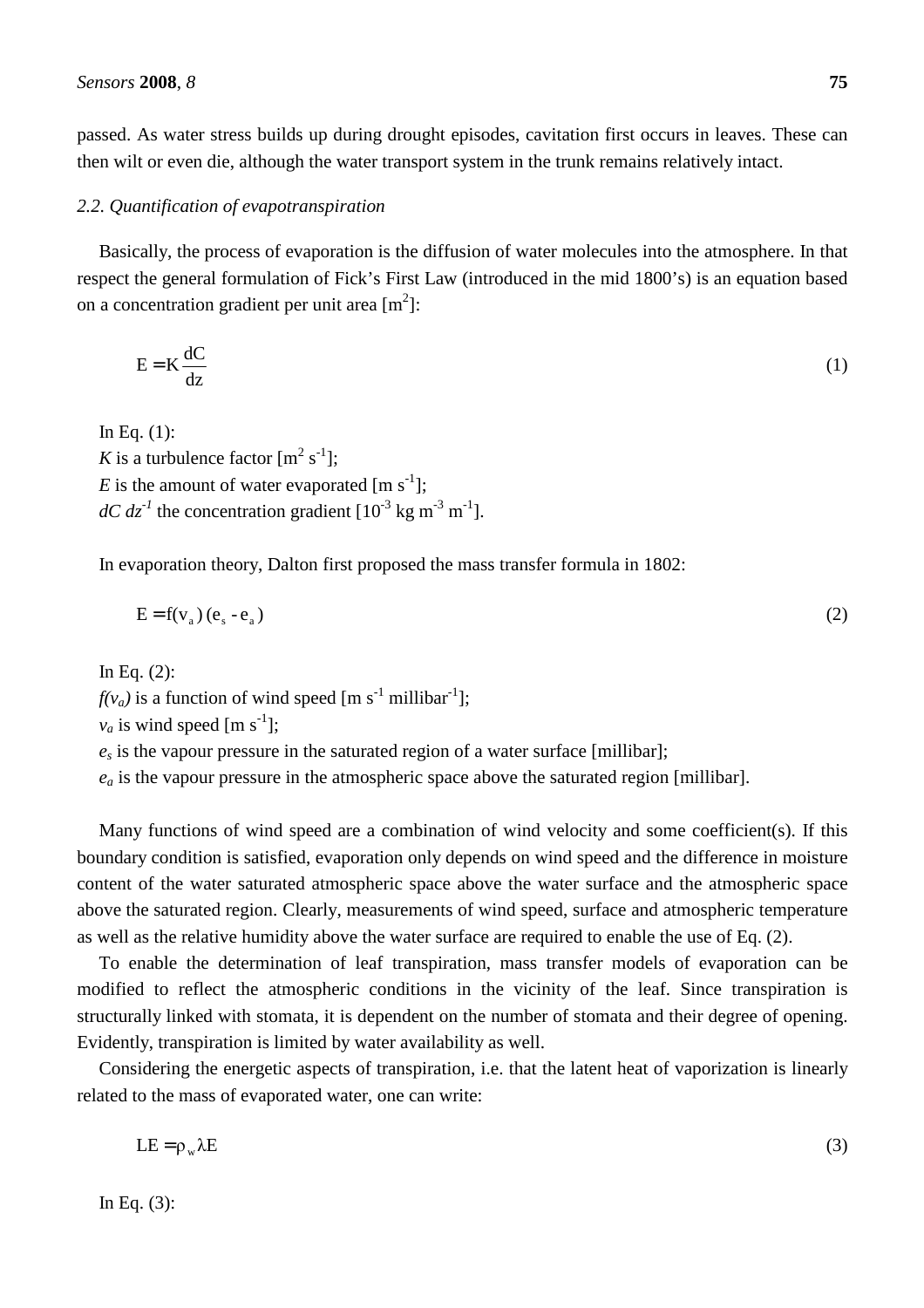*LE* is the latent heat to vaporize a specific amount of water, usually expressed in [W  $m^{-2}$ ];

 $\rho_w$  is water density [kg m<sup>-3</sup>];

 $\lambda$  is the latent heat of vaporization (2,260 at 100 °C) needed to transfer water from its liquid to its vapour phase  $[kJ \text{ kg}^{-1}]$ :

*E* is the amount of evaporated water (flux) expressed in  $\left[m^3 m^{-2} s^{-1}\right]$  or  $\left[m s^{-1}\right]$ .

After substitution of Eq. (3) into the mass transfer Eq. (2), the expression for latent heat can be written as:

$$
LE = \rho_w \lambda K_E v_a (e_s - e_a)
$$
 (4)

The temperature difference between a water surface and the atmospheric space above it also induces heat transfer (sensible heat flux).

Evaporation and transpiration are difficult to measure directly and separately. Hence, usually models are applied for the estimation of cited water mass fluxes. Evaporation models are based on laws of mass conservation such as those applied in water and energy balances, in mass transfer, or in a combined approach.

More information on evapotranspiration quantification can be found in [23] and other sources.

#### *2.3. Crop water relationships*

Available water is defined as the difference between the amount of water in a soil at field capacity and the amount of water in a soil at permanent wilting point. Permanent wilting point is (more or less arbitrarily) set at a pF (force of soil water suction) of 4.2 (i.e.  $log10$  -15849 in [cm]). Field capacity corresponds with water held in a soil against the forces of gravity (sometimes set at a pF value of 2.3). Permanent wilting point is the percentage of soil moisture which induces wilting in a plant system. This wilting is irreversible, i.e. the plant system does not recover, even when placed in an atmosphere with a relative humidity of 100%. Some basic factors affecting water uptake of plants are summarized in Table 1.

Water stress affects plant yield by a reduction of leaf area, a reduction of stomatal conductance, by a reduction of  $CO<sub>2</sub>$  uptake and hence photosynthesis and by a slow down of root elongation and development. Water stress also affects proper seed development (starch filling). Yield and water stress can be quantified with the concept of Water Use Efficiency (WUE). The physiological definition of WUE is: "The amount of carbon in milligrams of assimilated carbon per gram of H<sub>2</sub>O transpired". The agronomist defines WUE as: "The ratio of dry matter produced (yield) to water consumed". Crassulacean Acid Metabolism (CAM) plants are metabolically optimized for the highest WUE compared to C3 and C4 metabolism plants. CAM plants can close their stomata during daytime and open them at night. This strategy ensures a significant reduction of water loss by reduced transpiration. CAM plants have a low and variable productivity but a very high WUE.

In general C4 species elicit a higher WUE than C3 plants. Typically C4 plants can close their stomata (less  $CO<sub>2</sub>$  and less water loss) during daytime, while still carrying out a high level of photosynthesis. Evidently this leads to a higher WUE than C3 plants, which do not have this capacity.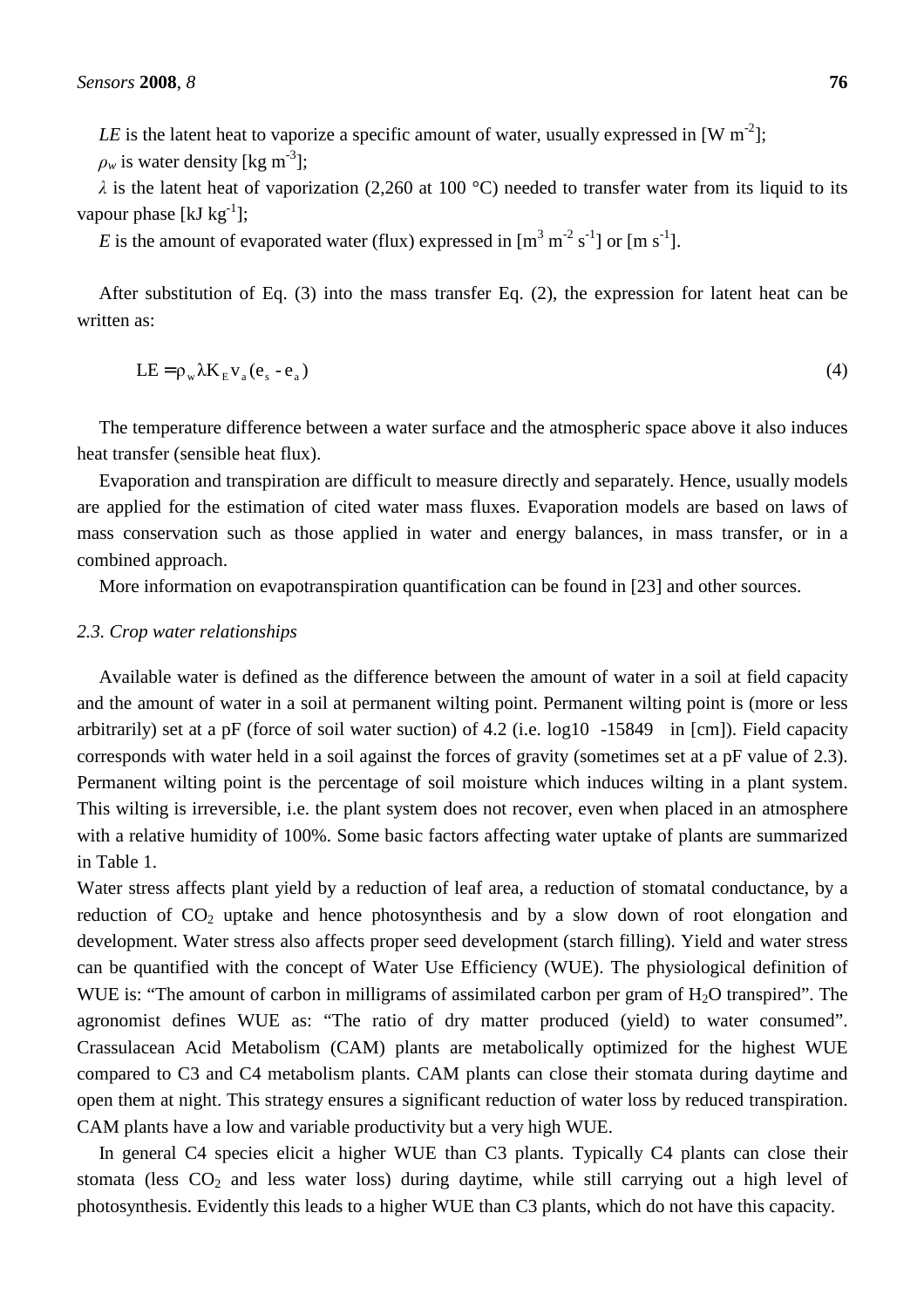**Table 1.** Some basic meteorological and plant factors affecting water uptake of plants.

| <b>Meteorological factors</b>      |                                                                                    |
|------------------------------------|------------------------------------------------------------------------------------|
| Solar radiation $(K^{\downarrow})$ | Atmospheric water demand increases with $K^{\downarrow}$ . 1 to 5% of the          |
|                                    | intercepted $K^{\downarrow}$ by plants is used for photosynthesis;                 |
| Atmospheric temperature            | The water amount in atmospheric increases with $T_a$ . For every 10 <sup>o</sup> C |
| $(T_a)$                            | rise in atmospheric temperature, atmospheric can hold twice as                     |
|                                    | much water as it can at a 10°C lower temperature.                                  |
| Wind velocity $(V_a)$              | Transpiration increases with $V_a$ . Higher wind speeds reduce the                 |
|                                    | boundary layer thickness. In the boundary layer RH is 100%. A high                 |
|                                    | RH decreases the water potential gradient hence decreasing                         |
|                                    | transpiration.                                                                     |
| Relative humidity (RH)             | High atmospheric RH results in a less steep water potential gradient               |
|                                    | (less transpiration). Transpiration increases with decreasing RH;                  |
| <b>Plant factors</b>               |                                                                                    |
| Rooting depth                      | Plants with deep roots have more potential to find soil water since                |
|                                    | they are able to reach the groundwater table.                                      |
| Leaf amount and Leaf Area          | The larger the leaf surface area the higher the transpiration flux. LAI            |
| Index (LAI)                        | is the ratio of plant leaf area to leaf area projected on the field.               |
| Stomatal conductance               | Light and moisture levels affect stomatal conductance most                         |
|                                    | prominently. Leaf moisture content affects turgor pressure in the                  |
|                                    | guard cells of stomata. Water stress (even under normal field                      |
|                                    | conditions) results in a loss of turgor in the guard cells and hence               |
|                                    | induces leaf wilting.                                                              |
| Leaf enrolling folding and         | Typically maize and bluegrass reduce the exposed leaf area under                   |
| reflection                         | water stress. The silver skin of soybean leaves reflects more $K^{\downarrow}$     |
|                                    | when enrolled                                                                      |

3. Evapotranspiration assessment techniques at different scales of observation

As a result of the spatial heterogeneity of soils, vegetation type and cover, soil moisture status and plant water availability varies spatially [24]. Furthermore, the dependency of hydrological processes on meteorology and climate makes ET, spatially and temporally variable. The interaction between the spatial and temporal dimension of evaporation processes result in a complex methodology for ET assessment [25].

ET estimations can be performed at the scale of a leaf (porometer), an individual plant (i.e. sapflow, lysimeter), at the field scale (i.e. field water balance, Bowen ratio, scintillometer) and at landscape scale (i.e. eddy correlation and catchment water balance). The assessment of ET always involves the laws of mass or energy conservation or a combination of both. For regional to continental scales, the use of earth observation (EO) data or models assimilating remote sensing data, is a strong requirement [26] [27]. A large number of measuring techniques and modelling approaches have been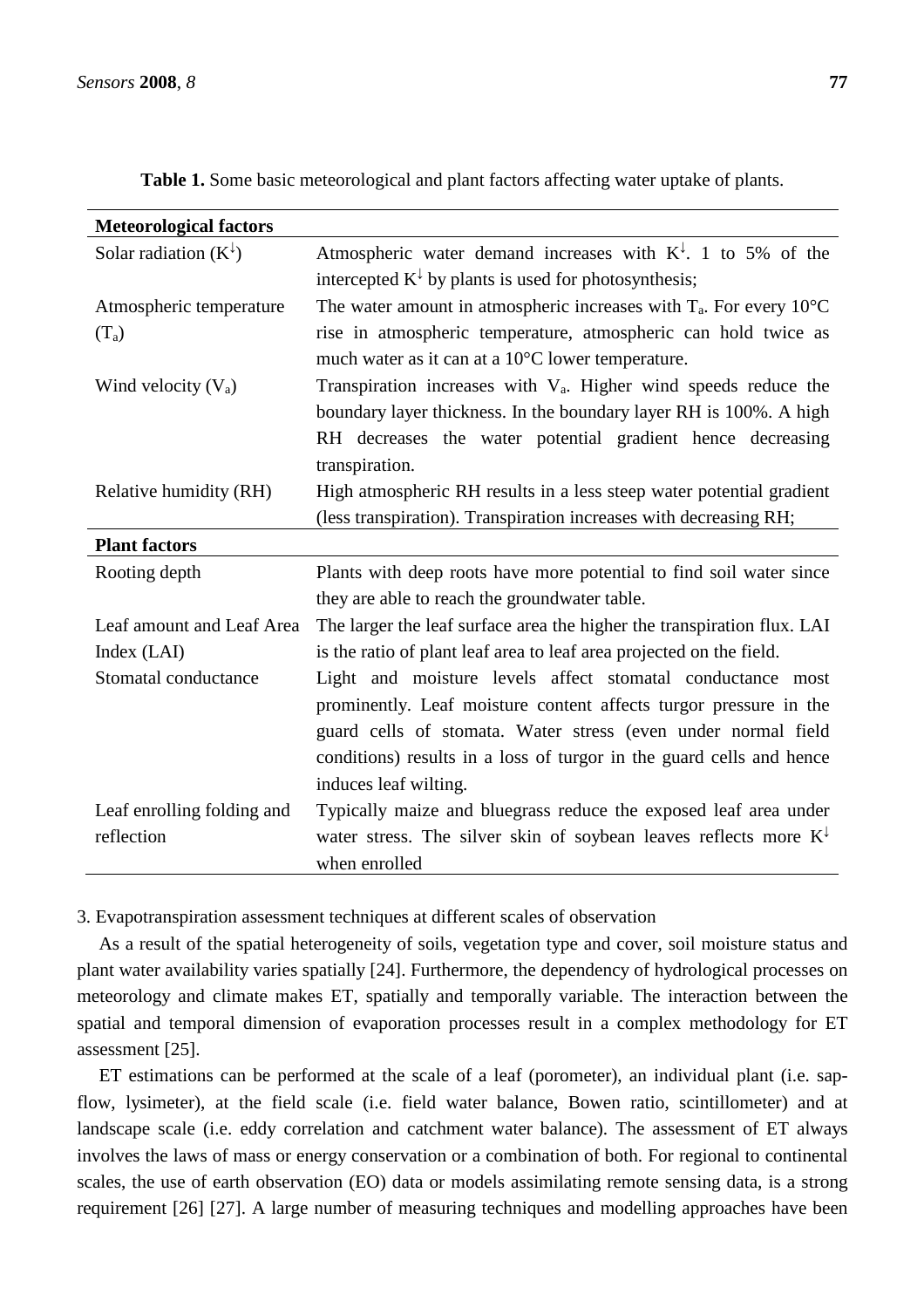published in this respect [25]. Without claiming completeness, Table 2 gives an overview of a variety of ET retrieval techniques, frequently encountered in the literature. ET retrieval techniques can be classified according to the spatial scale of application and the conservation law applied. Several earth observation approaches can be found in i.e. [57] [58] [59] [60] [61] [62] [25] [55] [54] [63] [64] [65] [66] [67] [68] [69] [70]. Before briefly discussing the assessment of evapotranspiration, the laws of mass and energy conservation are formally defined, since they are the basis of the assessment methodologies of many variables in this application field.

| <b>Scale</b>                | <b>Methods</b>                 | <b>Example</b>                                           | <b>Description</b>                                                                                                                                                                                                     |
|-----------------------------|--------------------------------|----------------------------------------------------------|------------------------------------------------------------------------------------------------------------------------------------------------------------------------------------------------------------------------|
| Point/leaf &<br>plant/field | Mass (water)<br>balance        | Porometer (POM)                                          | Water vapour loss from a leaf in a closed chamber is<br>determined by measuring humidity and temperature.                                                                                                              |
|                             |                                | Lysimeter (LM)                                           | Measurement of water balance components such as rainfall,                                                                                                                                                              |
|                             |                                | Water Balance (WB)                                       | etc. under realistic environmental conditions.                                                                                                                                                                         |
|                             | Energy balance                 | Bowen ratio (BR)                                         | Measurement of humidity and atmospheric temperature at<br>two heights to estimate the sensible heat flux. ET is derived<br>from the energy balance.                                                                    |
|                             |                                | Scintillometer (SCM)                                     | Atmospheric turbulence and light propagation, a<br>combination of the conservation of energy and mass<br>principles.                                                                                                   |
|                             | Energy/mass                    | Sap-flow (SF)                                            | Heat, temperature, Conservation of energy.                                                                                                                                                                             |
|                             | (water) balance                | Penman-Monteith<br>(PM)                                  | Based on the water vapour pressure deficit. Vegetation is<br>modelled as a big leave.                                                                                                                                  |
|                             |                                | FAO-24, FAO-56                                           | Based on PM for a reference crop in water unlimited<br>conditions combined with crop factors to derive $ET_{pot}$ for a<br>certain crop. If SMC knowledge is included ET <sub>act</sub> is<br>derived.                 |
|                             |                                | WAVE & SWAP and<br>other SVAT's                          | Simulation of the vertical water flow in the soil medium<br>based on the Darcy flux law and mass conservation. Upper<br>and lower boundary data are required such as $ET_{pot}$ ,<br>rainfall, groundwater level, etc. |
| Landscape                   | Energy balance                 | Eddy covariance (EC)                                     | Covariance between 3D wind speed and water vapour<br>mixing ratio is determined. Energy fluxes can be derived as<br>well as carbon exchange.                                                                           |
|                             | Mass (water)<br>balance        | Water balance (WB)                                       | Rainfall, hydrographs, groundwater level, information on<br>soil and vegetation, elevation of terrain, etc                                                                                                             |
|                             | Energy/mass<br>(water) balance | SWAT, MIKE-SHE,<br>SEBAL, SVAT's as<br>PROMET, SWAP, etc | Using upper and lower boundary conditions to estimate the<br>1-2-3D water fluxes in the soil compartment applied on a<br>grid or using hydrological response units.                                                    |
| Regional/<br>Continental    | Energy/mass<br>(water) balance | SEBAL, PROMET etc                                        | Including remote sensing data from optical and thermal<br>satellite sensors; Also satellite based microwave data can be<br>used.                                                                                       |

**Table 2.** Different scales of observation to assess evapotranspiration using a variety of techniques.

**References: SF** [28] [29] [30] [31] [14] [32]; **LM** [33] [14]); **BR** [34] [35] [14] [36] [37]; **SCM** [38] [39] [40] [41] [42] [43] [44]; **EC** [45] [35] [14] [36] [37]; **POM** [46] [47] [14]; **WB** [48] [49]; **WAVE** [50]; **SWAP** [51]; **MIKE-SHE** [52]; **SWAT** [53]; **PROMET** [54]; **SEBAL** [25] [55]; **PM** [56]; **FAO-24** [20]; **FAO-56** [21].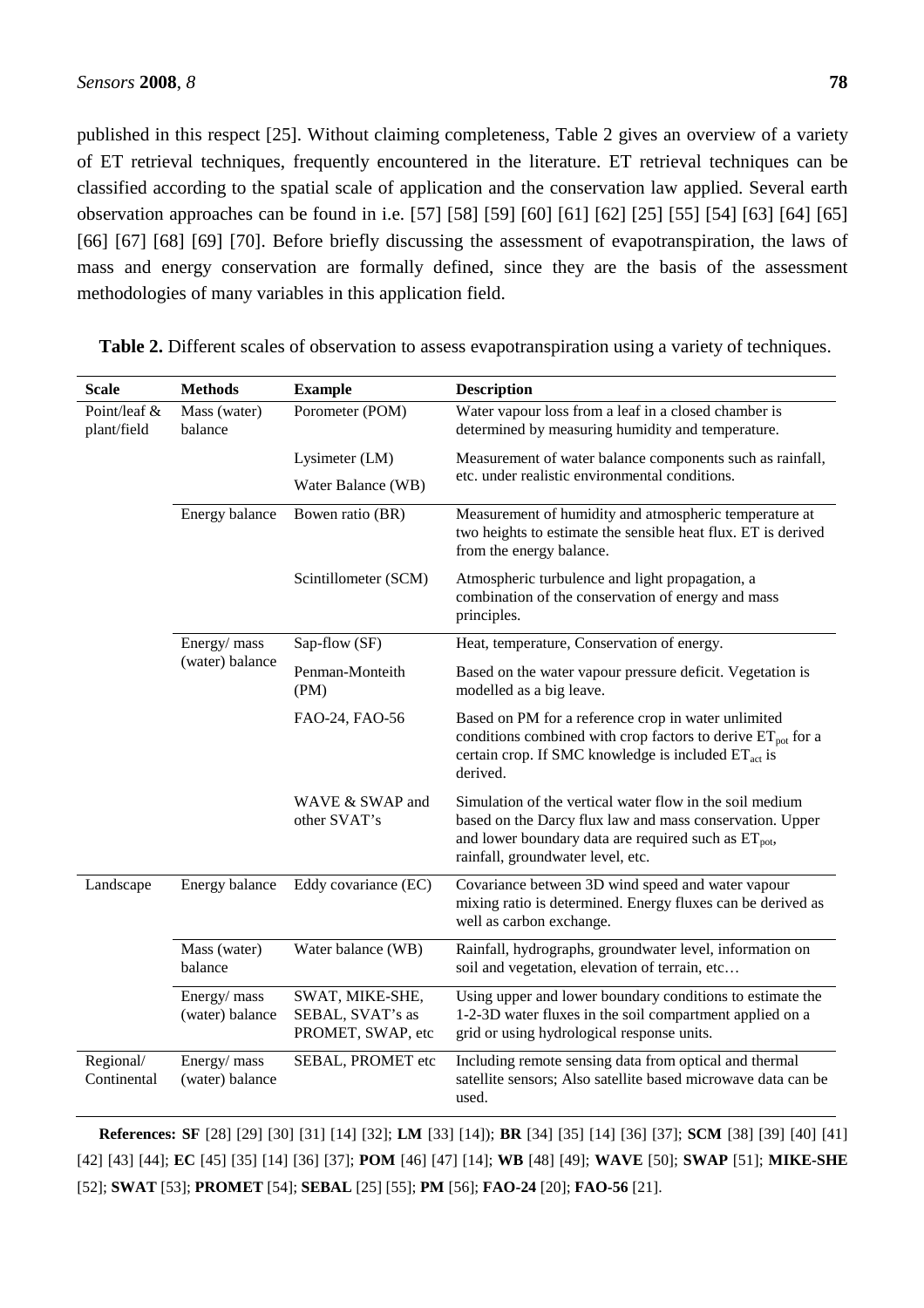## *3.1. The conservation laws*

A typical, daily one-dimensional water (mass) balance equation can be defined as follows:

$$
P + CR + Irr - ET - R - D - S = 0 \tag{5}
$$

In Eq.  $(5)$ : *P* is the amount of rainfall  $\lceil \text{mm } d^{-1} \rceil$ ; *CR* is the capillary rise from the groundwater table  $\lceil \text{mm } d^{-1} \rceil$ ; *Irr* is the irrigation dose  $\lceil \text{mm } d^{-1} \rceil$ ; *ET* is evapotranspiration  $\text{[mm d}^{-1}$ ; *R* is runoff  $\text{Imm } d^{-1}$ : *D* is drainage  $\text{[mm d}^{-1}$ ; and *S* is the storage of water in the soil compartment  $\lceil \text{mm } d^{-1} \rceil$ .

A typical, daily one-dimensional energy balance omits (or ignores) energy storage in the canopy due to photosynthesis. For a vegetated land surface, the energy balance equation can be written as:

$$
R_n - G_0 - S - H - \lambda E = 0 \tag{6}
$$

In Eq. (6):

 $R_n$  is net radiation (net short and net long wave) [W m<sup>-2</sup>];  $G_0$  is the subsurface heat flux [W m<sup>-2</sup>]; *S* is the rate of heat storage in the plant canopy  $[W \, m^2]$ ; *H* is the sensible heat flux  $[W \, m^{-2}]$ ;  $\lambda E$  is the latent heat flux [W m<sup>-2</sup>];  $\lambda$  is the latent heat of vaporization of water, approximately 2,450 J g<sup>-1</sup> H<sub>2</sub>O at 20°C; and *E* is evapotranspiration [g H<sub>2</sub>O m<sup>-2</sup> s<sup>-1</sup>].

The energy storage due to photosynthesis is generally estimated to be less than a few percent of land surface net radiation [71]. Hence, generally the energy storage term S in the equation of the land surface energy balance is omitted. However, heat storage in plant canopies can become a substantial part of the energy balance for periods less than a day, particularly for massive canopies such as those of forests. Quantitative information on S is rare in the literature however and moreover difficult to obtain [49]. Both mass and energy balances can be combined, for example by estimating ET using the energy balance, it is possible to better estimate the other terms of the water balance like for example water drainage.

#### *3.2. Point / leaf / plant and field scale transpiration and evapotranspiration estimation*

The execution of field measurements represents a labour intensive endeavour. Moreover, it is a time consuming activity, which generally requires expensive equipment. In situ, potentially everything can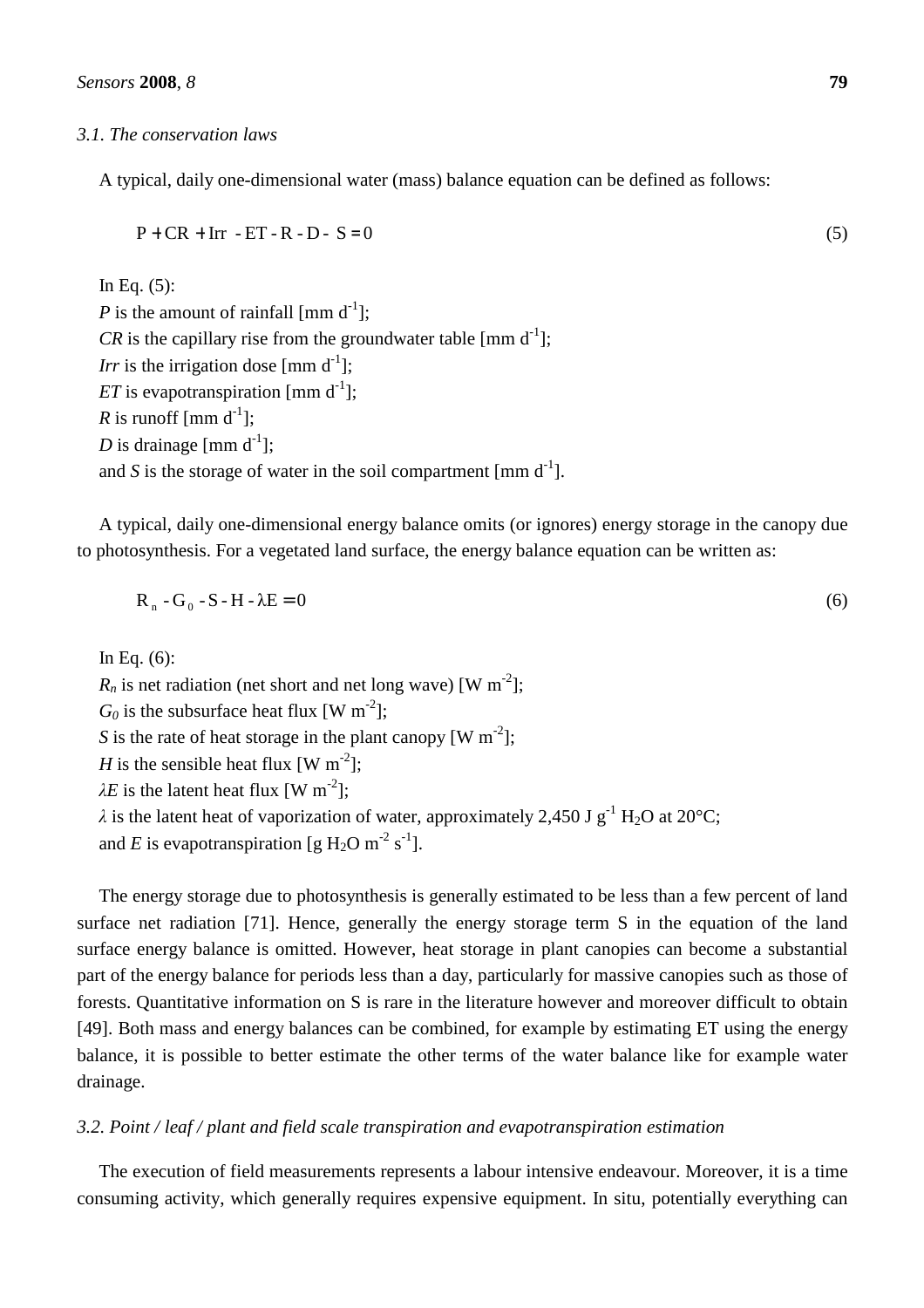go wrong. Despite these caveats, field measurements are the very touchstone to confront a modelling approach with the physical reality of the environment. Field measurements provide a treasure of information for the validation of models and for accurate quantitative information needed and asked for by policy and decision makers. Models without accompanying measurements, i.e. calibration and validation (cal/val) data, may be sophisticated mind constructions but they are worthless for sure in underpinning land management policy making. In the next chapter, we give a short overview of sapflow sensors, the porometer, the lysimeter and field water balance approaches. These techniques produce consistent temporal profiles of ET data with a local outreach.

## 3.2.1. Estimation of transpiration based on Sap-flow measurements

A sap-flow sensor involves heater and temperature probes which are inserted into stems or branches. Sap-flow absorbs heat thereby inducing a temperature drop. Different type of sap-flow measurement principles exist. For instance the **Heat Pulse Velocity** principle is applied with a heater probe inserted into the sapwood, with thermocouples inserted downstream and sometimes upstream of the sensor to measure temperature change due to the heat pulse. The **Thermal Dissipation Probe** is applied by insertion of an upper needle containing a heater element and a thermocouple which is referenced to a second needle downwards in the sapwood stream. The **Heat Field Deformation Method** is applied by the use of a heater and two atmospherics of a thermocouple implanted symmetrically and asymmetrically into the stem. The **Heat Balance Method** is based on the ratio between heat input and temperature rise in a pre-defined space. Finally, the **Stem Heat Balance method** is applied by external heating with a soft and flexible heater and a couple of thermo-sensors.

These techniques allow, to measure plant effective water streams. In that respect sap-flow sensors are very useful for calibration and validation of water and energy balance algorithms whether or not based on remote sensing. They are a very good alternative to lysimeter experiments. Operation of sapflow sensors though, requires a vast technical input and maintenance effort. Power supply in areas without electricity distribution is an evident problem. Signal conversion (from temperature to sap-flow) involves a (semi)-empirical approach and is based on a priori knowledge of the sapwood basal area. Sapwood basal area is required to convert flow velocities to transpiration rates. Moreover, water storage in the stem must be considered. Tree dimensions are needed for the up-scaling from stem at breast height to the tree level (hence, tree characteristics must be known). More information on the techniques described can be found in: [72] [30 [31] [28] [29] [32] [14].

## 3.2.2. Estimation of transpiration based on Porometer measurements

A porometer measurement estimates transpiration of a leaf or twig by measuring:

- (i) the increase of humidity within a closed chamber attached to the leaf, or;
- (ii) with a steady state porometer that maintains a constant humidity in a measuring chamber by matching a flow of dry atmospheric to balance water vapour loss from the enclosed leaf. Water vapour loss from the chamber by atmospheric flow equals the gain in water vapour by transpiration (mass conservation principle). The instrument calculates the amount of water vapour outflow from measured atmospheric flow, relative humidity, and temperature and corrects for the known leaf area in the cuvette to give transpiration per unit leaf area.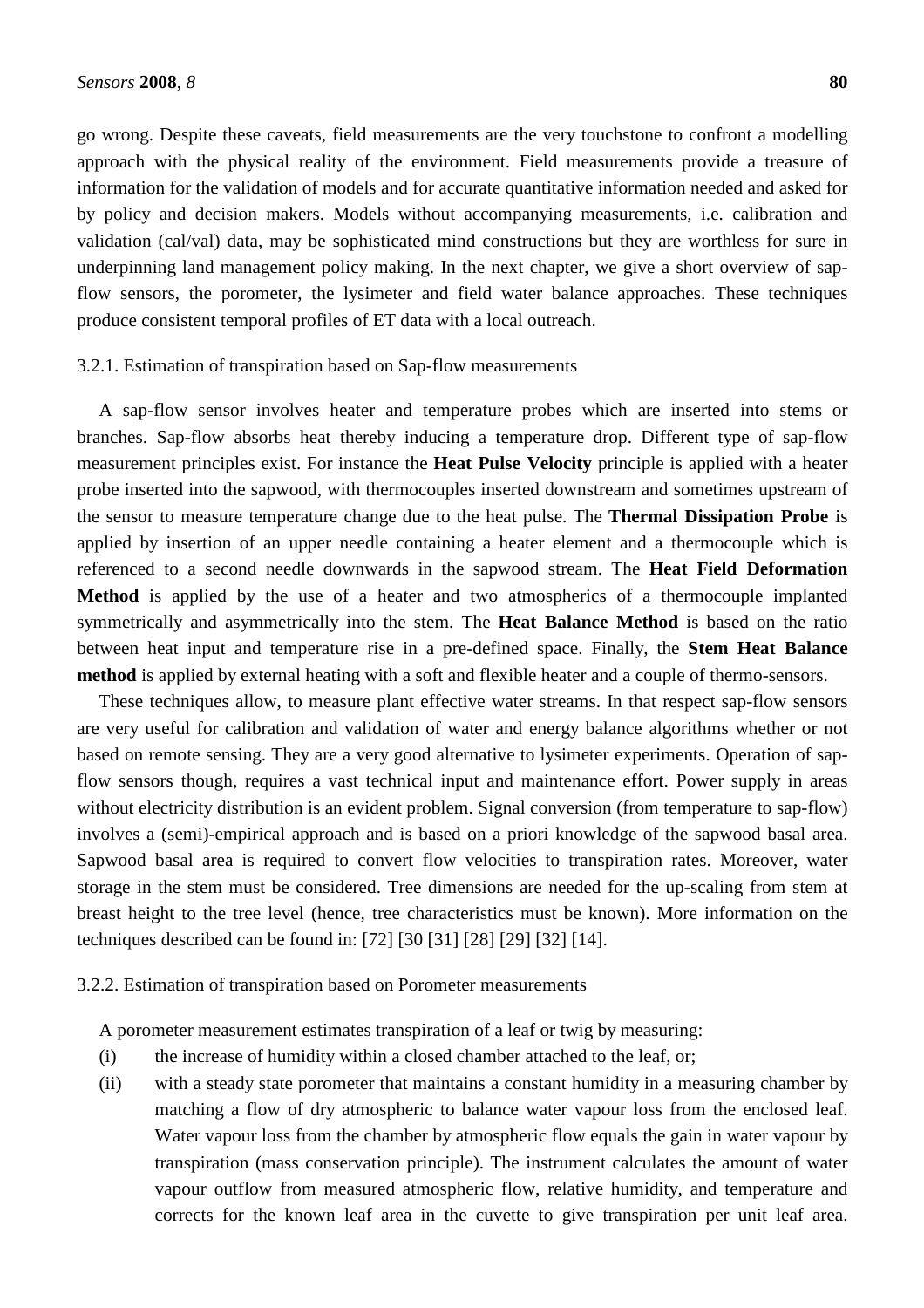Porometers are used to determine leaf stomatal conductance but one may also be tempted to

extrapolate measurements on a single leave to a whole canopy, when knowing total leaf area. A porometer measurement provides direct estimates of water loss from leaves. It suffers however from the requirement that the estimations at leaf level must be extrapolated to a whole canopy. This type of up-scaling is not straightforward. Transpiration rates measured with a porometer do not correspond with those measured in undisturbed natural conditions. This is due to differences in boundary layer conductance. A more rigorous approach is the independent determination of atmospheric saturation deficit and the transpiration rate by porometry [73] thereby taking boundary layer conductance into account. Porometers are useful for conductance-based models since leaf stomatal conductance and transpiration can be measured. More specific information on this topic can be found in [46] [47] [14].

## 3.2.3. Estimation of evapotranspiration based on a lysimeter

The lysimeter is widely used in laboratories and for field work, mainly for agronomic research. The weighing lysimeter technique can be extended if there is a requirement for measurements of tree transpiration. An undisturbed vegetated soil sample is taken with cylinders of different diameters (up to 3.14  $m<sup>2</sup>$ ). ET is estimated from the mass balance of water of initial minus final weight plus rainfall minus drainage.

The main advantage of lysimeter in situ measurements is that water consumption of vegetation can be performed under approximately realistic field conditions. However, a lysimeter measurement requires elaborate preparation in fact intrinsic to field measurements. Moreover it is typically limited to only few individual trees or a small surface area of agricultural crops. Additionally only young trees can be measured, hence this type of measurement is not representative for aged or mixed age forest stands. Moreover, the installation of lysimeters can cause disturbances compared to surrounding vegetation and agricultural crops in a lysimeter may suffer from a different treatment than crops in the field. A more realistic approach is the 'natural lysimeter' [74]. In this type of lysimeter, a barrier to lateral water flow in and above the soil is installed and measurements of precipitation and soil water content are made while the rate of deep drainage is approximated.

The lysimeter is very useful for data collection and for modelling water use and growth of agricultural crops. Also known is chemical solute transport research. More specific information can be found in [33] [31] [75].

#### 3.2.4. Estimation of evapotranspiration based on the Bowen ratio

The Bowen ration (BR) is a micrometeorological variable evaluated for a height of a few meters to a few tens of meters above a surface, representative for the surface sub-layer of the atmospheric boundary layer. Under steady state conditions and in absence of horizontal gradients of vertical fluxes of momentum, heat, and water vapour flux, the vertical fluxes of heat and water vapour within a fully turbulent surface sub-layer are not appreciably different from these fluxes at the earth's surface [76]. The scalar vertical fluxes of heat and water vapour of land or water surfaces are estimated within the surface sub-layer. Typically, the Bowen ratio is an energy balance method and represents the ratio of the sensible and latent heat fluxes. The BR is variable used in a widespread approach for ET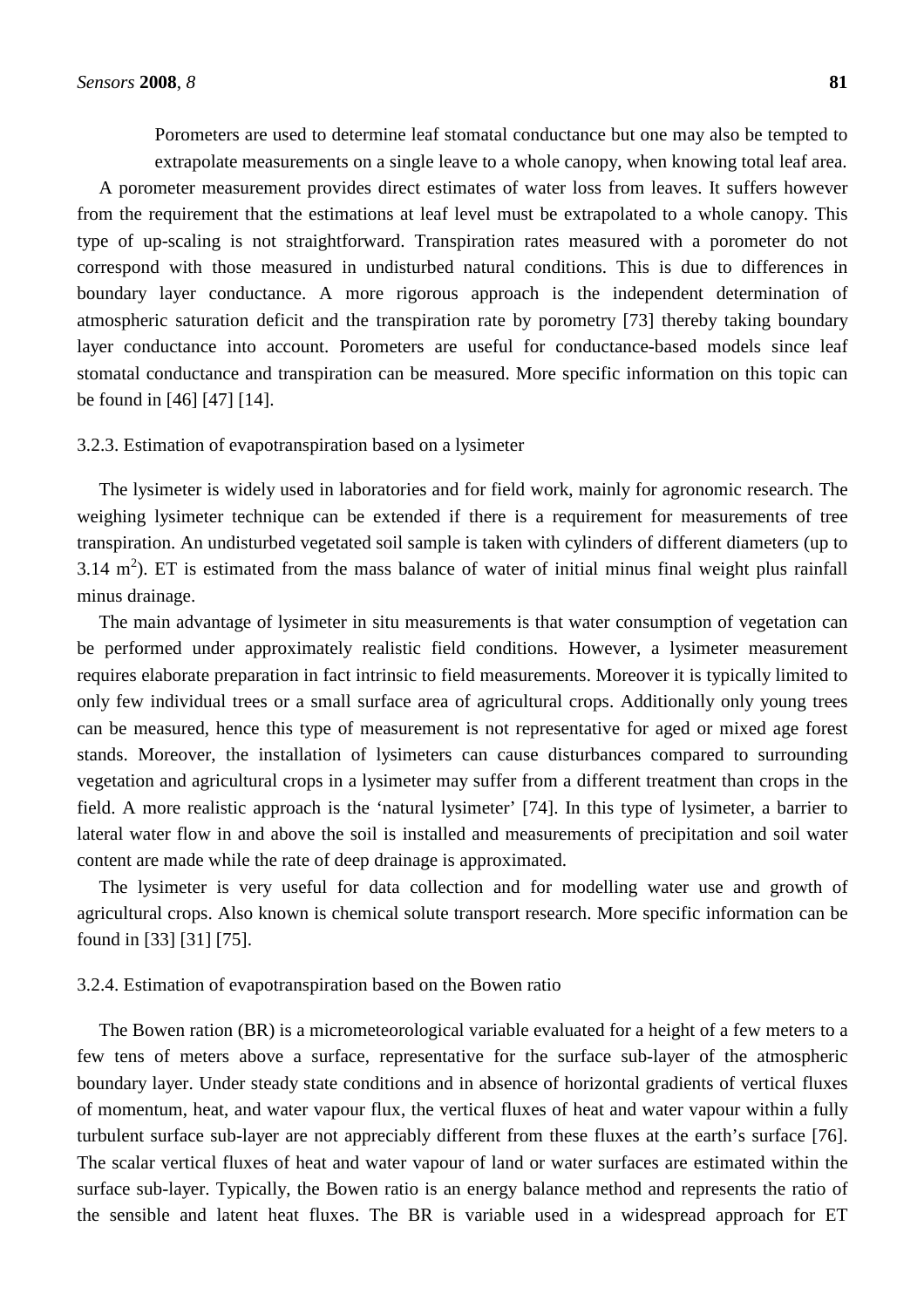determination at the local scale. An important boundary condition, however for the evaluation of a onedimensional BR, is the absence of horizontal energy fluxes. Hence, it cannot be used inside canopies. Furthermore, net radiation and soil heat fluxes must be measured simultaneously. With the BR approach, ET can be estimated beyond the point scale and can therefore be used to compare and classify vegetation types. More specific information about this approach can be found in [35] [37] [14] [36].

## 3.2.5. Estimation of evapotranspiration based on meteorological datasets

Estimation of ET can be based on energy balance schemes and the **Penman-Monteith [56]** equation in one of its many varieties. ET estimation can be based as well on the parameterization of energy balance components. Both the Penman-Monteith (PM) equation and the parameterization can be implemented in combination with EO assimilation techniques. In many approaches  $ET_{act}$  is estimated from  $ET_{pot}$  (i.e. obtained from water balance models such as WAVE see next section); energy balance models such as Penman-Monteith and derivates. A formal definition of  $ET_{pot}$  was already given in section 1.2. The formulae to estimate  $ET_{pot}$  for other vegetation than lawns is based on  $ET_{ref}$  and  $(K_c)$ as mentioned below (FAO-56 procedure).

The Penman-Monteith equation is applied within the concept of a 'big-leaf' approach and evaluates ET from the energy balance, combined with mass transfer. Since in the 1950's and 60's surface temperature could not be measured accurately, hence atmospheric-surface temperature differences could not be applied to calculate sensible heat fluxes. The Penman equation for open water however does not pose problems, since for this surface type atmospheric and water surface temperatures are assumed to be quasi equal. This is in contrast with the case of vegetation and bare soils.

Under the boundary condition mentioned here above, the amount of water to saturate dry atmospheric at a given pressure is temperature dependent (saturated vapour pressure) and is written as expressed in Eq. (7).

$$
e_s(T_a) = 6.11 \exp(\frac{17.27 T_a}{237.3 + T_a})
$$
\n(7)

Saturated vapour pressure is the maximal partial pressure of water vapour in atmospheric at a given temperature. This expression contains, after a linearization with a Taylor expansion, the atmosphericsurface temperature difference. This temperature difference can be inserted in the energy balance equation to lead us to the sensible heat component. The Penman-Monteith equation can then be written as expressed in Eq. (8).

$$
\lambda E_{act} = \frac{\Delta}{\Delta + \gamma^*} (R_n - G_0) + \frac{\gamma}{\Delta + \gamma^*} \frac{\rho_a c_p (e_s (T_a) - e_a)}{r_{ah}} \tag{8}
$$

In Eq. (7) & Eq. (8):

 $T_a$  is atmospheric temperature [ $°C$ ];

*es* is saturated vapour pressure at temperature T [mbar];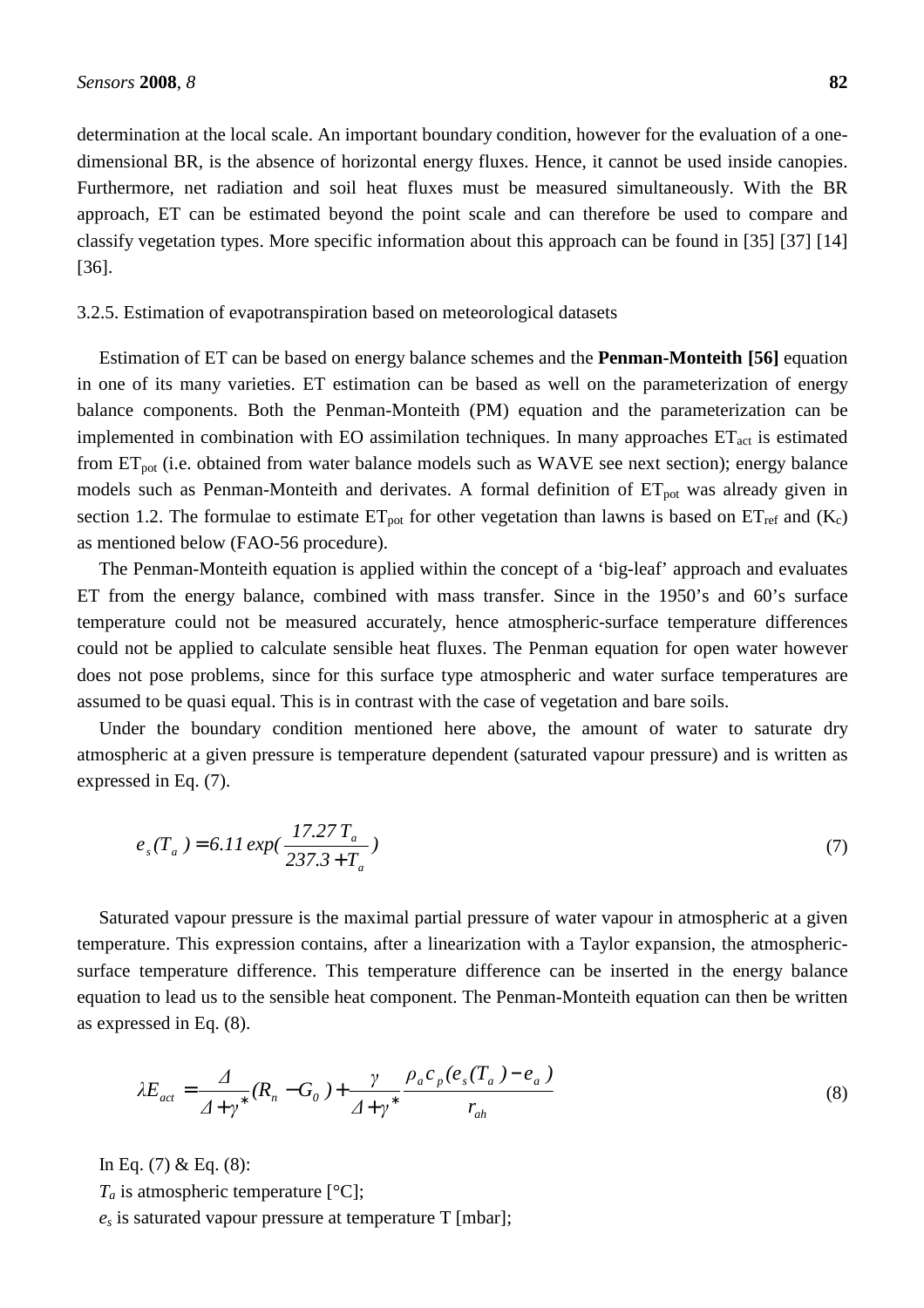$\Delta$  is the slope of the vapour pressure curve [mbar K<sup>-1</sup>];  $γ^*$  equals  $γ$  (1+r<sub>c</sub> r<sub>ah</sub><sup>-1</sup>);  $\gamma$  is the psychrometric constant [mbar K<sup>-1</sup>];  $(e_s(T_0)-e_a)$  is saturated vapour pressure deficit [mbar];

*rah* and *rc* respectively are the aerodynamic and canopy or surface resistances according to the 'big leaf' concept expressed in [s m<sup>-1</sup>]; Generally  $r_c$  is defined as  $r_s$  LAI<sup>-1</sup> where  $r_s$  is the stomatal resistance of leaves.

A simplification of the Penman-Monteith equation is the Priestley-Taylor equation [77]. These authors stated that the atmospheric drying power over a wet surface is a constant, multiplied with ∆*(Rn-* $G_0$  as expressed in Eq. (9).

$$
\lambda E = \alpha (R_n - G_0) \frac{\Delta}{\Delta + \gamma}
$$
\n(9)

 $\alpha$  is a constant [-] ranging from 1 to 1.35 for wet surfaces [78];

 $\gamma$  is the psychrometric constant [mbar K<sup>-1</sup>];

 $\Delta$  is the slope of the vapour pressure curve [mbar K<sup>-1</sup>].

Choisnel et al. [19] mentions an expression derived from the Penman-Monteith equation, Makkink (1957). It is used in the Netherlands with  $\alpha$  taking a value of 0.65 (or 0.8 times of its value in the Penman expression in Eq. (9). Brochet-Gernier used the same expression for France [19].

For sparse canopies, the Penman-Monteith 'big-leaf' approach no longer holds. Under these boundary conditions, soil evaporation must be incorporated in the modelling approach. Shuttleworth  $\&$ Wallace [79] suggested the use of a resistance model. In that approach, the energy available for evaporation from the canopy and soil compartments is calculated first and subsequently a resistance model is used to estimate the fluxes between soil and vegetation.

Insertion of the parameters of a hypothetically well watered lawn (height: 0.12 m; surface resistance: 70 s m<sup>-1</sup>; albedo: 0.23) into the Penman-Monteith equation, allows to evaluate  $ET_{ref}$ . With  $ET_{ref}$ ,  $ET_{pot}$ and  $ET_{ref}$  for a specific crop is calculated according to crop factors (K<sub>c</sub>) used in Eq. (10). A typical K<sub>c</sub> value during the mid-summer season for many cereal crops is 1.15 [21]). For forest trees between it is situated between 0.7 and 1.1 (as derived with the WAVE model, [80]).

In the **FAO-56** approach [21], a dual crop coefficient is use, which takes a dry soil surface layer and adequate soil water content (SMC) in the root compartment into account for full transpiration evaluation. Root zone moisture depletion is evaluated as the difference between SMC at field capacity  $(pF = 2.3)$  and actual SMC. The K<sub>s</sub> value (which is a water stress factor) equals 1.0 as long as SMC is higher than readily available water (a fraction of the total available water). If SMC is lower than readily available water (RAW),  $K_s$  decreases linearly from one to zero according to total available soil water consumed. The FAO-56 procedure is a revised FAO-24 version [20].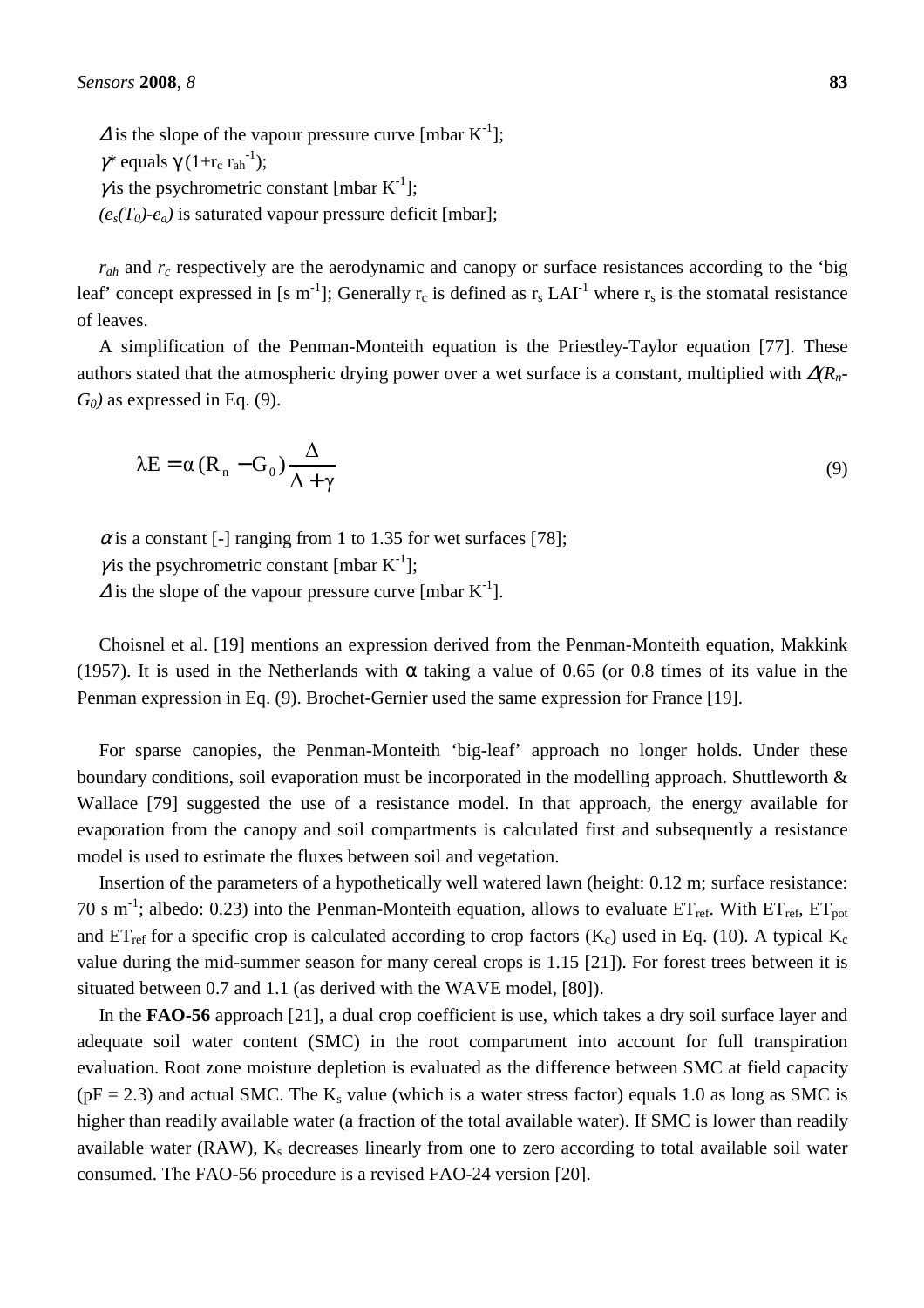$$
ET_{\rm crop} = K_{\rm c} ET_{\rm ref} \tag{10}
$$

$$
ET_{\text{act, crop}} = K_{\text{s}} K_{\text{c}} ET_{\text{ref}} \tag{11}
$$

In Eq. (10) & Eq. (11):  $K_c$  is a crop factor [-];  $ET_{ref}$  is reference crop ET [mm d<sup>-1</sup>];  $ET_{pot}$  is potential crop ET [mm d<sup>-1</sup>];  $T_{act\, crop}$  is crop ET under water stress conditions [mm d<sup>-1</sup>];  $K_s$  is a stress factor [-].

Xu & Singh [81] evaluated and generalized **temperature and radiation** based methods for  $ET_{pot}$ estimation. Most equations adopting this methodology, take the same shape as Eq. (10)  $\&$  (11). The following methods have been evaluated (see [81]): Thornthwaite (1948), Linacre (1977), Blaney and Criddle (1950), Hargreaves (1975), Kharrufa (1985), Hamon (1961) and Romanenko (1961). Singh & Xu [82] evaluated and compared 13 ET equations belonging to the category of the mass transfer methods and developed a generalized model. They also examined the sensitivity of the equations to errors in daily and monthly input data [81].

$$
ET_{pot} = cT_a^a
$$
 (12)  
ET = c d T (c, -c, h) (13)

$$
ET_{pot} = c_1 d_1 T_a (c_2 - c_3 h)
$$
\n
$$
ET_{pot} = aR_g + b
$$
\n(13)

In Eq. (12), Eq. (13) & Eq. (14):  $ET_{pot}$  is the potential evapotranspiration [mm d<sup>-1</sup>];  $T_a$  is atmospheric temperature  $[°C]$ ; *h* is a humidity term [-];  $d_1$  is day length [hours]: *c, a, b, c<sub>1</sub>, c<sub>2</sub>, c<sub>3</sub> are coefficients [-].*  $R_g$  is daily global radiation [MJ d<sup>-1</sup> m<sup>-2</sup>].

3.2.5. Estimation of evapotranspiration based on field water balance methods

Field water balance methods are based on in situ measurements of hydrological mass fluxes. ET in this approach is calculated as a residual of all the other terms of the field mass balance equation. With pluviometers rainfall rate is measured, Time Domain Reflectometry [83] or other sensors (see section 4, Table 4) when inserted into different soil layers are used to determine soil moisture dynamics. Tensiometers or groundwater level tubes, give an estimate of the lower boundary of the soil compartment.

Note that the results obtained are very sensitive to measurement frequency differences and the amount of measurement locations, especially for the field scale spatial level. Field water balance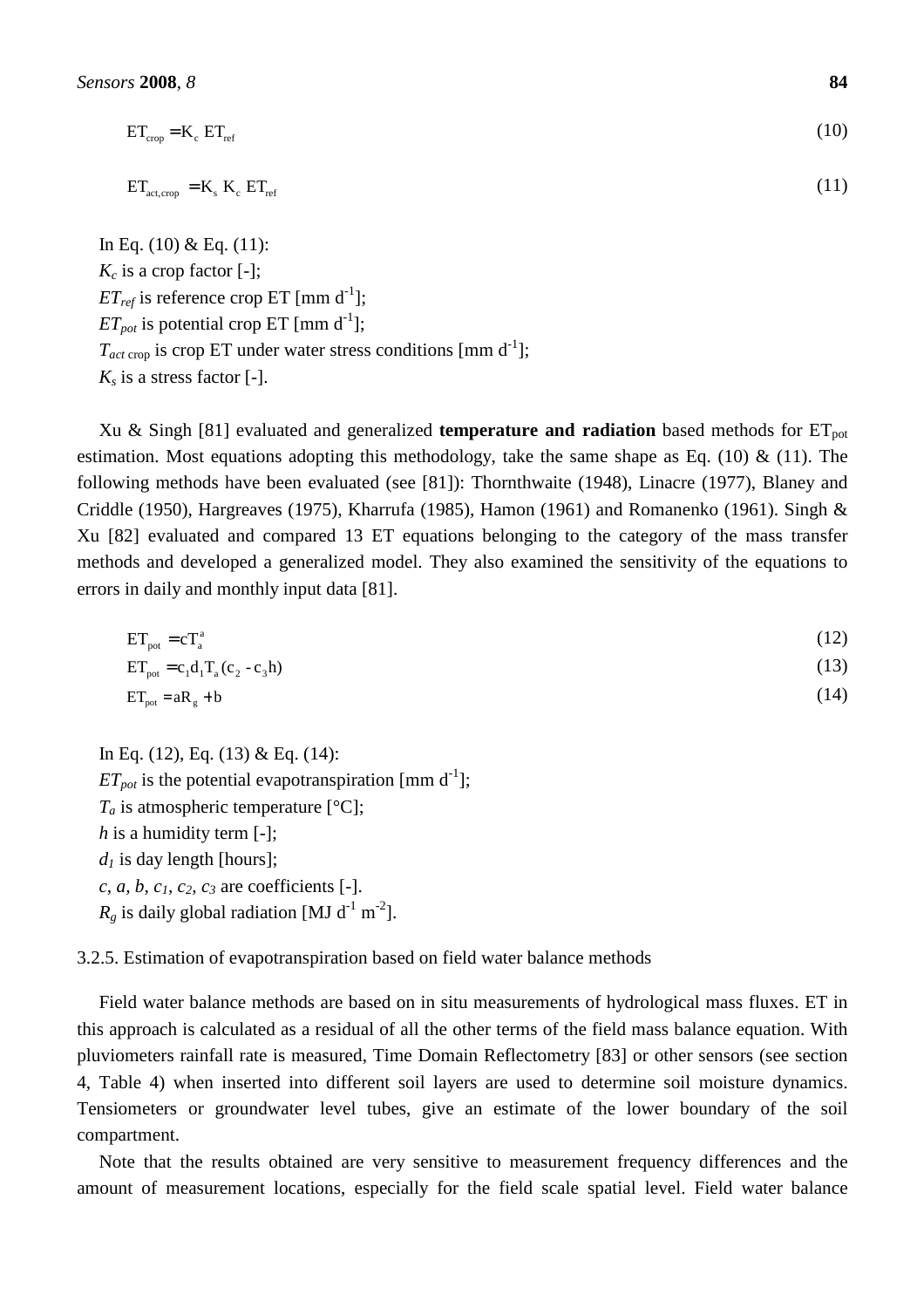methods are useful typically to obtain tree crop factors (popular [48]). More specific information about this approach can be found in [48] [49].

In addition to the measurement of hydrological components to estimate ET, 1D models can be used to simulate vertical water flow. The Darcian flux law for example states that a water flux in a homogeneous porous medium equals the product of the hydraulic gradient and hydraulic conductivity. When combined with the law of mass conservation, the well know Richard's equation is obtained. This equation can even be extended to 3D conditions and describes the water flux into soils. Typical 1D models are WAVE (Water and Agrochemicals in the Vadose Environment [50]) and SWAP [51]. ET is modelled using inputs like rainfall, interception capacity and a (grass) reference potential evapotranspiration as the upper boundary condition. The major lower boundary condition is the groundwater table or the drainage flux. Additional inputs are crop factors, root distribution, leaf-areaindex and critical pressures for water uptake. The soil system is described using its soil physical properties like the hydraulic conductivity and retention curves according to the corresponding soil layer. Obviously, 1D modelling corresponds with the field water balance method discussed earlier.

To estimate ET with a 1D water balance model, canopy interception is calculated first using interception capacity. When the amount of gross rainfall is larger than canopy capacity, excess rainwater will reach the soil surface. Rainwater mass equal or smaller than interception capacity is assumed to evaporate. Depending on the maximum infiltration rate of the upper soil, runoff may occur while the remainder of rainwater infiltrates into the lower soil layers of the soil compartment. The product of  $ET_{ref}$  and the crop factor (K<sub>c</sub>) of the vegetation considered results in  $ET_{pot}$ , i.e. the maximum rate of water consumption under a non-stress boundary condition. Using leaf-area-index (LAI) in Beer's law,  $ET_{pot}$  is split into potential soil evaporation and crop transpiration. This potential crop water use in combination with crop root distribution and SMC, determines the amount of water extracted from the soil compartment. If SMC is smaller than the moisture amount required according to potential water use, then the actual water use is obtained. Actual soil evaporation is calculated from water stress in the topsoil. Non evaporated water is stored in the soil while excess water (not stored), will drain into the deeper under-field. In case of capillary rise, more water will reach the root zone and less water stress occurs.

Although  $ET_{act}$  is determined using a water balance approach,  $ET_{pot}$  must be calculated first, generally by applying the Penman-Monteith relationship or its derivates. A description and implementation of the WAVE model to estimate ET of Flemish forest can be found in [80]. The spatial up-scaling of 1D models is possible by input of the upper and lower boundaries in a spatially explicit mode. In that case, soil physical properties are required to be input in 3D mode. 3D models must also be able to account for unforeseen water fluxes.

## *3.3. Evapotranspiration estimation at the field, landscape, regional and continental scales*

Where local estimates of ET are satisfactory needed, typically for validation purposes or where detailed small scale application, many applications require spatially up-scaled ET maps. Rather well adapted techniques for this objective are the Bowen ratio, eddy correlation, the scintillometer and field water balance methods.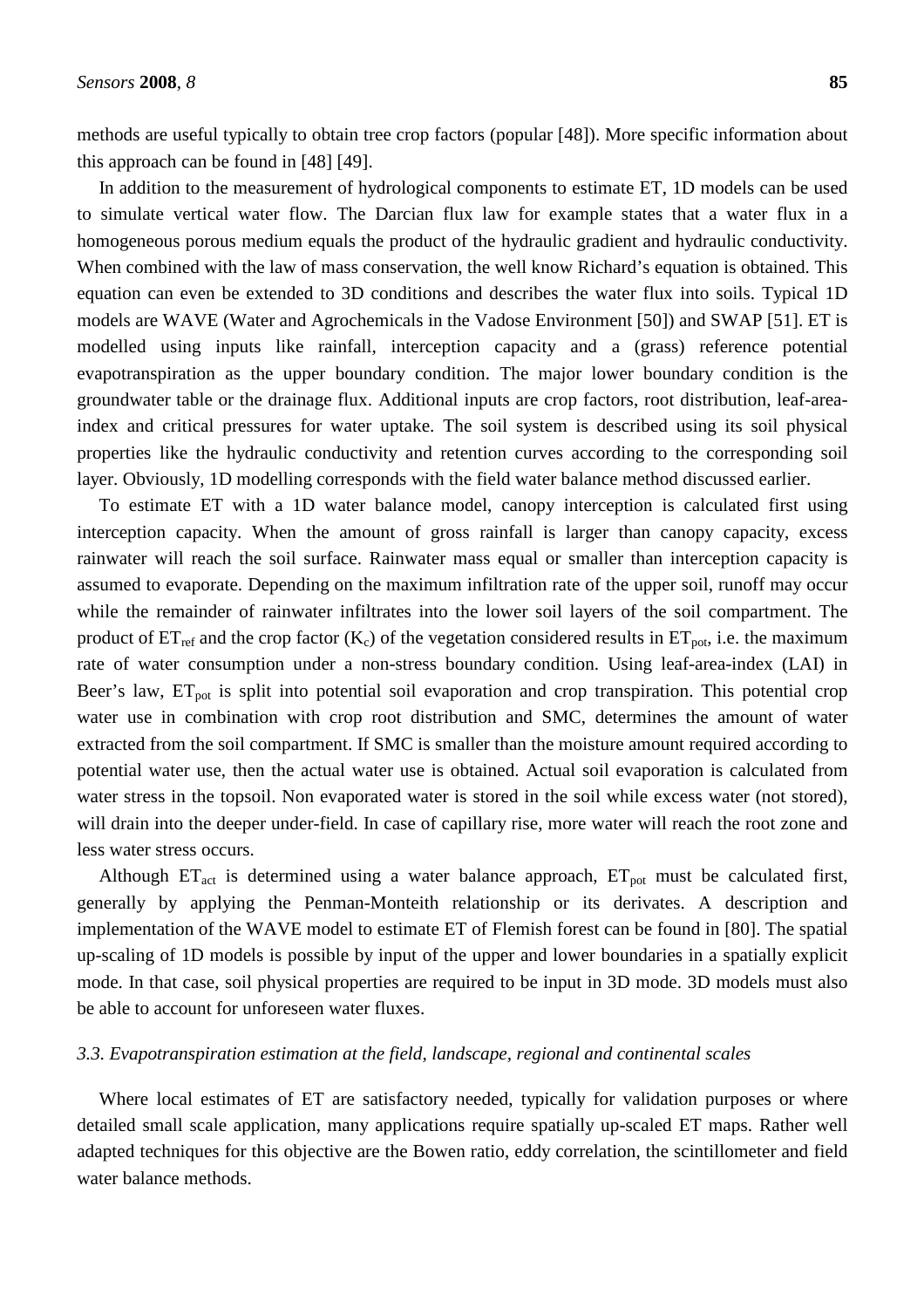### 3.3.1. Scintillometer measurements

A scintillometer measurement is based on the physical principle of the propagation of electromagnetic waves in atmospheric and their disturbance by atmospheric turbulence. This turbulence effect induces the so-called scintillation of the electromagnetic wave. It is the result of fluctuations of atmospheric temperature, moisture, pressure and their interactions. Basically a scintillometer measures the variance of radiation intensity fluctuations. An area-averaged sensible heat flux can be derived from this type of measurements. The scintillometer consists of a transmitter equipped with disc shaped arrays of light emitting diodes and a receiver, which records the perturbed light at a distance up to 5 km. Latent heat is to be derived from the energy balance.

Scintillometers are applied to estimate turbulence as well. Typically the turbulence parameters are the turbulent heat and momentum fluxes, the Monin Obukhov length (see also, the chapter on energy flux based ET assessment method), the dissipation rate of energy, and the vertical distribution of atmospheric temperature and finally refractive index. More specific information on the approach described is found in [38] [39] [40] [41] [42] [43] [44].

## 3.3.2. Eddy covariance (EC) methodology

Basically, wind vector fluctuations in the three dimensions and in the constant flux region (lowest section of the inertial sub-layer where the fluxes of momentum and heat, water vapour, and other gases are constant with height) of the atmospheric surface boundary layer are measured with very short time intervals. Combined with the associated fluctuations in atmospheric temperature, humidity, or mixing ratios of typically, water vapour or carbon dioxide, the average net flux of the physico-chemical variables mentioned is obtained by integrating their instantaneous fluxes. These fluxes are obtained by evaluating the means, variances and co-variances of the vertical wind vector with its horizontal wind counterpart, with sonic temperature (which is approximately equal to virtual temperature), with water vapour as well as carbon dioxide mixing ratios.

A 3D sonic anemometer is used to obtain the orthogonal wind vectors and sonic temperature. A folded, open path  $H_2O/CO_2$  infrared gas analyzer is used to measure water vapour and carbon dioxide mixing ratios. The application of footprint theory is required to produce a spatial representation of evapotranspiration. Spatially explicit carbon dioxide fluxes can be derived accordingly. Needless to stress the importance of this type of output for the calibration and validation of carbon balance models. Eddy covariance is a very accurate method. It requires delicate planning with respect to obtaining reliable instrumentation, calibration procedure, the determination of the exact measurement height above the surface exchanging water vapour and carbon dioxide in relation to the required fetch, the length of the sampling period etc. [84]. EC system management and logistical support is expensive and time consuming, both from the point of infrastructure as human resources needed. The technique however due to its accuracy and importance is widely applied for the determination and monitoring of energy components and carbon dioxide and water vapour mass fluxes. Tower networks include for instance the EUROFLUX towers in Europe [49], united at the global scale with other continental scale networks in FLUXNET, the global eddy covariance tower network. More specific information is found in [45] [35] [14] [36] [37].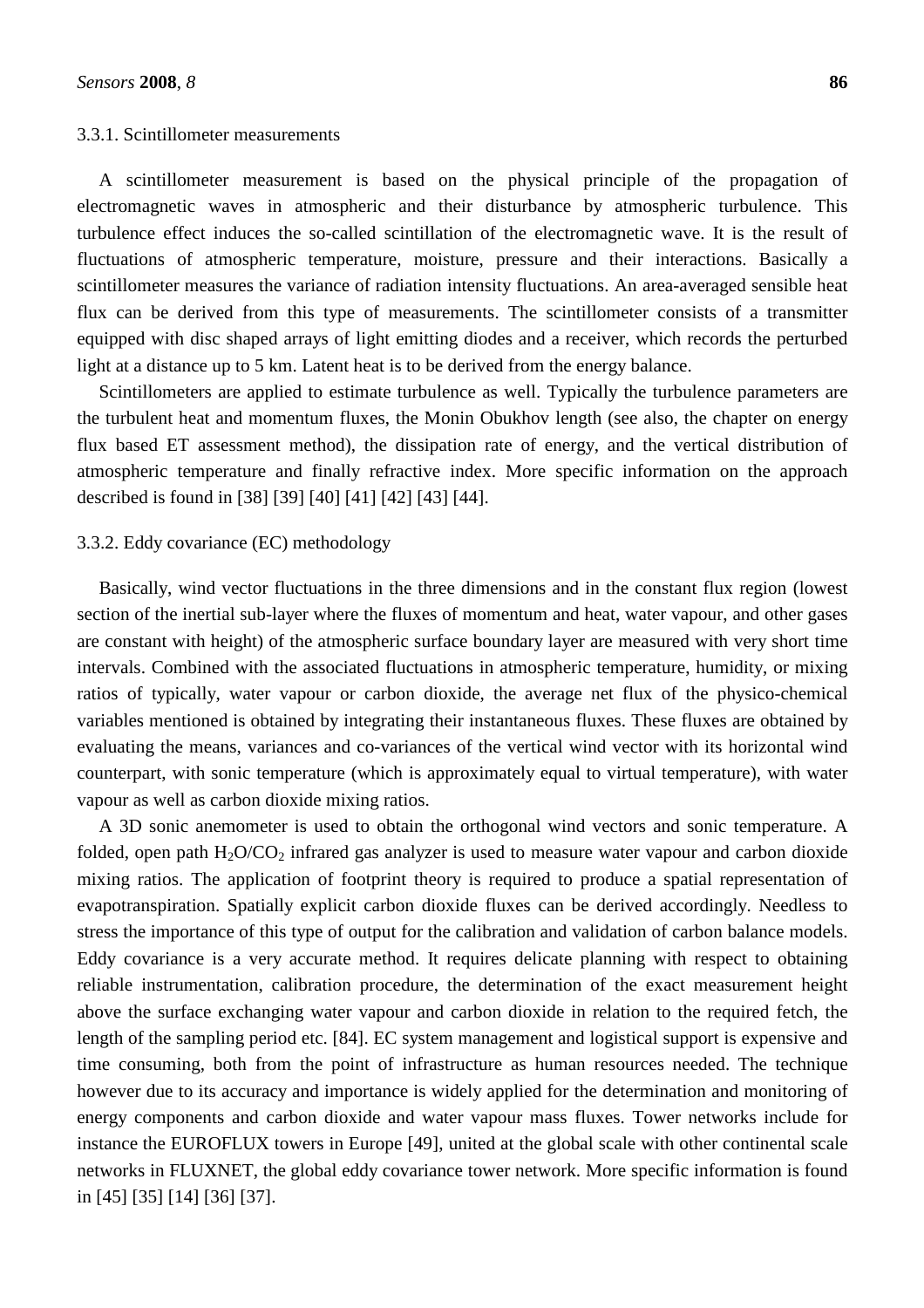## 3.3.3. Catchment scale water balance methodology

With a hydrograph, instantaneous discharge can be measured and consequently, this enables the calculation of annual runoff by dividing the total annual discharge with the surface area of the entire watershed. Annual ET, integrated over the entire water catchment surface area, is then estimated as the residual of total annual rainfall and total runoff. Although this method appears to lead to rather rough EF estimates, Wilson et al. [49] for example found that the magnitude of annual ET estimated over 5 years (1995-2000) is in good agreement between the EC and the catchment water balance methods for a catchment in the South-East of the USA. A major advantage of the catchment scale approach is that only a limited amount of information sources (annual discharge, precipitation, area) is needed. However, some other boundary conditions for use of this method are less favourable. For example, the approach is only applicable for coarse time resolutions such as one year. Moreover an area-averaged estimate is obtained. The field water balance method is typically used in combination with physical and empirical (regression) computer models. More specific information is found in [85] [49].

## *3.4. Introduction of Earth Observation technology to quantify evapotranspiration*

## 3.4.1. Energy flux measurements

A primordial observation from earlier sections in this paper is, that both SMC and ET, as spatially as well as temporally variable processes, are measured and/or modelled based on the law of mass and/or energy conservation. Since EO provides spatially explicit as well as multi-temporal information on reflected or emitted electromagnetic radiation from the earth's surface, appropriate techniques to assess area ET and SMC is based on remote sensing [11].

The Planetary Boundary Layer (PBL) is that part of the atmosphere where the influence of land surface densities is elicited. Considering the Planetary Boundary Layer (PBL) and especially its lower atmospheric part or Atmospheric Surface Layer (ASL), the estimation of energy balance components are related to the flux-profile as for instance measured with the eddy covariance. The different fluxes under consideration are:

$$
H = \rho_a c_p \frac{T_{z0h} - T_a}{r_{ah}}
$$
 (15)

$$
\lambda E = \rho_a c_p (q_{z0h} - q_a)
$$
 (16)

$$
G_0 = \rho_s c_s \frac{LST_0 - T_s}{r_{sh}}
$$
 (17)

$$
R_n = K^{\downarrow} - K^{\uparrow} + L^{\downarrow} - L^{\uparrow}
$$
\n(18)

$$
\mathbf{R}_{n} = (1 - \alpha_{0})\mathbf{K}^{\downarrow} + \varepsilon_{0}\mathbf{L}^{\downarrow} - \varepsilon_{0}\sigma\mathbf{L}\mathbf{S}T_{0}^{4}
$$
\n(19)

In Eqs. (15) to (19):

H,  $\lambda$ E, G<sub>0</sub> and R<sub>n</sub> are sensible and latent heat, the soil flux and the net radiation flux respectively  $\rm [W \, m^{-2}];$ 

 $\rho_a$  and  $\rho_s$  are respectively the atmospheric and soil bulk densities [kg m<sup>-3</sup>];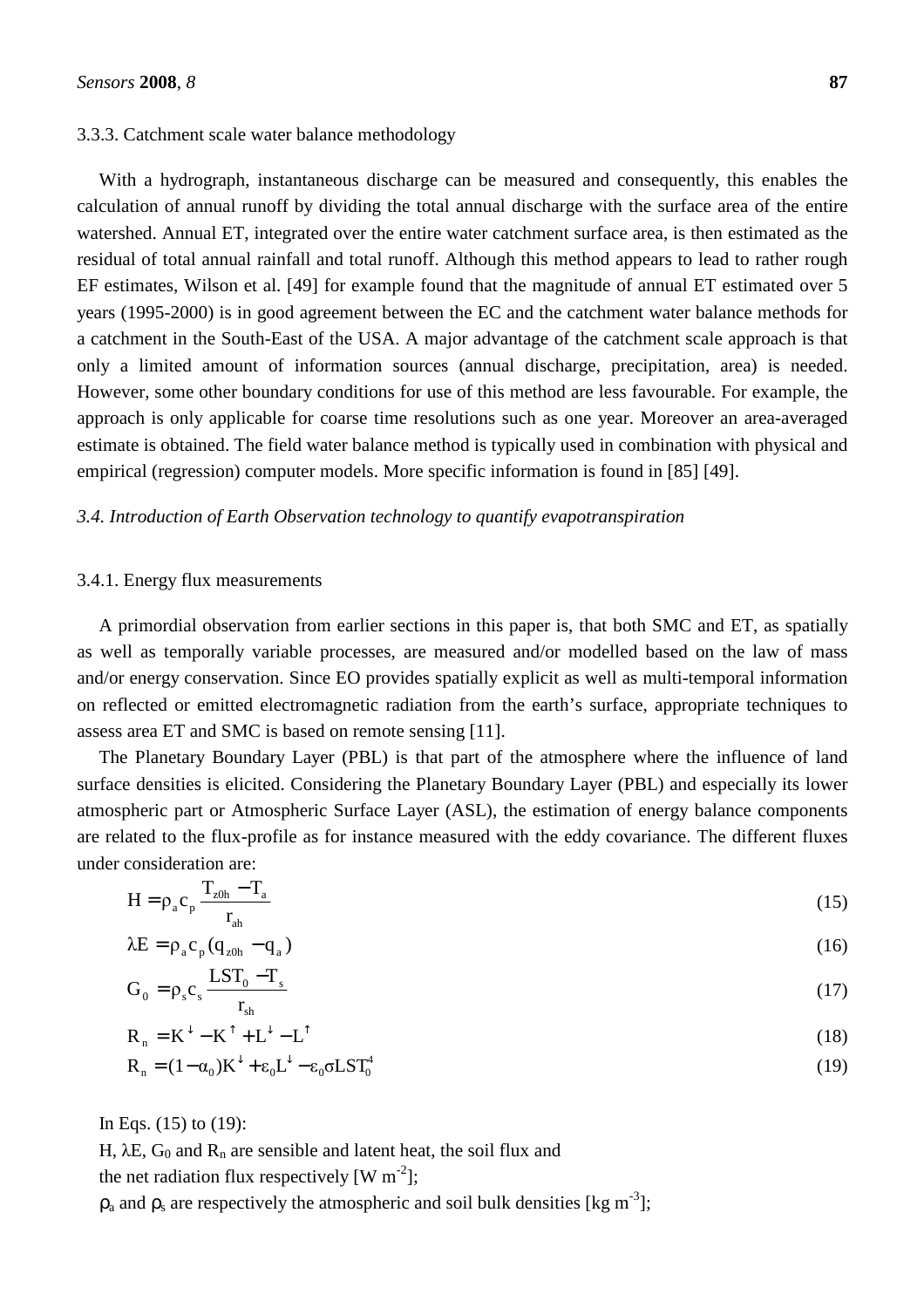$c_p$ ,  $c_s$  are the specific heat of atmospheric at a constant pressure and soil specific heat [J kg<sup>-1</sup> K<sup>-1</sup>];  $r_{ab}$  and  $r_{sb}$  are the resistance to heat transfer for atmospheric and soil respectively [s m<sup>-1</sup>];

 $T_a$ ,  $T_{z0h}$ ,  $T_s$  and LST<sub>0</sub> are respectively atmospheric, heat source, soil and land surface temperatures  $[°C]$ :

 $q_a$  and  $q_{z0h}$  are respectively atmospheric humidity and humidity at reference height [-];

 $K^{\downarrow}$  and  $K^{\uparrow}$  are incoming and outgoing short wave radiation [W m<sup>-2</sup>];

 $L^{\downarrow}$  and  $L^{\uparrow}$  are incoming and outgoing long wave radiation [W m<sup>-2</sup>];

 $\alpha_0$  is surface albedo [-];

 $\varepsilon_0$  is surface emissivity [-];

 $\sigma$  is the Stefan – Boltzmann constant [W m<sup>-2</sup> K<sup>-4</sup>].

For homogeneous land surfaces flux-profile relationships are introduced using the similarity hypothesis for wind, temperature and humidity vertical profiles.

The similarity hypothesis implies that:

(i) Flux densities are linearly related to the gradients of these parameters;

(ii) Flux densities of momentum, moisture and heat vary less than 10% with height and finally;

(iii) Buoyancy effects on before mentioned densities can be accounted for by one dimensionless variable.

Shear stress is induced when a land surface is not smooth. Since kinetic (wind) energy is lowered by surface friction, a compensating energy flux originates, which is the vertical flux density of momentum. The typical shape of a wind speed profile e.g. according to the natural logarithmic of height in a neutral atmosphere is well known. Of course, both forced and thermal convection do occur, hence mixed convection occurs as well. At this point the Monin-Obukhov length scaled for mixed convection is introduced. An equivalent temperature profile can also be derived. This profile generates the scaling parameters for momentum and heat, in relation to their flux densities. This makes it possible to convert measured wind speed and/or atmospheric temperature under given environmental conditions into scaling parameters and their respective flux densities.

A typical approach for the representation of the scaling parameter of a wind profile is determined by the use of resistance schemes for homogeneous individual land surface elements. For the sensible heat flux density the resistance  $r_{ah}$  to heat transfer between  $z_{oh}$  and a reference height  $z_{sur}$  is related to the eddy diffusion coefficient and more explicitly to wind speed. Analogous, the resistance to sensible heat transport in the soil can be written as  $r_{sh}$ . For latent heat, resistance parameters can be implemented as well, but an appropriate choice of their values is problematic. Since land surfaces are generally not homogeneous, resistance schemes have to be adjusted to represent surface heterogeneity, either by implementing a one-layer scheme with effective system parameters or a multi-layer scheme with separate parameters according to land surface characteristics. The second solution requires many additional coefficients, difficult to obtain. Bastiaanssen [86] concluded from a literature review, that a one layer resistance scheme is quite convenient to be applied.

A theoretical link between evapotranspiration derived from the energy balance equation and EO can be made assuming the next boundary conditions [86]. Based on equations 15-19 and when  $T_{z0h}$  equals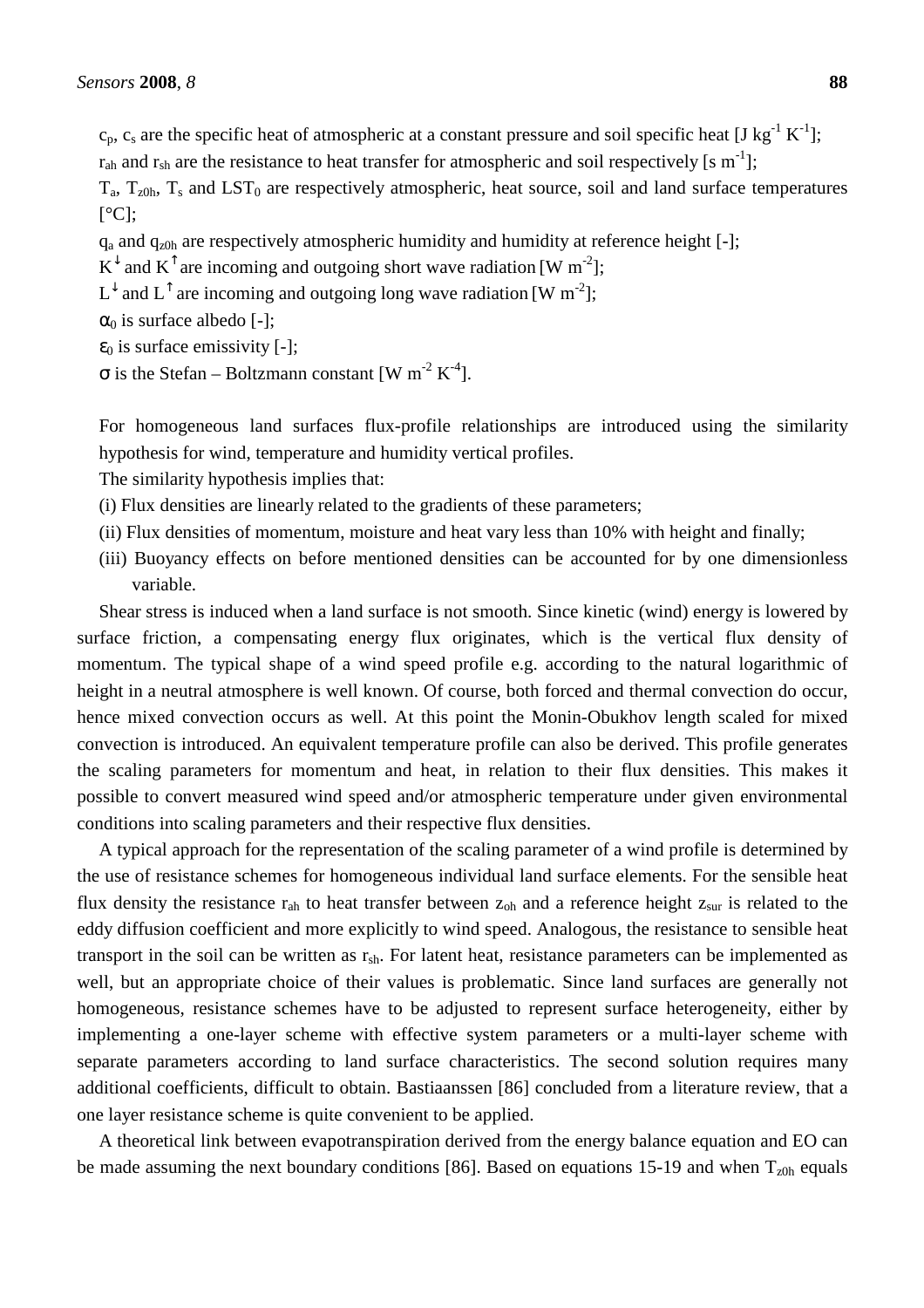$LST_0$ , the surface energy balance for a specific location at a pre-defined moment in time can be combined as follows, to obtain:

$$
(1 - \alpha_0) K^{\downarrow} + \varepsilon_0 L^{\downarrow} - \lambda E = (\varepsilon_0 \sigma L S T_0^4 + \frac{\rho_a c_p}{r_{ah}} L S T_0 + \frac{\rho_s c_s}{r_{sh}} L S T_0) - (\frac{\rho_a c_p}{r_{ah}} T_a + \frac{\rho_s c_s}{r_{sh}} T_s)
$$
(20)

After the application of a first order Taylor expansion on the term  $\epsilon_0 \sigma LST_0^4$  and after re-expressing the equation into  $LST_0$  [86] we obtain:

$$
LST_0 = \frac{c_1 + (1 - \alpha_0) K^{\downarrow} + \varepsilon_0 L^{\downarrow} - \lambda E}{c_2}
$$
 (21)

Further reductions lead to Eq. (22):

$$
LST_0 = c_3 - c_4 \lambda E \tag{22}
$$

Eq. (22) implies that evaporation is a linear combination of surface temperature. The different coefficients  $c_i$  can be derived using basic mathematical rules. The art of remote sensing is in this specific case, the identification of the spatial patterns of  $c_3$  and  $c_4$  during a satellite (or aircraft) overpass. Eq. (22) is the basis of quite a few methods applied to model the spatio-temporal patterns of evapotranspiration.

## 3.4.2. Remote sensing based assessment of evapotranspiration

To exhaustively review existing remote sensing (RS) or field scale based approaches to determine ET is a time consuming task indeed. We gladly refer to [87] and other authors for their evaluations of remote sensing applications in the field of water resources management. Since a review on ET will hardly ever be complete, this paper covers a limited list of remote sensing techniques assessing ET as listed in Table 3. The advantages as well as disadvantages of the methods considered are indicated in Table 3. Apart from the parameterization of the surface energy balance, other approaches are based on a combination of the water balance approach, remotely sensed surface temperature and vegetation retrievals. Another frequently applied approach is based on a combination of the Penman-Monteith equation and RS data assimilation. Hence, the methods listed in Table 3 can be classified according to whether they are based on:

- (i) the parameterization of the surface energy balance;
- (ii) the Penman-Monteith equation;
- (iii) the water balance approach, or;
- (iv) relationships between vegetation indices and land surface temperature assessed with remote sensing.

A short description of the methods is given in the text below. From Table 3, one can conclude when generalizing - that most methods to assess ET with remote sensing require non-uniform surfaces in the region of interest (ROI).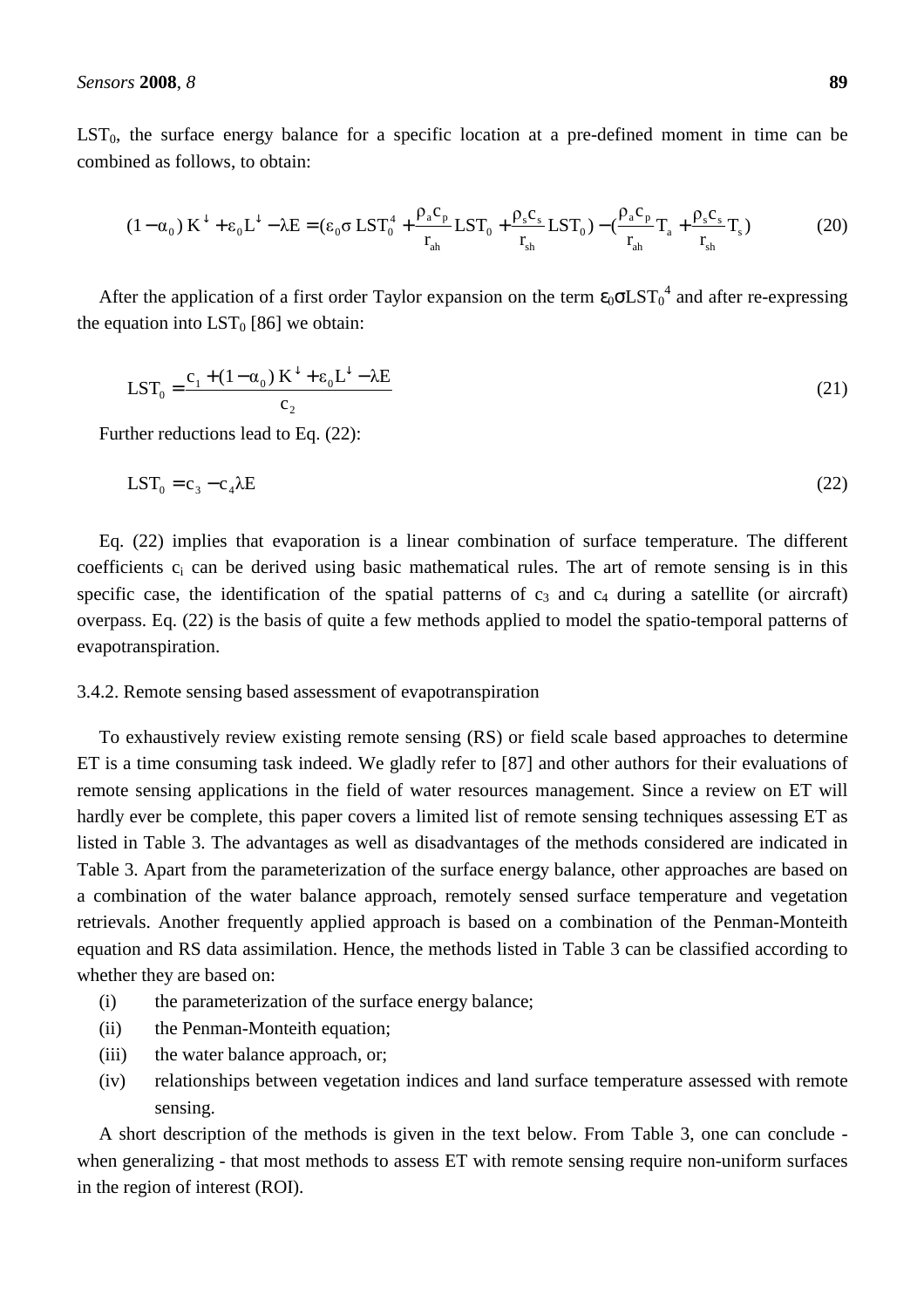| Concept                                | <b>Method</b> |                 | <b>Parameters</b>                            | <b>Advantages</b>                       | <b>Disadvantages</b>                       | <b>Ref</b> |
|----------------------------------------|---------------|-----------------|----------------------------------------------|-----------------------------------------|--------------------------------------------|------------|
|                                        |               | EO              | Other                                        |                                         |                                            | (Sel.)     |
|                                        | <b>SEBAL</b>  | LST,            | $T_a$ , $v_a$ , $\varepsilon_0$ , RH,        | Data requirements are minimal;          | Dry and wetland requirement to             | $[88]$ ,   |
|                                        |               | $\alpha_0$      | surface                                      | Physical concept; no need for land      | estimate H, hence heterogeneous            | $[89]$ ,   |
|                                        |               | <b>NDVI</b>     | roughness                                    | use; multi-sensor approach.             | surface needed in the ROI; only            | [90],      |
|                                        |               |                 |                                              |                                         | applicable for flat terrain.               | $[25]$ .   |
|                                        | <b>SEBS</b>   | LST,            | $T_a$ , $v_a$ , $\varepsilon_0$ , LAI, $e_a$ | No a-priori knowledge of the            | Dry and wetland requirement to             | $[68]$ ,   |
|                                        |               | $\alpha_0$      | $\&$ e <sub>sat</sub> , surface              | actual turbulent heat fluxes needed.    | estimate H; combined with Penman-          | $[70]$ .   |
| Parameterisation of the energy balance |               | <b>NDVI</b>     | roughness                                    |                                         | Monteith equation.                         |            |
|                                        | RMI           | LST,            | Detailed                                     | Based on geostationary satellites       | Monin-Obukhov lengths require              | $[64]$     |
|                                        |               | $\alpha_0$      | meteorological                               | with high temporal resolution.          | detailed meteorological data (network      |            |
|                                        |               |                 | data                                         |                                         | of synoptical stations).                   |            |
|                                        | S-SEBI        | LST,            | $T_a$ , $\varepsilon_0$ , (RH)               | Data requirements are minimal; No       | Dry and wetland requirement to             | $[91]$ ,   |
|                                        | <b>iNOAA</b>  | $\alpha_0$      |                                              | need for land use; no need to           | estimate evaporative fraction              | $[69]$ .   |
|                                        |               | <b>NDVI</b>     |                                              | estimate H, multi-sensor.               | (dependent on ROI).                        |            |
|                                        | Trapezo-      | LST,            | $T_a$ , $\varepsilon_0$ , vapour             | Minimal meteorological data             | Requirement for biome map, surface         | $[92]$ .   |
|                                        | idal          | SAVI            | pressure deficit,                            | requirement, ET estimation at           | roughness, vegetation height.              |            |
|                                        | shape         |                 | LAI                                          | regional scales.                        |                                            |            |
|                                        | Promet        | $\alpha_0$      | Resistance                                   | Across scales, physiologically based    | Requires a plant physiological             | $[54]$     |
|                                        |               |                 | values, LAI, soil                            | (SVAT).                                 | model, land use, extensive                 |            |
|                                        |               |                 | type                                         |                                         | meteorological dataset.                    |            |
| Penman-Monteith based                  | Granger       | LST,            | T <sub>a</sub> , saturated                   | Feedback relationship: LST is           | Requires long term $T_a$ and a             | $[65]$ .   |
|                                        |               | $\alpha_0$      | vapour pressure                              | used to obtain the vapour pressure      | conventional ET model including            |            |
|                                        |               | <b>NDVI</b>     |                                              | deficit in the overlying air.           | vapour transfer coefficient.               |            |
|                                        | Wang          | LST,            | Meteorological                               | Gradients of T <sub>a</sub> and LST not | Day and night LST required.                | $[93]$ .   |
|                                        |               | $\alpha_0$ , VI | data                                         | required.                               |                                            |            |
|                                        | Cleugh        | LST,            | Meteorological                               | Linear relationship surface             | Extensive meteorological data and          | $[94]$ .   |
|                                        |               | $\alpha_0$ , VI | data                                         | conductance and MODIS-LAI.              | estimations of canopy cover required.      |            |
|                                        | <b>SWAP</b>   | $\alpha_0$ , VI | Meteorological,                              | A mechanistic model simulating          | Requires extensive datasets.               | $[66]$     |
|                                        |               |                 | soil, ground                                 | plant growth both temporal as           | Relationships between RS, vegetation       |            |
|                                        |               |                 | water table data                             | spatially (GIS, EO).                    | data, soil profile, groundwater fluxes.    |            |
| Water balance based                    | Price         | LST,            | Meteorological,                              | Point method is extended spatially      | Independent ET estimates required for a    | $[58]$ .   |
|                                        |               | VI              | soil, ground                                 | based on pixels of completely           | completely vegetated area and for a        |            |
|                                        |               |                 | water table data                             | vegetated and bare soils.               | non-vegetated area; non-uniform area.      |            |
|                                        | Nagler        | EVI,            | $T_a$ , calibration                          | Simple and minimal input                | Need for site specific calibration, sensor | $[95]$ ,   |
|                                        |               | LST             | coefficients                                 | requirements.                           | type sensitive.                            | [96]       |
| VI/LST based                           | Jackson       | LST             | $T_{a}, (v_{a},),$                           | Simple relationship between VI and      | Calibration parameter depends on           | $[57]$ .   |
|                                        |               | (VI)            | calibration coeff.                           | LST. Minimal input datasets.            | surface roughness and wind speed.          |            |

**Table 3.** A limited list of evapotranspiration assessment methods based on Earth Observation techniques. A summary of (some) model parameters is given, as well as model (dis-)advantages.

EVI: Enhanced Vegetation Index.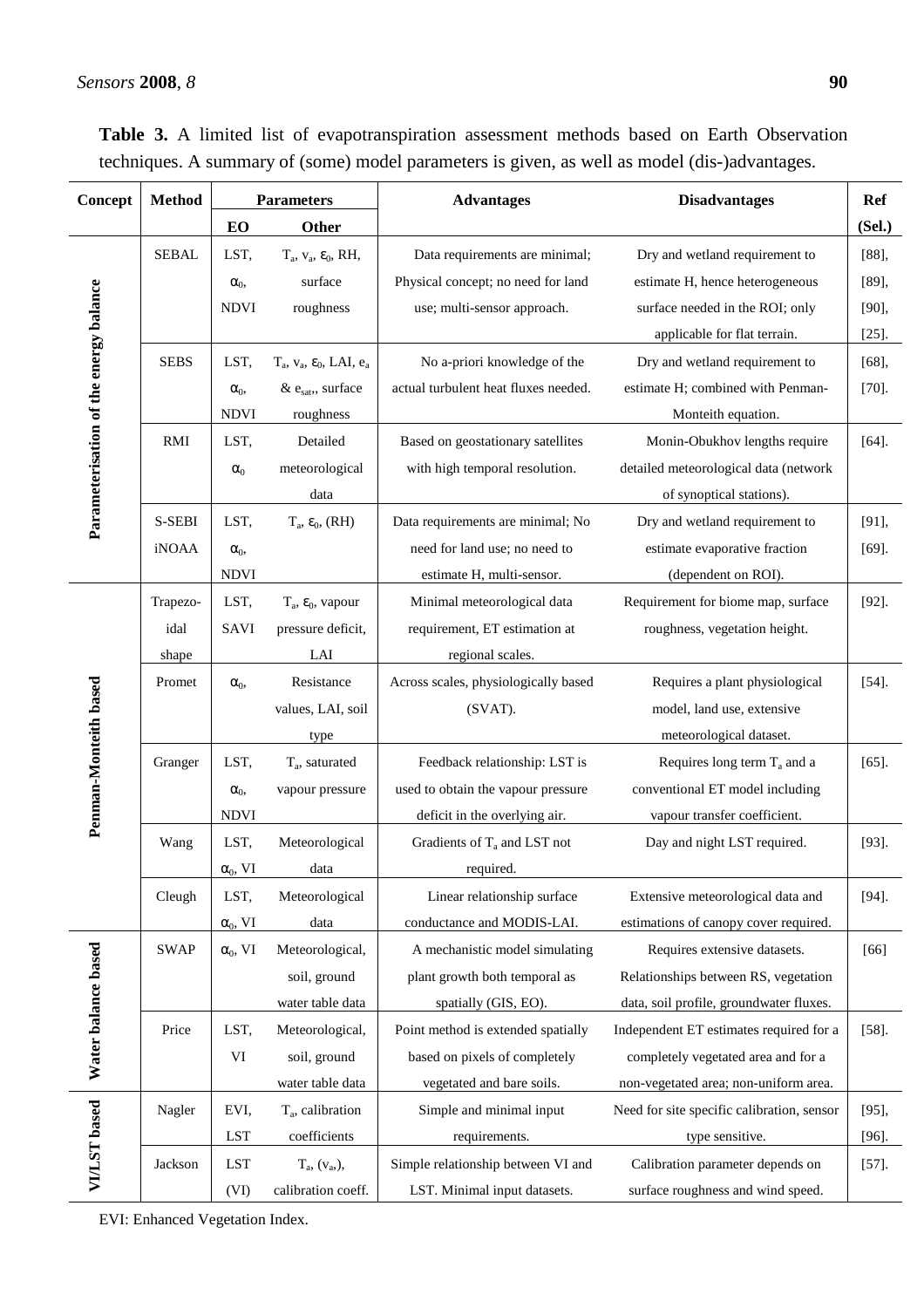As indicated in Table 3, many methods are based on the use of the remote sensing criteria of dry and wet pixels or vegetated and bare soils. Hence, spatially heterogeneous ROI 's favours the application of EO techniques. A rather trivial conclusion since otherwise point techniques would be sufficient for the assessment of ET.

## **(i) Parameterization of the surface energy balance**

Bastiaanssen et al. [25] [55] developed the model, "Surface Energy Balance Algorithm for Land" (SEBAL), which estimates energy partitioning at the regional scale with a minimal requirement for field data. This algorithm is based on the use of surface albedo, a vegetation index and land surface temperature and provides enough information for the parameterization of the energy balance fluxes, e.g., radiation, sensible and soil heat as shown by [25] [55]. This algorithm has been applied in many studies [88] to estimate ET, but also as a tool to estimate other components of the water balance at large scales [97]. It is based on the parameterization of energy fluxes as indicated in this section. The terms of the incoming radiation equation are based on field data and the outgoing terms on RS estimated surface albedo, surface emissivity and land surface temperature. The soil heat flux is estimated empirically, taking surface heating, soil moisture and intercepted solar radiation into consideration. Sensible heat is computed from flux inversions for dry non-evaporating land units and wet evaporating land surfaces. Roughness length is derived from an empirical vegetation index based relation. ET is the residual of the energy balance. Lagouarde et al. [89] implemented the SEBAL model over an agricultural area in the South–East of France. Eddy covariance (EC) measurements were available. Large discrepancies between the reference sensible heat flux from EC and the SEBAL derived flux were observed. This was attributed to errors in the estimates of roughness length based on the use of a semi-empirical NDVI relationship. SEBAL estimates elicited a much closer fit with ECmeasurements using a prescribed roughness length for momentum.

Gellens-Meulenberghs [64] assessed ET as a residual of the energy balance using METEOSAT imagery (albedo and land surface temperature) and meteorological and vegetation data. **The energy fluxes** are parameterized. The soil heat flux is a fraction of the net radiation flux and sensible heat. A terrain dependent aerodynamic roughness parameter and displacement height values are both derived from a digital land use map.

Regional Evapotranspiration through Surface Energy Partitioning (RESEP) has been proposed by Ambast et al. [67] using boundary layer theory.  $ET_{act}$  is estimated using the evaporative fraction (EF) and 24 hourly net radiation. EF is also used in the Surface Energy Balance System SEBS [68]. For the calculation of this fraction the concept of sensible and latent fluxes under dry-limited and wet-limited conditions is used.

Verstraeten et al. [69] used evaporative fraction (EF) as a measure for ET. They derived EF from remotely sensed albedo and land surface temperature. EF is the ratio of latent heat over the available energy which indicates the amount of surface energy available for the evaporation of water [98].

García et al. [99] estimates EF with ASTER reflective and thermal data to estimate surface water deficit. Senay et al. [70] developed and implemented a Simplified Surface Energy Balance (SSEB) model to monitor and assess  $ET_{act}$  and the performance of irrigated agriculture land using MODIS,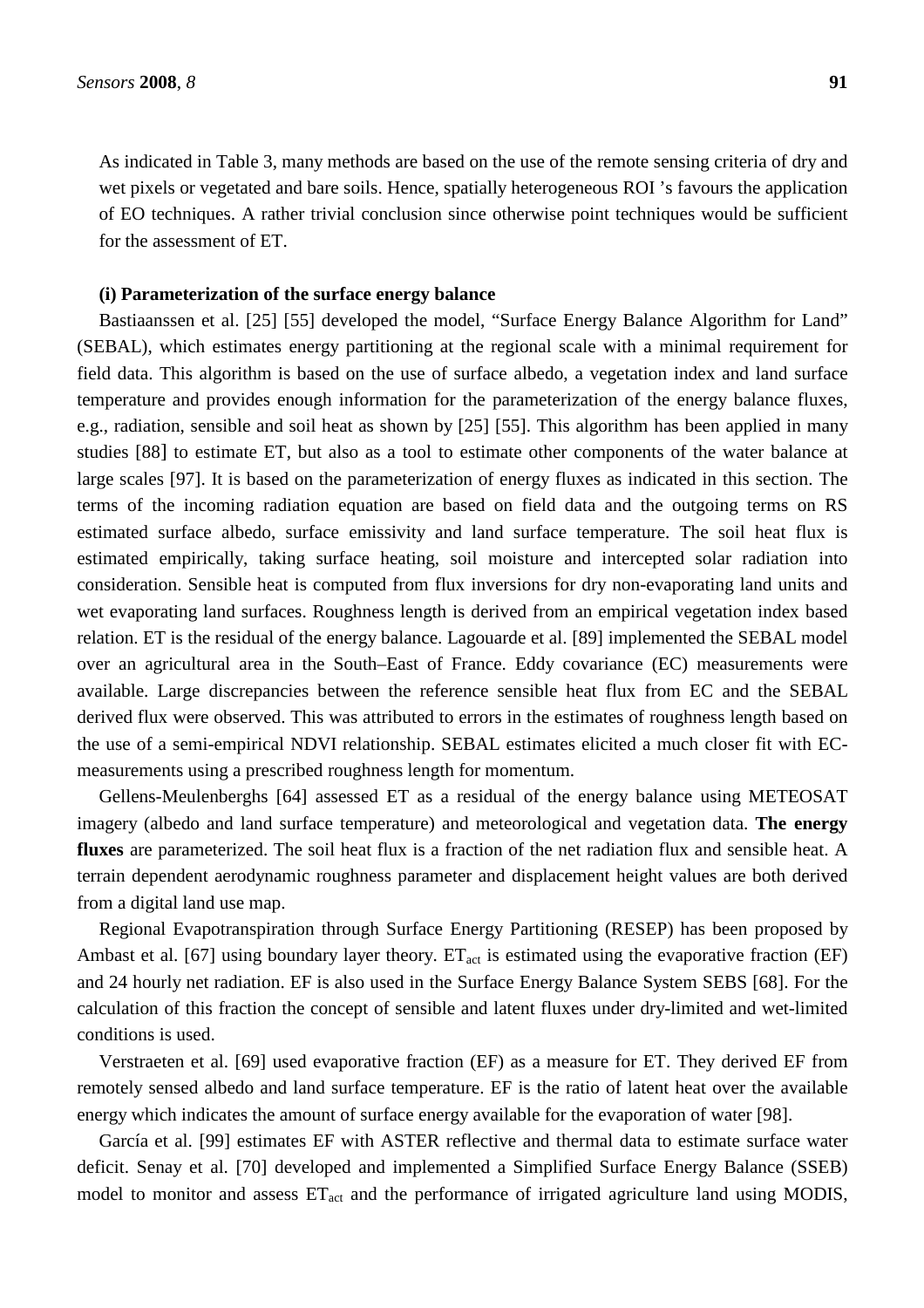ASTER and Landsat imagery. Kimura [100] estimated moisture availability using a combination the NDVI and land surface temperature in a Modified Temperature-Vegetation Dryness Index (MTVDI).

## **(ii) Penman-Monteith combined with RS**

Moran et al. [92] combined the Penman-Monteith equation with land surface temperature and spectral reflectance to estimate evaporation rates for a semi-arid grassland. This method is based on (a hypothetical) trapezoidal shape of the relationship existing between the vegetation index and the atmospheric-soil temperature difference (four vertices occur: 1. well-watered vegetation; 2. waterstressed vegetation; 3. dry bare soil and 4. saturated bare soil). ET is assumed to be linearly associated with temperature difference variations.

The PROMET model family assesses ET at field (1 ha), micro (100 km²) as well as meso-scale (10.000 km²) [54] applying the **Penman-Monteith algorithm** and **RS data assimilation**. The PROMET models combine a kernel (Penman-Monteith based SVAT) and a plant-physiological model (to take environmental parameters and canopy resistance into account) and a spatial model. Surface resistance is derived using a coupled plant physiological and soil hydraulic model. Stomatal resistance is determined as a function of intercepted PAR. The  $1<sup>st</sup>$  micro-scale model layer uses LANDSAT imagery to determine land cover. The  $2<sup>nd</sup>$  layer consists of spatially explicit soil information. The  $3<sup>rd</sup>$ layer is a meteorological time series and the final  $4<sup>th</sup>$  layer contains plant developmental data (LAI, height). For each image pixel a single set of parameters is implemented. The meso-scale model requires NOAA/AVHRR imagery for sub-pixel information collection, with the boundary condition that multi-temporal courses of reflectance and (thermal) emission as measured for each pixel are linearly composed of reflectances and emissions for all land cover types, represented in the pixel.

Granger [65] used a mass transfer method with has its origin in the Penman-Monteith equation applied within a remote sensing framework. He successfully used feedback mechanisms between land surface and the atmospheric layer, so that the observed surface temperature is a sufficiently reliable indicator of atmospheric humidity. A relationship between daily atmospheric vapour pressure deficit and the saturated vapour pressure at the mean daily surface temperature was derived by this author. A long-term mean atmospheric temperature site component is introduced to account for seasonal and latitudinal effects.

Cleugh et al. [94] used the Penman-Monteith algorithm with LAI derived from MODIS satellite data to model leaf conductance.

## **(iii) Water balance combined with RS**

With the integration of agro-hydrological and hydraulic simulation models as well as EO and GIS techniques, D'Urso [66] developed a spatio-temporal irrigation management tool based on the **water balance**. SWAP is a combination of spatially extended upper and lower boundaries and soil system conditions. For the upper boundary, meteorological data are assumed to be uniform and their spatial distribution governed by canopy variables such as LAI, crop height,  $K_c$  and albedo.  $K_c$  coefficients are mapped using satellite observations either using classification approaches (supervised and unsupervised) validated with field observations or by formally defined analytical functions relating reflectance to LAI, albedo and crop height. LAI is related to a vegetation index. The lower boundary is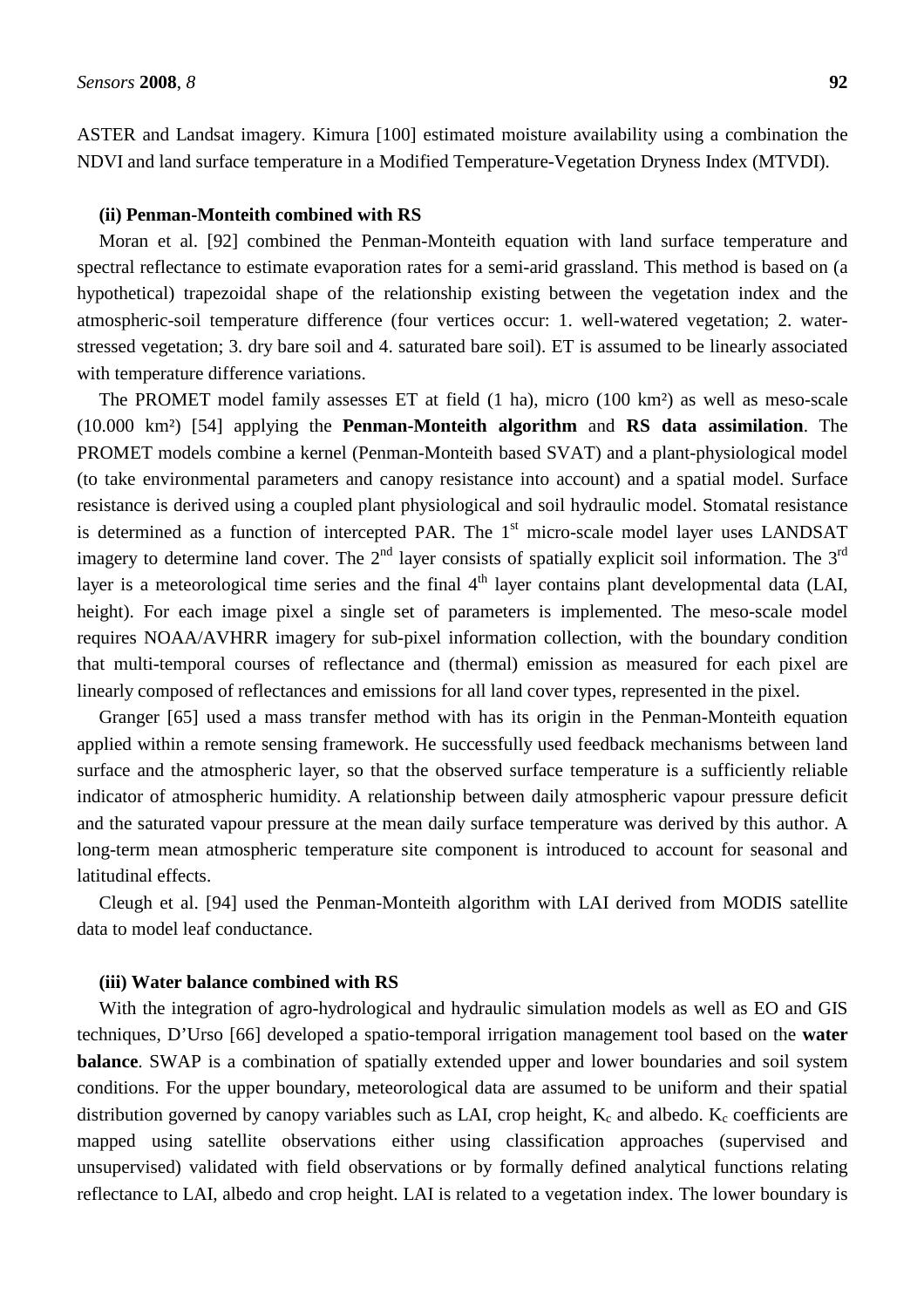spatially extended using functions relating water flux at the bottom of the soil profile and the depth of the groundwater table. The spatial distribution of soil hydraulic characteristics is obtained by calibration of pedo-transfer-functions for the soil type units in a soil map and the functional properties of the soil type. For example, the time required to reach a specified value of pressure head at a certain soil depth.  $ET_{pot}$  is calculated using Penman-Monteith.

The ALiBi model [101] is based on the mass transfer method as well. It makes use of vapour pressure deficit in combination with a turbulent exchange coefficient and vegetation surface conductance which depends on leaf stomatal conductance. Inversion of the model was performed by Olioso et al. [102], with the retrieval of canopy ET from RS data including thermal infrared, spectral reflectances and microwave data.

## **(iv) Direct relationships with remotely-sensed vegetation indices and land surface temperatures**

Based on Eq. (22), ET is linearly related to land surface temperature. Jackson et al. [57] introduced a simplified equation variant to estimate latent heat (Eq. (23):

$$
\lambda E = R_n - G_0 - B(LST_0 - T_a)^n \tag{22}
$$

In Eq. (22):

n (close to one) and B are parameters dependent on land surface roughness and wind speed and can be written as a function of a VI [103].

Moran et al. [104] applied the Temperature Vegetation Trapezoid (TVT) type of relationship. Qi et al. [63] used the same approach combined with in situ measurements. Some years before [62], Price [58] applied a relationship between a vegetation index and surface temperature to spatially upscale ET. For heterogeneous land cover and based on the NDVI surface temperature relationship, three different assumedly homogeneous terrestrial functional types (TFT) were defined. Well watered vegetated pixels, dry and wet bare soils. Apart from the assumedly homogeneous TFT pixels, other pixel types are assumed to be composed of a linear combination of the fractions of the three homogeneous cover types, as previously defined. Similarly, Carlson et al. [59] [60] [61] combined a planetary boundary layer model with surface temperature and NDVI measurements, to map soil moisture for the surface and root zone.

## **4. Soil moisture content assessment techniques at different spatial observation scales**

Despite the importance of soil moisture content, its accurate regional assessment is a complex issue. This is mainly due to the fact that the standard estimation protocol, i.e., the gravimetric method, is essentially a point measurement. To map local scale variations in soil moisture requires a high spatial density of observation locations. Obviously point measurements performed in the context just described is labour intensive and quite costly.

Other measuring techniques such as Time Domain Reflectometry (TDR) [83] are local measurements as well, but not very suitable for the determination of the soil water status at field and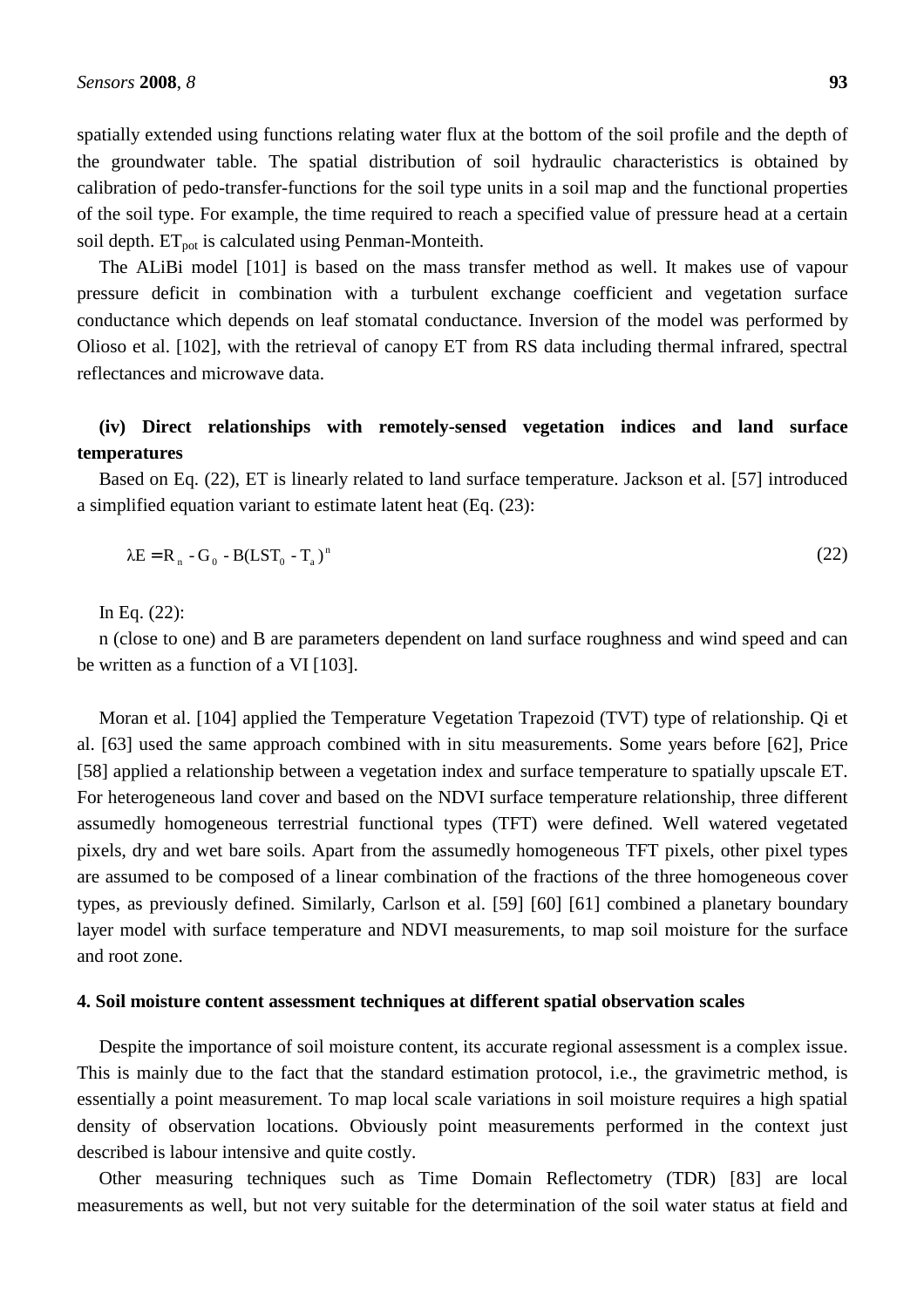regional scale as well. Earth observation based up-scaling techniques are a compromise since they are spatially explicit and of relatively low cost [11] [13]. For instance, the spatial resolution of most spaceborne sensors ranges from  $\pm$  30 m (Landsat ETM) to  $\pm$  250-500 m (MODIS) to  $\pm$  1100 m (NOAA/AVHRR, MODIS) to  $\pm$  5000 m (METEOSAT) and even to  $\pm$  50000 m (ERS Scatterometer) and more.

A general non-exhaustive list of methods to determine soil moisture at point and spatially explicit scales, is given in Table 4, with a short description. According to the discussion of [105], well known techniques to determine soil moisture content are

- (i) Gravimetric techniques;
- (ii) Nuclear (neutron scattering, gamma attenuation, nuclear magnetic resonance);
- (iii) Electromagnetic (resistive and capacitive sensors, time and frequency domain reflectometer);
- (iv) Tensiometric;
- (v) Hydrometric;
- (vi) Remote sensing (passive and active microwave, thermal infrared) and;
- (vii) Optical techniques (polarized light, fibre optic sensors, near-infrared);
- (viii) An additional technique, is the heat dissipation method [106] where heating or cooling of a porous block is measured after a heat pulse;
- (ix) Another, more basic field method is the 'Feel and Appearance method', using a soil moisture interpretation chart based on texture classification and squeezing of soil samples [107].

Apart from RS techniques, all given techniques are point measurements. A summary of the advantages and limitations of optical and microwave soil moisture remote sensing is provided by [3]. They made a discussion on spectral measurements such as visible, NIR and SWIR reflectances, thermal infrared emittance, microwave emission and radar measurements. Other methods to assess soil moisture content are the implementation of calibrated and validated hydrological and SVAT models. Both onedimensional field (WAVE, SWAP see also Table 1) and distributed catchment models (SWAT [53]; MIKE-SHE [52], among others) can provide useful information. Gaps in time series of measured soil moisture content can for example be reconstructed using the validated type of models, cited.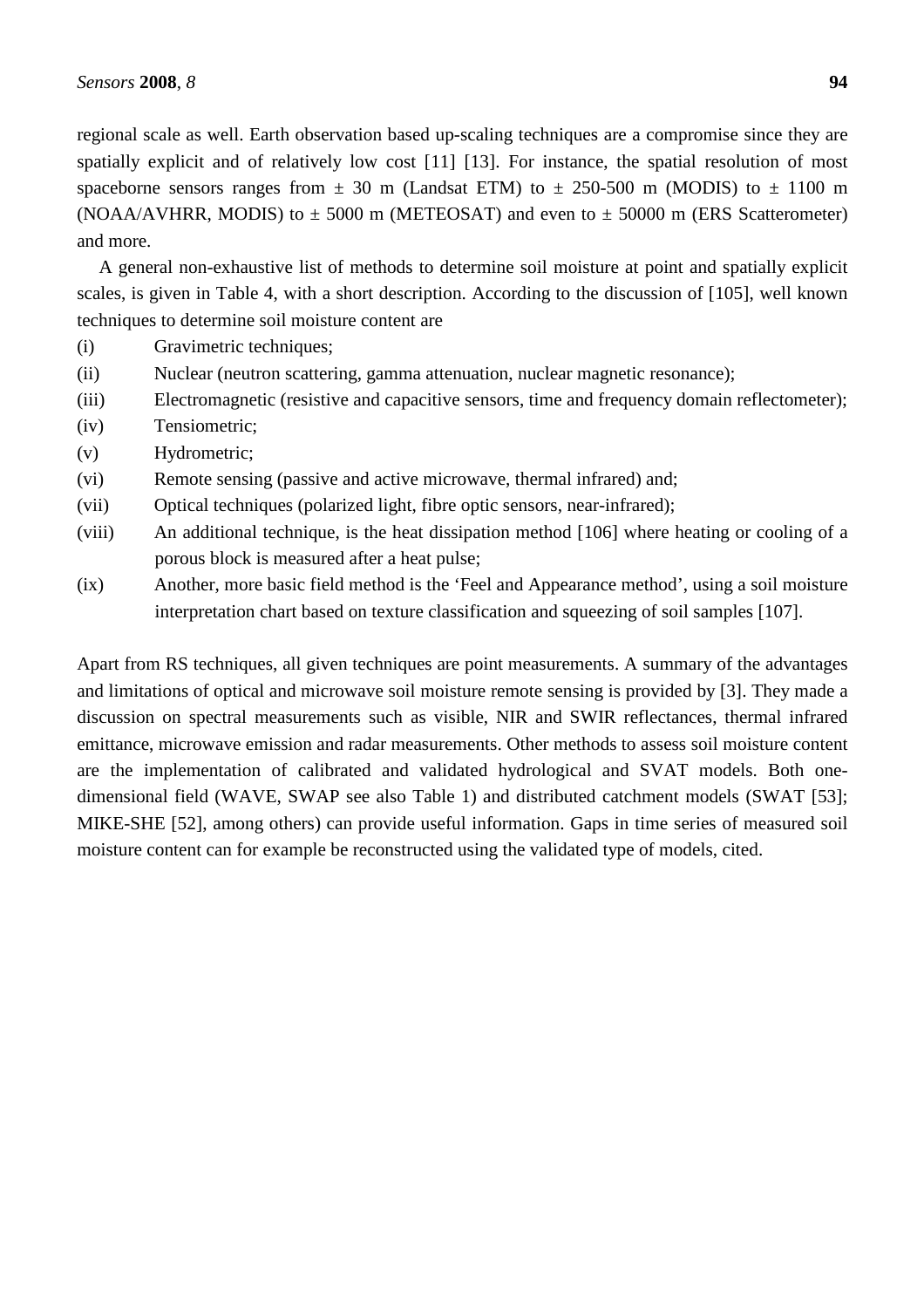| <b>Scale</b> | <b>Methods</b> | <b>Example</b>                                  | <b>Description</b>                                                            |
|--------------|----------------|-------------------------------------------------|-------------------------------------------------------------------------------|
| Point/       | Gravimetric    | Oven-drying                                     | Standard method, destructive sampling                                         |
| local        | Nuclear        | Neutron scattering                              | Fast neutrons emitted from a radioactive source are slowed down by            |
|              |                |                                                 | hydrogen atoms in the soil                                                    |
|              |                | Gamma attenuation                               | The scattering and absorption of gamma rays is related to the density of      |
|              |                |                                                 | matter in their path                                                          |
|              |                | Nuclear magnetic                                | Soil water is subjected to both a static and an oscillating magnetic field at |
|              |                | resonance                                       | right angles to each other                                                    |
|              | Electro-       | Resistive sensor                                | Soil resistivity depends on the soil electrical properties and moisture       |
|              | magnetic       | Capacitive sensor                               | Using the dielectric constant by measuring capacitance between two            |
|              |                |                                                 | electrodes implanted in the soil                                              |
|              |                | Time-domain-                                    | Propagation of electromagnetic signals. Velocity and attenuation depend       |
|              |                | reflectometer                                   | on soil properties: water content and electrical conductivity                 |
|              |                | Frequency domain                                | An oscillator detects changes in soil dielectric properties linked to         |
|              |                |                                                 | variations in soil water content                                              |
|              | Tensiometric   | Soil matrix tension                             | Measures the soil matrix potential (capillary tension)                        |
|              | Hydrometric    | Thermal inertia                                 | Relationship between moisture in porous materials and the relative            |
|              |                |                                                 | humidity. Since thermal inertia of a porous medium depends on moisture,       |
|              |                |                                                 | soil surface temperature is indicative                                        |
|              | Heat           | Heat pulse                                      | Rising or cooling of temperature in a porous block is measured after a        |
|              | dissipation    |                                                 | heat pulse                                                                    |
|              | Feel and       | Manual                                          | Soil moisture interpretation chart based on texture classification and        |
|              | Appearance     |                                                 | manual squeezing of soil samples                                              |
|              | Optical        | Polarized light                                 | The presence of moisture at a surface of reflection tends to cause            |
|              |                |                                                 | polarization in the reflected beam                                            |
|              |                | Fibre optic sensors                             | Light attenuation in the unclad fiber embedded in the soil varies with the    |
|              |                |                                                 | soil water amount in contact with the fiber because of its effect on the      |
|              |                |                                                 | refractive index                                                              |
|              |                | Near-infrared                                   | Molecular absorption of water in the surface layers                           |
|              | 1D hydrologic  | WAVE, SWAP                                      | Based on solving the 1-D Richards equation with knowledge on                  |
|              | models         |                                                 | atmospheric upper and soil bottom boundary conditions                         |
| Spatial/     | Remote         | VIS, NIR, SWIR                                  | Reflected electromagnetic energy from the soil surface                        |
| regional     | sensing        | TIR emittance                                   | Emitted EM energy in the thermal spectral band from the soil surface          |
|              |                | Microwave emission                              | Emitted microwave EM energy from the soil surface                             |
|              |                | <b>RADAR</b>                                    | Attenuation/backscattering of microwave energy as an indication of            |
|              |                |                                                 | moisture content of porous media                                              |
|              | Catchment      | SWAT, MIKE-SHE                                  | Solving the 3D Richards equation knowing atmospheric upper and soil           |
|              | models         |                                                 | bottom boundary conditions                                                    |
|              |                | [50] [105] [52] [51] [106] [107] [3] [53] [108] |                                                                               |

|--|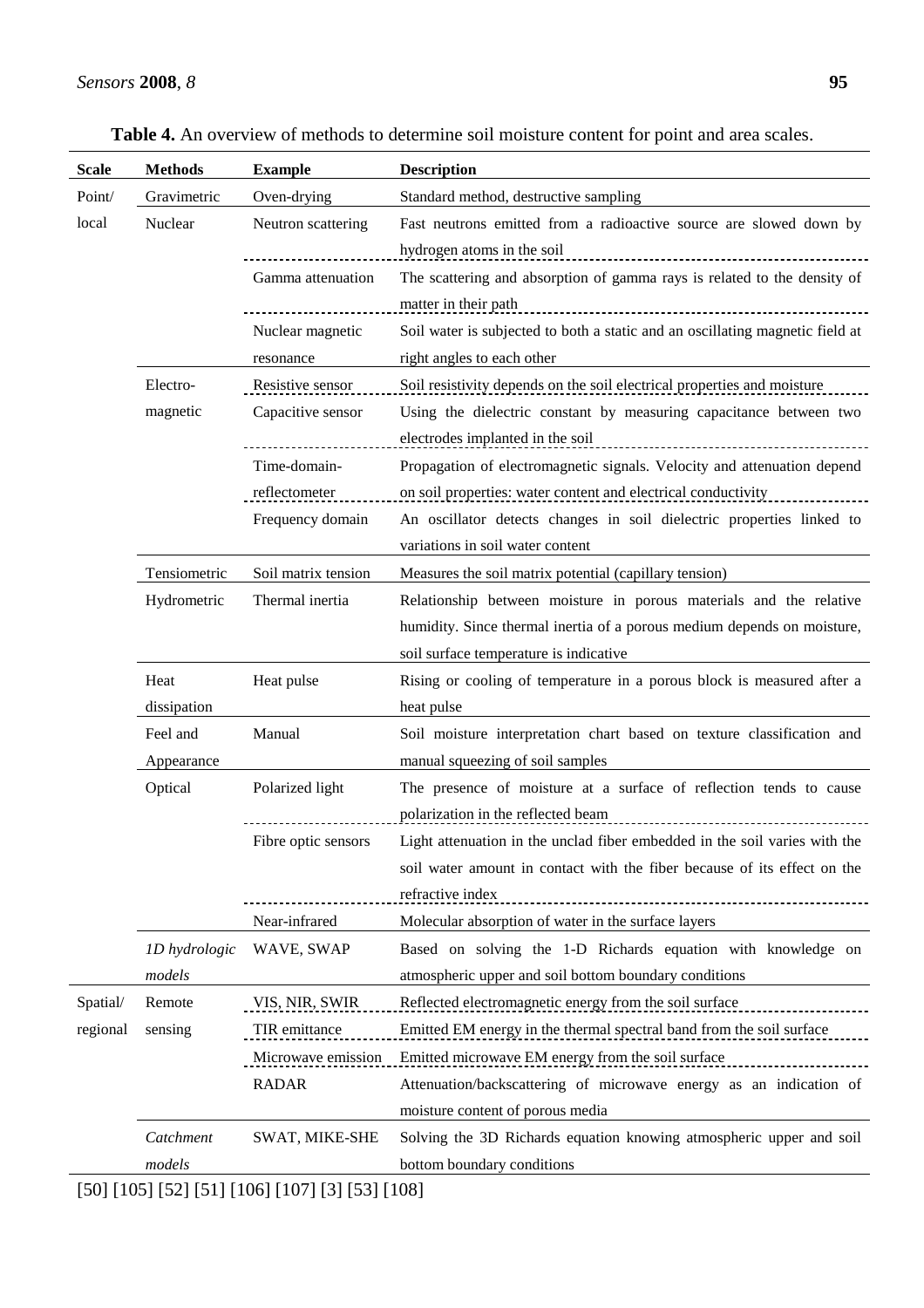With respect to the production of spatial distributions of SMC, can spaceborne microwave RS be compared with optical and thermal RS? Briefly, microwave based spaceborne RS demonstrates a quantitative capacity to estimate soil moisture under a variety of topographic and vegetation cover conditions so that it can be implemented as measurement technique [3]. Spatial resolution however is problematic with this technique.

The main disadvantage of spaceborne microwave RS is that it is currently not operationally applied. Moreover, the spatial resolution is very coarse (e.g. 50 x 50 km spatial resolution of the ERS Scatterometer). A second important limitation of passive microwave RS is the perturbation of the signal by surface roughness and vegetation biomass, its irregular revisit frequency, and quite importantly as well, water bodies are major obstructions (e.g. coastlines) in terrestrial applications. A disadvantage of optical and thermal RS approaches is their limited soil surface penetration depth. Additionally, optical RS suffers from a high perturbation by clouds and vegetation and a significant signal perturbation by the earth's atmosphere.

## *4.1. Local scale soil moisture approaches*

The most accurate method to estimate SMC is gravimetric sampling. Essentially, it is a destructive method since soil samples must be removed from the pedon mass. The procedure of the gravimetric method starts by taking a soil sample in the field, of which sample mass is immediately measured by putting the sample for 24 to 48 hours in a drying oven at 105 °C, to measure the mass of the dry soil. Soil bulk densities are required to convert gravimetric (water mass per soil mass) to volumetric values (water volume per soil volume).

Other accepted non-destructive (soil structure is conserved) in situ methods to measure SMC are methods based on neutron scattering [109] and gamma ray attenuation [110]. These methods are quite accurate and non-destructive, but require calibration for each soil sample and special attention to avoid health hazard [111].

A more flourishing non-destructive method is based on the measurement of soil electrical conductivity, which is sensitive to SMC. **Time domain reflectometry (TDR)** for example is widely applied to measure soil electrical conductivity to infer SMC. With a minimum of soil disturbance, TDR enables to simultaneously estimate soil moisture content as well as electrical conductivity and is frequently applied as well in studies of solute transport in porous media [112].

An overview of conceptual dielectric models for TDR application can be found in [113]. A short description of the principles of TDR measurement is given below.

TDR estimates the dielectric constant, κ, in a soil matrix by measuring the propagation time of an electromagnetic wave (EM) sent from an EM pulse generator mounted on top of a coaxial cable, inserted into a soil matrix. EM waves propagate through the coaxial cable to the TDR probe, which is a rod made of stainless steel or brass. Part of the incident electromagnetic waves is reflected at the top of the probe because of the difference in impedance between cable and probe. The remainder of the wave propagates through the probe until it reaches the end of the probe, where the wave is reflected. The round-trip time of the wave, from the beginning to the end of the probe is measured with an oscilloscope branched on the cable tester (see also [111]). For a homogeneous soil, volumetric water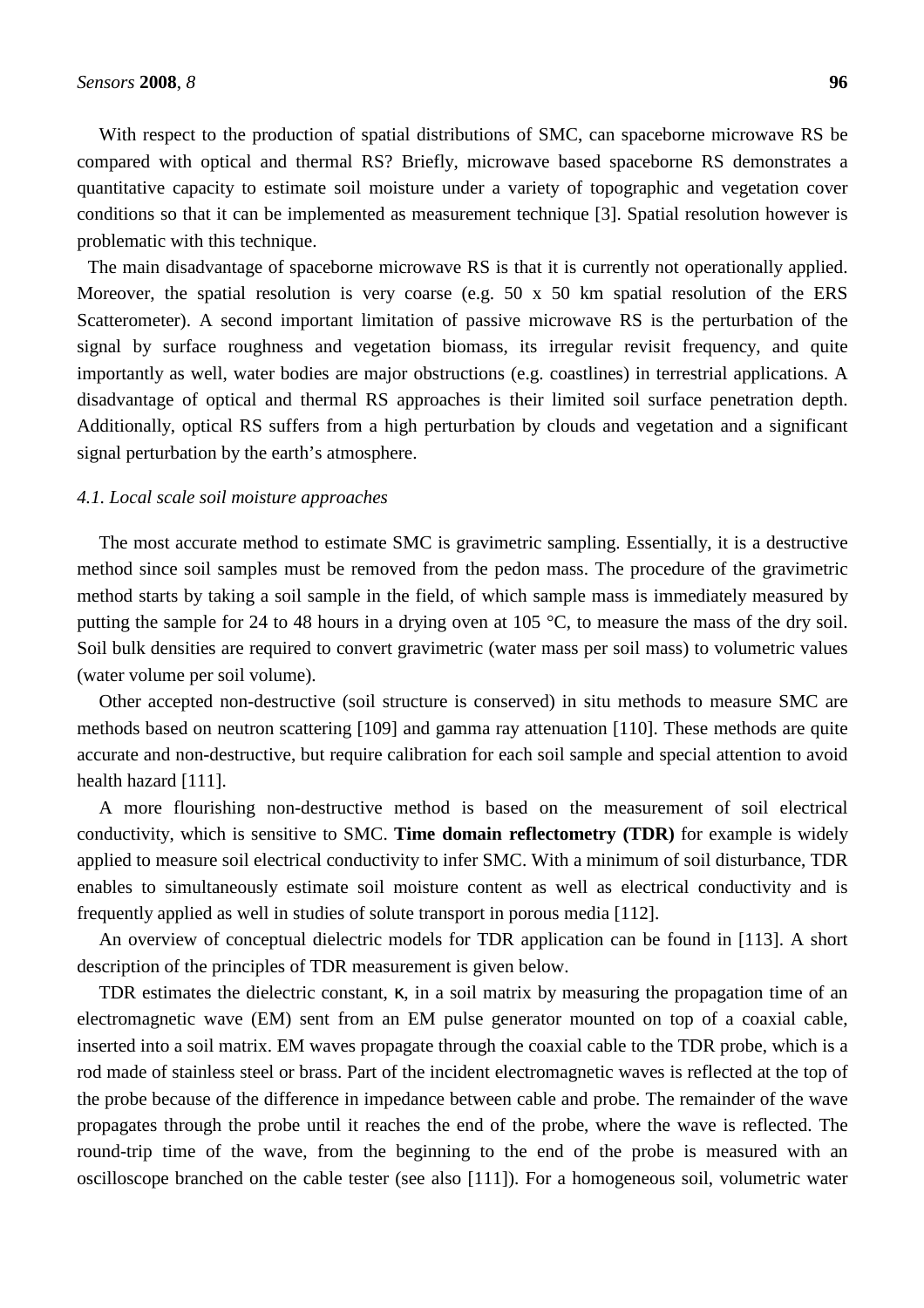content  $\theta$  (m<sup>3</sup> m<sup>-3</sup>) is calculated by using a calibration curve which was established empirically by [83]. The curve is mathematically formulated in Eq. (23):

$$
\theta = -5.3 \cdot 10^{-2} + 2.92 \cdot 10^{-2} \cdot \kappa - 5.5 \cdot 10^{-4} \cdot \kappa^2 + 4.3 \cdot 10^{-6} \cdot \kappa^3 \tag{23}
$$

In Eq. (23):  $\theta$  is volumetric soil moisture content (m<sup>3</sup> m<sup>-3</sup>)

 $\kappa$  is the dielectric constant [-].

The authors found that the apparent soil dielectric constant is rather insensitive to temperature in the range of 10 to 36°C. Identically it is quite insensitive to soil texture (clay to sandy loam), bulk density of soil (1.14–1.44 mg  $m^{-3}$ , for non-swelling soils) and soluble salt content (moistened with salt-free water, 0.01 N CaSO<sub>4</sub>, or 2000 ppm NaCl solution). A physically based model making a causal link between SMC and the dielectric constant, κ, is the model of [114]. These authors used a linear model with parameters including an empirically determined factor  $\gamma$  representing a quantity of initially absorbed water (Eq. (24)):

$$
\kappa = \kappa_x \cdot \theta + \kappa_a \cdot (P - \theta) + \kappa_h \cdot (1 - P) \tag{24}
$$

$$
\kappa_x = \kappa_i + (\kappa_w - \kappa_b) \cdot \frac{\theta}{\theta_i} \cdot \gamma \tag{25}
$$

In Eq. (23), (24) and (25):

 $\kappa_x$ ,  $\kappa_a$ ,  $\kappa_b$ ,  $\kappa_b$ ,  $\kappa_b$  and  $\kappa_i$  are relative permittivities of the initially absorbed water, atmospheric, solids (or host) fractions, water, ice and inclusion water respectively;

 $\theta_t$  is the transition water content marking a change from a slowly to a more rapid increasing relative permittivity value;

*P* is the porosity of the dry soil;

Another technique applied at the local scale is the **ground penetrating radar (GPR)**. This instrument is based on similar techniques as reflection seismics and sonar techniques [115]. The radar produces a high-frequency electromagnetic wave (10–1000 MHz), which transmits through the soil from a source antenna positioned at the earth's surface. The propagation velocity of the radar waves in the soil, mainly depend on soil dielectric permittivity. This in turn, is strongly related to SMC [83]. Any subsurface contrast in dielectric properties reflects part of the wave energy to the soil surface. The reflected wave is detected by the receiving antenna as a function of time [116].

Another non-destructive method to determine SMC is the use of **gamma-ray beams**. Though the soil structure remains intact, undisturbed soil samples must be collected in the field. Gamma-ray beams can be used to determine the soil water retention curve [117]. The principle of gamma-ray application for SMC determination is briefly given below.

When a gamma-ray beam passes through a soil sample of thickness x (in cm), photons are transmitted following the Lambert - Beer law. Considering two phases in soil samples, solid material and water, the Lambert - Beer law can be written as follows: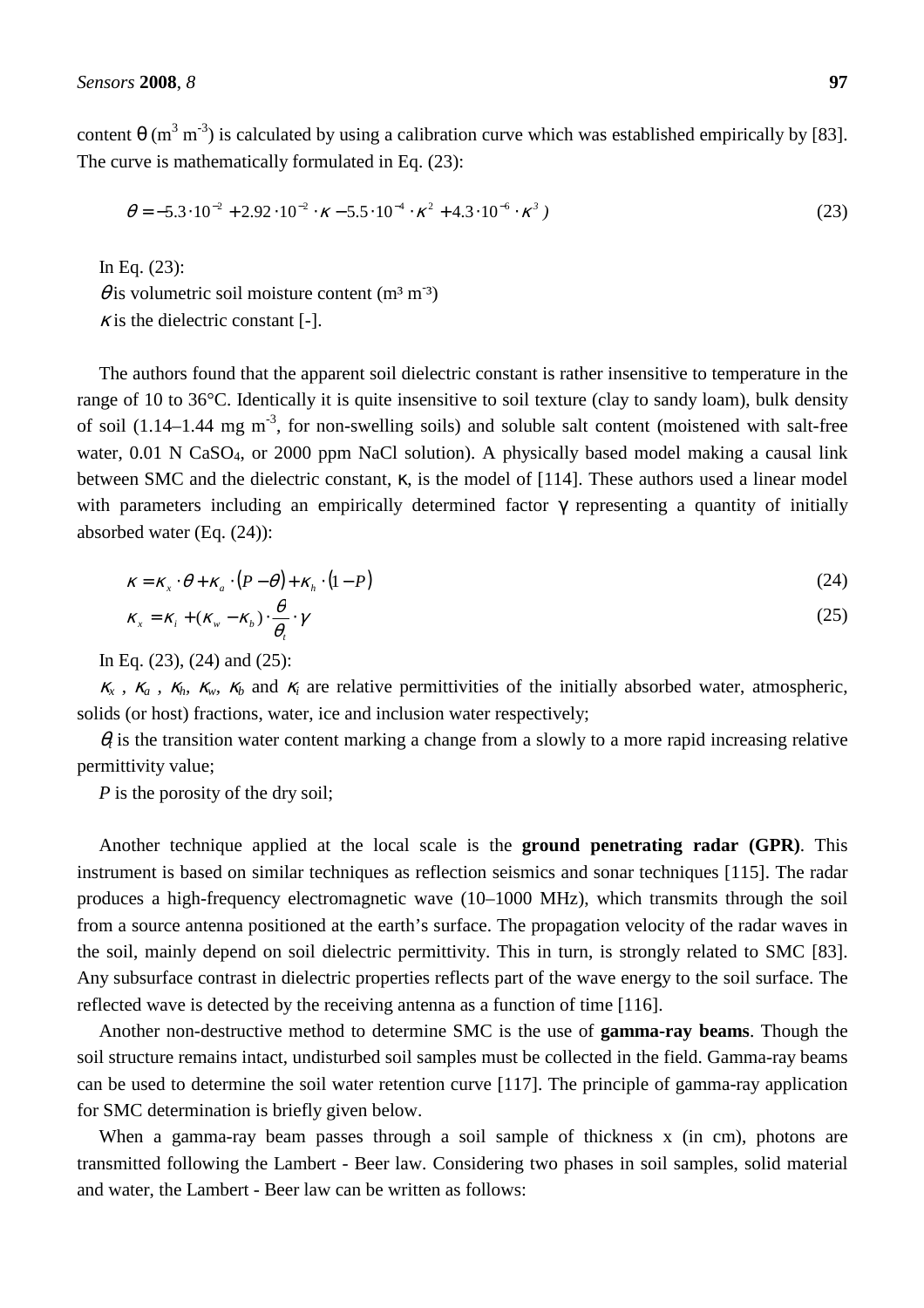$$
I = I_0 \cdot \exp(-x \cdot (\mu_s \rho_s + \mu_w \theta)) \tag{26}
$$

In Eq. (26):

*I* and  $I_0$  are respectively the rates of the emerging and incident photon beams;

 $\mu$ <sub>s</sub> and  $\mu$ <sub>*w*</sub> [cm<sup>2</sup> g<sup>-1</sup>] are soil and water mass attenuation coefficients;

 $\rho_s$ , is soil bulk density [kg m<sup>-3</sup>] and;

 $\theta$  is volumetric soil water content.

Note that, apart from directly measuring SMC, **water balance models** can be applied to estimate SMC as well, using meteorological and vegetation input data (e.g. the models WAVE and SWAP). The soil-vegetation-atmosphere water balance model WAVE was developed by Vanclooster et al. [50] and extensively calibrated and validated for the climatic conditions of Flanders and crops like wheat, barley, maize, potato, sugar beet as well as grassland vegetation [118] [119]. WAVE is a conceptual physically based model simulating 1D transport of water and energy in the variably water saturated root zone of a soil profile. For the crops cited earlier in this paragraph, the model contains modules to simultaneously simulate the nitrogen balance and crop responses to water and nitrogen availability in the root zone. In Flanders, until recently [80] the model has only sporadically been used for the simulation of forest water fluxes of a poplar [32] and Scots pine stand [120]. Both applications have been validated with the use of sap-flow measurements. Conceptual models such as WAVE are very useful for gap filling purposes in SMC measurements or to estimate SMC forward or backward in time in a SMC time series, in absence of measurements for certain intervals in time.

## *4.2. Large scale soil moisture approaches*

To address different spatial scales in the estimation of SMC, temporal and spatial stability analysis was performed. Grant et al. [121] provides a backbone for temporal stability analysis, which was first introduced by [122]. Temporal stability of SMC is a reflection of the temporal persistence of spatial SMC patterns. A SMC field is temporally stable if its temporal fluctuations in soil moisture are similar to those of the catchment average [123]. The goal of temporal stability analysis is to provide a methodology that reduces the number of measuring sites required for the analysis of the behaviour of a given soil. The question is whether or not time-stable SMC sites can be considered representative of the area1 mean soil moisture. Field measurement sites have their merit for the direct measurement of mean area1 responses. Grayson et al. [123] names them "Catchment Average Soil Moisture Monitoring sites", or CASMM sites. Vachaud et al. [122], studying three European agricultural plots, found that soil texture is responsible for an observed high degree of temporal stability. These authors also demonstrate that SMC time-stable sites, representative for both mean and extreme soil moisture contents, exist in a landscape with small to insignificant slope angles. Hence, only a few low slope angle sites are needed for a specific landscape need to be representative for the SMC for the landscape as a whole. Some locations may represent statistical parameters of a normal probability distribution, such as the mean and standard deviation of landscape level SMC, potentially reducing the number of measurements required to characterize landscape SMC distribution. Kachanoski & de Jong [124] expanded the definition of temporal stability as the degree of linear correlation between SMC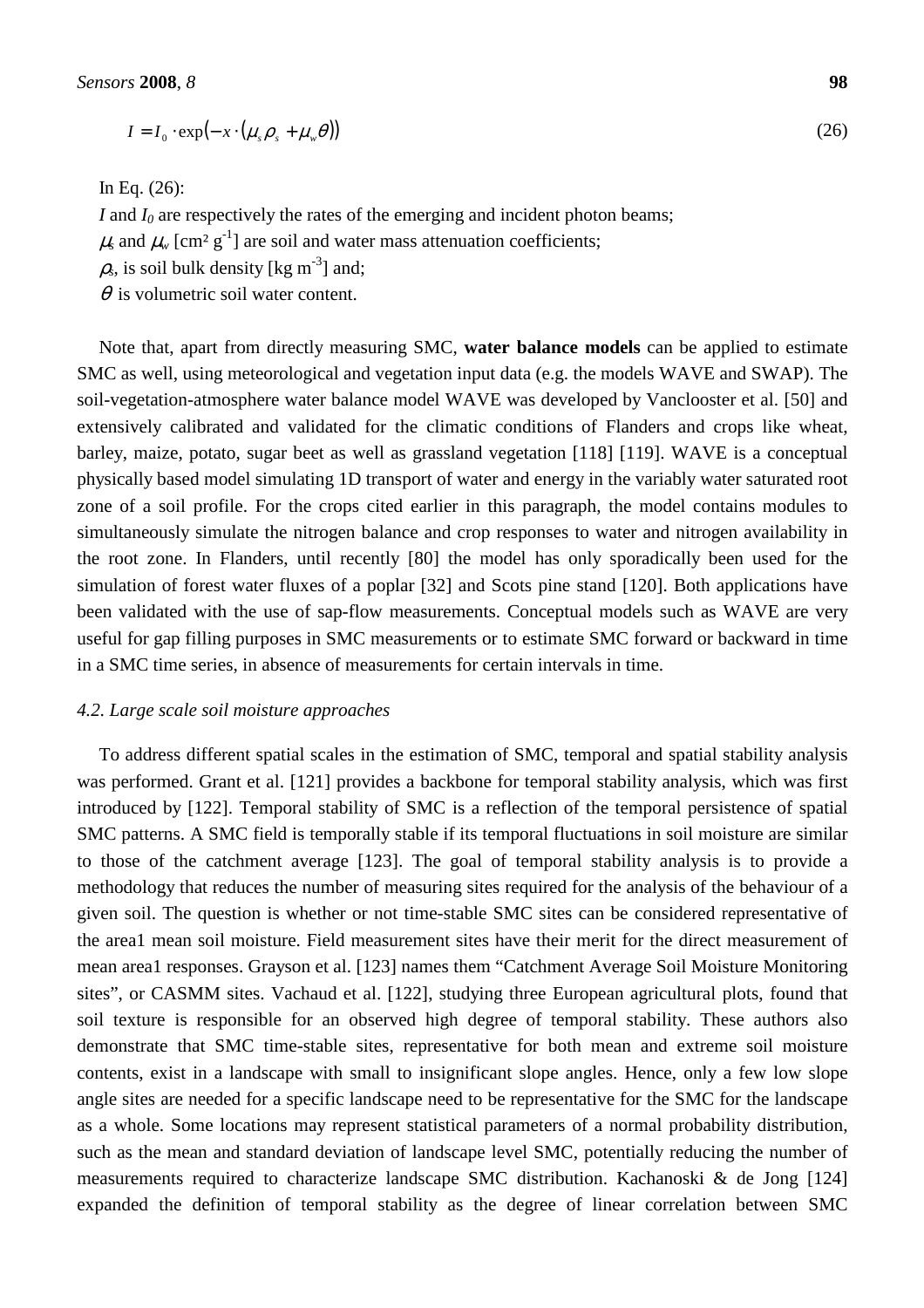measured at consecutive times. These authors also discovered a scale dependency of the temporal stability of soil water recharge at their site. Moreover they demonstrated that dry periods show scale independence and wet periods scale dependence. To minimize the bias of SMC estimates when inferring the location of catchment characteristic soil moisture monitoring sites [125] two basic requirements have to be met:

- (i) randomness and;
- (ii) independence of individual observations.

Apart from the temporal variability, spatial variability or the variability of point measurements at a given time, plays as well. The amount of spatial variability as well as the spatial distribution of SMC can have a critical impact on hydrological processes such as stream-flow generation. A starting point to characterize the structure and heterogeneity of SMC fields is an examination of the spatio-statistical structure [126]. Detailed analyses of TDR determined soil moisture patterns collected in a 10.5 ha Tarrawarra catchment (south-eastern Australia) allows the derivation of variograms with a high degree of reliability [127]. Exponential variogram models, including a nugget, fit soil moisture data variograms closely. Geostatistical structure evolves seasonally with high sills  $(15-25 \text{ m}^3 \text{ m}^{-3})$  and low correlation lengths (35–50 m) during the wet winter period and smaller sills (5-15 m<sup>3</sup> m<sup>-3</sup>) and longer correlation lengths (50–60 m) during dry summer periods. This seasonality is due to a different lateral redistribution of soil moisture during summer.

In accordance with [124], [125] describe that during the transition from a dry to a wet period, uncertainty (temporal instability) is larger than when a soil is dry (semi-arid Duero basin in Spain). For dry soils a good correlation between mean SMC and the variance for the whole measurement range considered, exists. This is in contrast with results from [121] indicating that soil moisture temporal variability does not appear to be preferential for more wet or dry locations (Reynolds Mountain East, Idaho). Yet, when indirect methods are used to estimate SMC for larger areas (i.e. with earth observation) it is necessary to perform a careful selection of the periods selected for calibration and validation purposes [125].

## *4.3. Large scale soil moisture estimation based on remote sensing*

Researchers of the Vienna University of Technology developed a change detection method to retrieve soil moisture based on the active microwave ERS-Scatterometer sensor [13] [126] [128] [129]. They consider soil surface moisture as a relative measure of soil moisture in the first centimetres of the soil profile. They represent SMC as being the degree of water saturation of the soil with a value scaled between zero and one e.g., the Soil Water Index (SWI). However, SWI cannot be retrieved for snow covered or frozen soil conditions and for dense tropical forest. These land use and cover types do represent a large area of the globe. Moreover, for some dry and arid regions, strong azimuthal effects can occur. These effects are currently not corrected for and hence treated in the retrieval. Therefore they are masked.

The algorithm developed by Vienna University, accounts for heterogeneous land cover and for the effects of vegetation growth and senescence on the remotely sensed signal. It is assumed that the time series of surface wetness observations from the ERS Scatterometer gives an indication of the wetting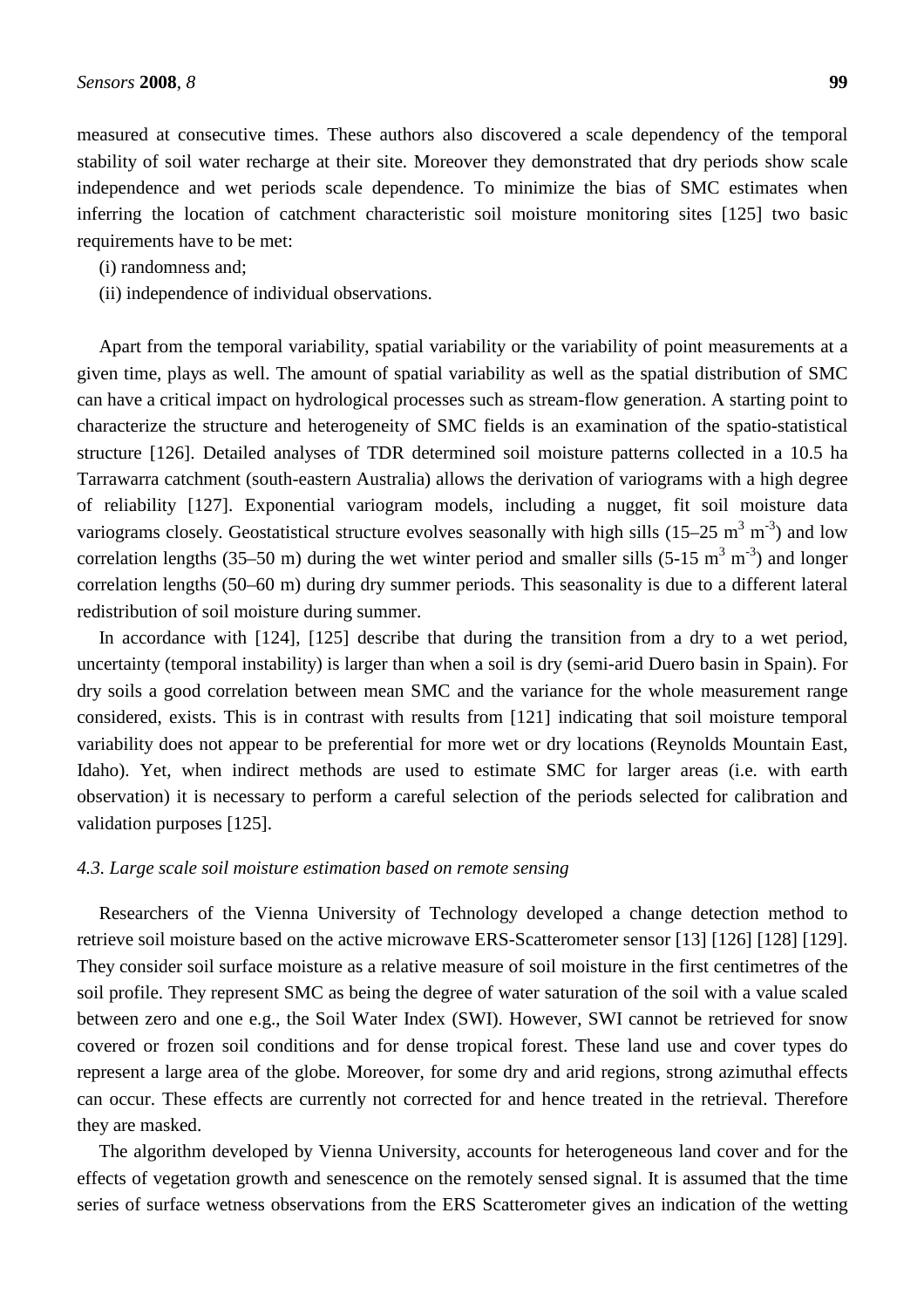and drying trend for moisture content in a soil profile. This is because the moisture content profile is affected by weather patterns during the few days to weeks preceding the observation. Since soil moisture content integrated over the deeper soil layers exhibits much smaller variations than in the top layer, it is logical to apply a temporal filter for SMC series smoothing, thereby reproducing the temporal SMC trend in the deeper soil layers. To define an appropriate low-pass filter, a simple twolayer water balance model has been considered. The first soil layer represents remotely sensed topsoil. The second layer, e.g., the reservoir, extends down to the reservoirs bottom and is assumed to be isolated from the outside world via the surface layer. In this model, the water content dynamics in the reservoir is fully explained by past dynamics of surface soil moisture content. Typically, the most recent precipitation events have a stronger impact on the reservoir water as opposed to older ones, because of the use of an exponential weighting function. The time dependency of water content is controlled by the parameter T, which represents a characteristic time length and increases in function of the depth of the soil moisture reservoir L. Though simple, this model is useful as a general concept for the estimation of the soil moisture content profile. It accounts as well for a decreasing impact of measurements with increasing time lag.

The SWI is a soil moisture time trend indicator ranging from zero to one. To estimate water content in deeper soil layers, auxiliary information about soil geophysical properties is required. Again, the rationale is to define calibration points covering dry and wet conditions. It thereby assumed that  $W_{min}$ and  $W_{\text{max}}$  are the minimum and maximum soil moisture values that can possibly occur in a particular soil. Furthermore a linear relationship is assumed. The profile of SMC at time t can be estimated from SWI according to (Eq. 27):

$$
W(t)=W_{\min}+SWI(t).(W_{\max}-W_{\min})
$$
\n(27)

The soil parameters commonly used to define critical SMC values are the wilting level WL, the field capacity FC, and the total water capacity TWC. The method has quite some application potential. Methods describing large-scale soil moisture fields are of great importance for land-surface parameterization of global circulation models. The disadvantage of the SWI is its coarse spatial resolution (2500 km²) and the absence of long term ERS Scatterometer imagery. This promising methodology was applied by [130] to assess SMC for Europe using optical and thermal coarse resolution spaceborne information and the concept of the thermal inertia of surface bodies.

## **5. Measurements, models and model selection**

## *5.1. Evapotranspiration across different scales of observation*

#### 5.1.1. Scale issues and evapotranspiration retrieval

One of the key issues in hydrological applications is scale and spatial resolution (pixel size) [126]. Ideally the scales of field measurements, modelled variables and EO acquired variables should be similar. Variability in ET (and SMC) is driven by vegetation, soil, climate and topography. Hence, one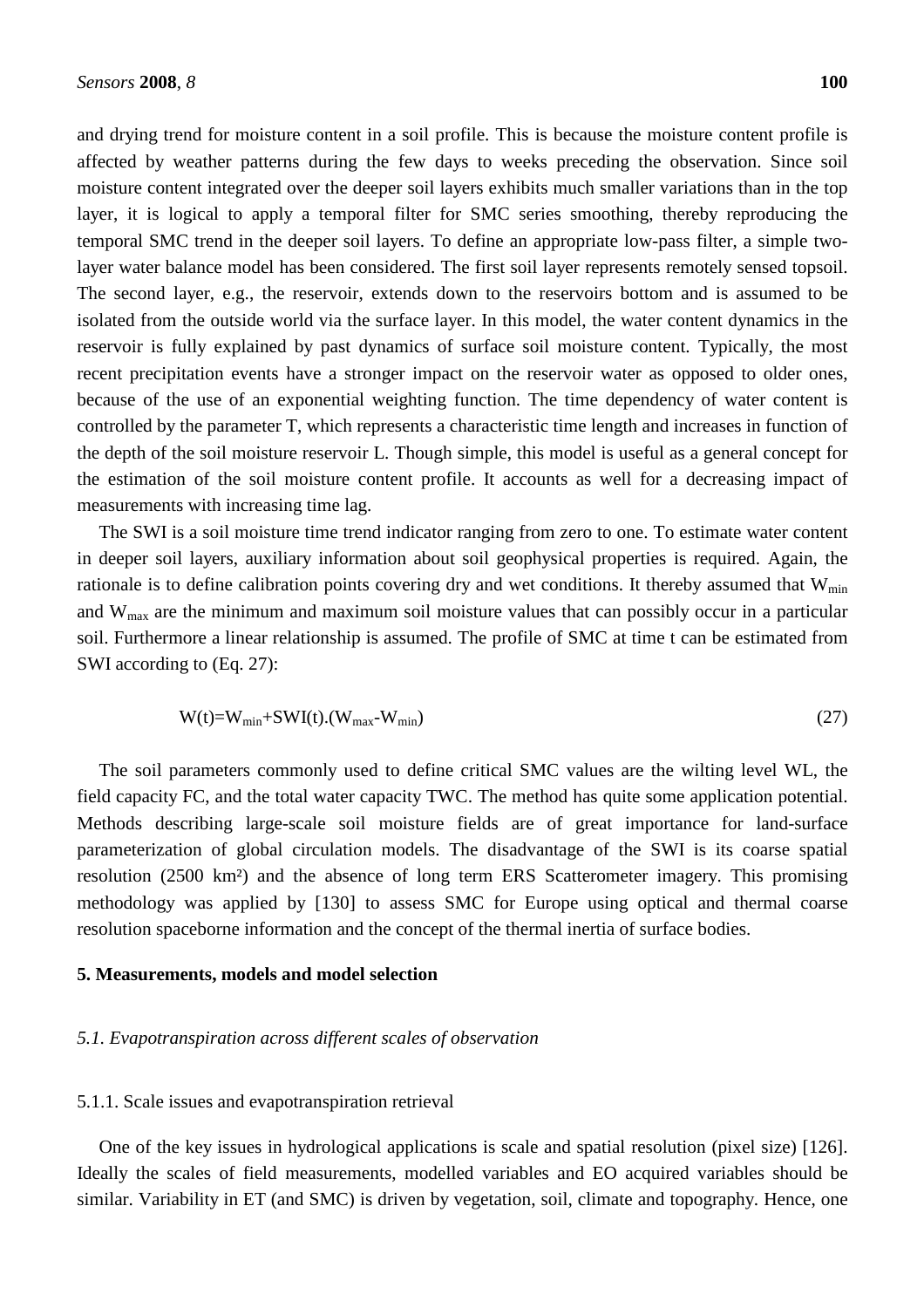must consider local (e.g. soil, topography, vegetation) and large scale (e.g. precipitation, radiation) variability. It is clear that understanding the role of landscape heterogeneity and its influence on the scaling behaviour of surface fluxes is critical. The up-scaling of ET fluxes involves capturing land– atmosphere feedbacks and effects of land surface heterogeneity on the surface fluxes and the atmospheric boundary-layer dynamics that play at larger spatial scales. When downscaling ET fluxes, appropriate parameterization of sub-grid scale phenomena within large-scale frameworks is required [131].

Scale differences between field measured and earth observed ET (and also SMC) are not always taken into account. This is partly due to the knowledge gap on uncertainty of scaling parameters and the complexity of data acquisition. One approach to scale up from field level to remotely sensed measurements is the quantification of scale uncertainty conducting VALERI type campaigns [132] [133].

The influence on the scaling behaviour of ET as observed by satellite sensors with different spatial resolutions was studied by McCabe and Wood [134]. They have used data from in-situ tower measurements, Landsat-ETM (60 m), ASTER (90 m), and MODIS (1000 m) satellite platforms over the Walnut Creek watershed in Iowa and applied the SEBS model. From comparisons of highresolution satellite data, a consistent level of agreement of ET fluxes across a small watershed was obtained. Estimates of ET at high resolutions agreed well with spatially distributed flux towers. Coarser resolution satellite data such as MODIS are useful to estimate averaged ET values at the catchment level. In general, the finer the spatial resolution of the satellite, the better the agreement between the resulting ET estimates and tower measurements. Compared to flux tower measurements Landsat slightly underestimates ET by -6 W m<sup>-2</sup>, ASTER overestimated ET by 18 W m<sup>-2</sup> and MODIS underestimated ET by -57 W  $m<sup>-2</sup>$ . This resulted in errors of 2, 5 and 15% respectively.

In Iowa Kustas et al. [135] studied the effect of spatial resolution (from 60 m to 120, 240, and 960 m) on soybean and corn crops. When the input resolution is on the order of 1000 m, variation in ET fluxes between corn and soybean fields is no longer discernible.

When crop types are not determined, due to too low spatial resolution, the plants are decoupled from the free atmosphere by both the bulk leaf boundary-layer resistance and the aerodynamic resistance through the surface layer (which is the control layer). At the plant level, the leaf (and the stomatal conductance) is decoupled using a leaf cluster boundary condition [131].

Comparison of satellite-based retrievals with field-based evaluation data leads to imperfect assessments of satellite derived variables due to the representativeness between site, pixel scale, sensor accuracy, and the physical equivalence of the measured versus the observed variables (differences in the time averaging, differences between atmospheric boundary-layer measurements compared with instantaneous, largely empirically based predictions) [136]. Since the impact of heterogeneity on ET estimates is crucial, flux tower the positioning and height is critical, particularly where source areas extend beyond the scale of the field being measured. Although the positioning of towers is not arbitrary, non-scientific constraints on their location play as well, such as their accessibility in fields or to equipment, maintenance, energy resources, etc.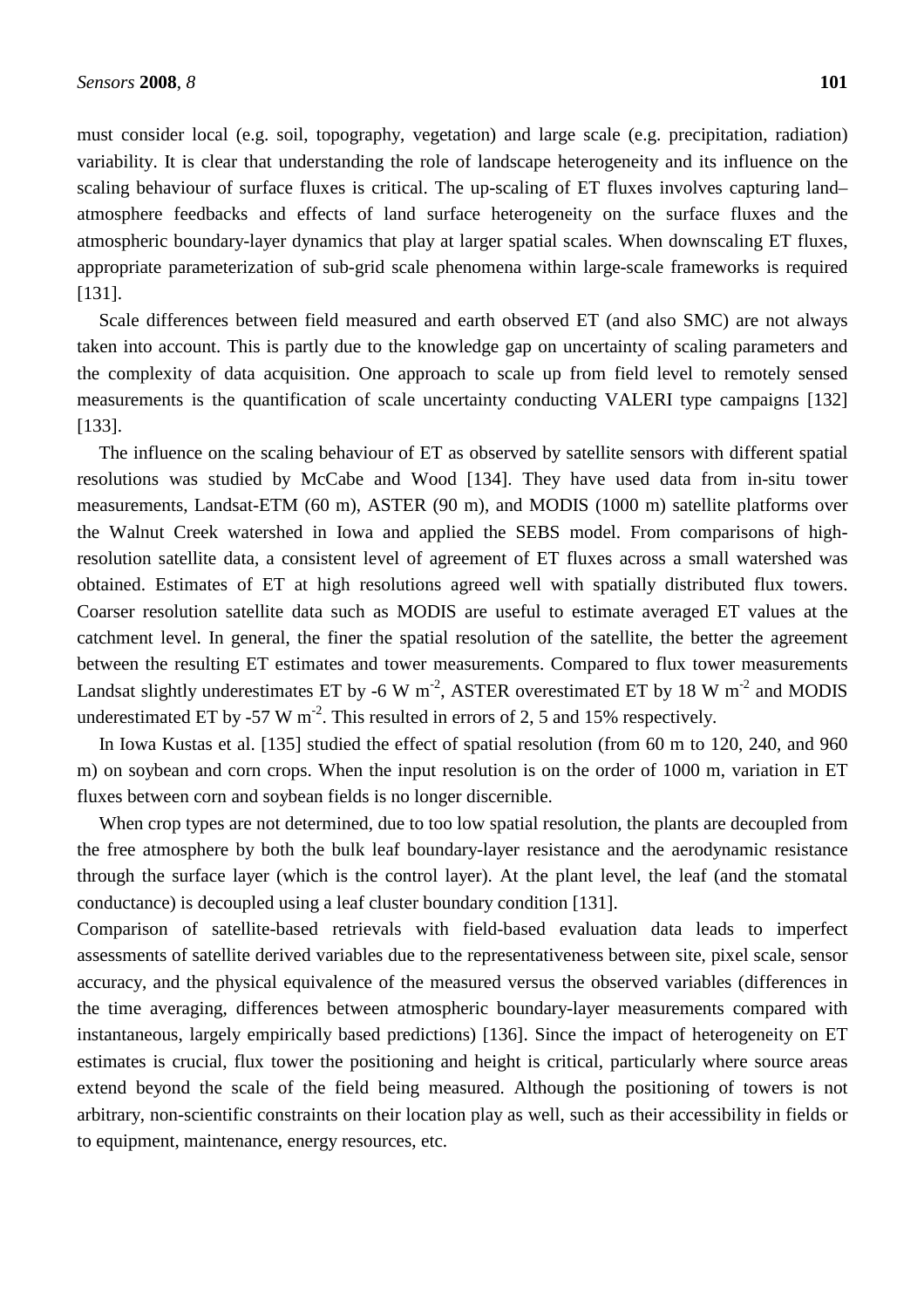## 5.1.2. Uncertainty in assessing evapotranpiration using Earth Observation techniques

The accuracy to estimate ET with remote sensing methods for different sources is fairly uniform. Nagler et al. [96] reports an uncertainty of 20–30% on ET in western riparian corridors of cottonwood due to inaccuracies in measuring and scaling. Su [68] conducted an error analysis for SEBS and a mean error of 20% relative to the sensible heat flux reported. An uncertainty of 25% on the mean annual ET was estimated by Nagler et al. [95]. Especially, the estimation error due to the uncertainty on roughness length for heat transfer is important, even more so than the uncertainty on temperature, wind speed and stability correction. Cleugh et al. [94] also observed an error on ET between 20 and 25%.

An uncertainty analysis of the evaporative fraction (EF) [137] revealed that EF estimates suffer errors between 8 and 54%. Error scenarios of ET derived from NOAA/AVHRR imagery led to uncertainties between 27 and 66% [69]. The effect on iNOAA-Chain derived ET - of errors due to remotely sensed parameter inputs (LST, albedo) - is small (less than 3%). Errors on meteorological parameters such as  $T_a$  of 1 K compared to 0.5 K affect the relative ET uncertainty only with 3% (from a relative error of 50% to 52% as a typical example). In contrast to this, model parameters describing the sensible heat line of the LST-albedo phase space, result in major impacts on ET estimation. Doubling these parameters error values almost doubles the error on the ET finally retrieved. A typical example is an error transfer from a relative parameter error of 50% towards a 93% on ET. McCabe et al. [136] reports the large sensitivity of surface resistance in the estimation of spatially distributed ET.

#### 5.1.3. The performance of Earth Observation techniques to assess evapotranspiration

Several authors have compared remote sensing based ET estimations with different other measuring techniques such as EC, BR, sap-flow etc. for a specific region of interest. In this section authors are briefly cited that have used EO based approaches.

Qi et al. [63] conducted sap-flow, BR, scintillometer and 3D Sonic measurements to estimate seasonal riparian ET using remote sensing and in situ measurements in South-Eastern Arizona, USA. A Sacaton grassland and a Mesquite site were selected. The latent heat values inferred from measurements with before mentioned devices at the Sacaton site were very comparable: 64 W  $m^{-2}$  with the BR, 82 W m<sup>-2</sup> with the scintillometer and 78 W m<sup>-2</sup> with the 3D device. At the Mesquite site latent heat estimated with the BR amounted to 123 W m<sup>-2</sup>, the scintillometer estimate gave 124 W m<sup>-2</sup>. At the same location as [63], Goodrich et al. [138] carried out a riparian corridor water balance estimate. ET estimates were given for a transient groundwater model only and for the BR and a Penman-Monteithbased model, calibrated using sap-flow measurements. The PM model ET estimate amounts up to 86% of the estimates simulated with the groundwater model.

Ambast et al. [67] did show for a well-watered crop in Haryana (India) that the average ET estimated with RESEP is 2.1 mm  $d^{-1}$ , whereas using the PM relationship daily ET is estimated to be 1.9 mm. The error involved is 10% and acceptable in most cases.

Lagouarde et al. [89] compared SEBAL and scintillometer sensible heat fluxes over an agricultural area in the South–East of France. Eddy covariance (EC) measurements were available as well. The result of this study was that large discrepancies between the reference sensible heat flux from EC and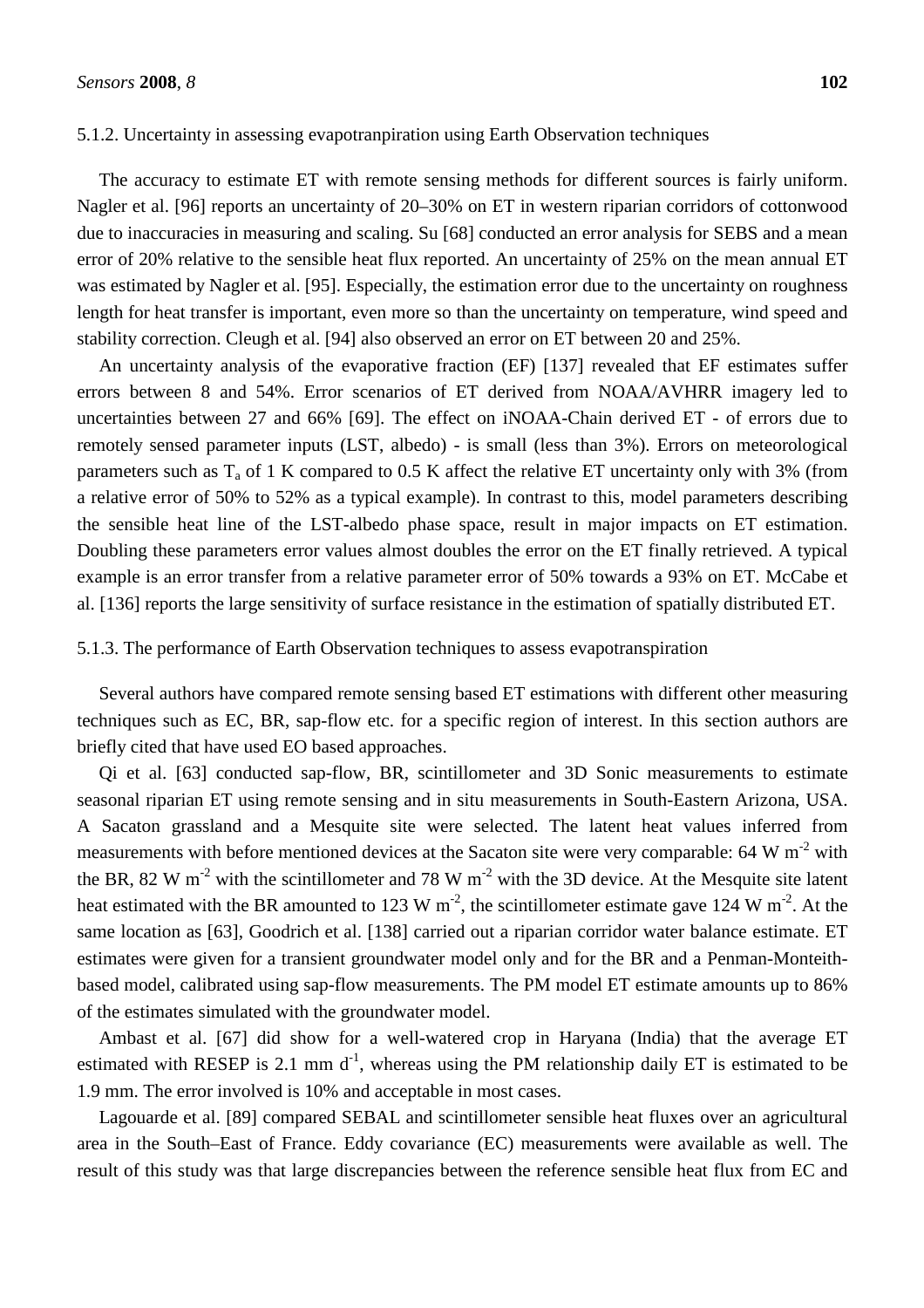the SEBAL derived flux were observed. This was attributed to errors in the estimates of roughness length arising from the inadequacy of the semi-empirical NDVI relationship applied.

Jacob et al. [139] validated the SEBAL model for the same area as mentioned by [89]. They verified the model assumption of hydrological contrast and the resulting evolution of land surface temperature versus albedo. Moreover the model estimates agreed with the field references when validating wind speed and atmospheric temperature. However, a significant underestimation of the soil heat flux was observed. Large discrepancies were observed as well when validating the convective fluxes.

Li & Lyons [140] compared three remote sensing based ET approaches applied on native and agricultural vegetation: the extra-resistance model of [141]; the above mentioned model of [104] [142] and a two-source resistance model of [143] [144]. Models 1 and 2 exhibited similar performances and provided better estimates than the more sophisticated model 3.

Nagler et al. [96] compared sap-flow measurements with ET derived from MODIS imagery for a cottonwood restoration plantation in the USA. The cottonwood monitored ET values by remote sensing method and calibrated with ground measurements have an accuracy or uncertainty of 20–30%.

Extensive ET model comparisons are not frequently encountered in the literature. Rarely a large suit of models is applied in comparative campaigns at the same measurement location, this in contrast with ET measurements. We mention one study, where temperature-based potential evaporation methods are compared to pan evaporation values and one very detailed study where models were compared with measurements made in the Gediz basin, Turkey.

Kite & Droogers [145] evaluated ET estimates based on satellite observations, hydrological models and field data for western Turkey (Gediz). The following methods were applied: the FAO-24 and FAO-56 procedures, a large aperture scintillometer, the hydrological models SWAP and SLURP [146]; a satellite derived feedback mechanism; a biophysical model assimilating remote sensing data; and the SEBAL model. The results elicit a wide range of ET estimates without an evident pattern of variability between the different methods. The assumption, that field methods are probably more reliable than other methods, is hard to justify in the framework of cited experiment, since the three methods used give rise to considerably different estimates. Furthermore, [145] remarks that a clear-cut conclusion cannot be drawn for the three groups of results: field measurements, hydrological models and RS-based models. However, when assumptions on the uncertainties involved are made, it can be observed which methods lead to estimates within a reasonable confidence limit. For one field site only, the biophysical model did not meet the requirements. For other field sites as well, the SLURP-model did not give results with a high enough confidentiality. The different spatial and temporal capacities of the methods used, maybe due to differences in ET estimation. Hence, other factors than the ET estimates must be considered, i.e., data requirements, complexity of data assimilation, temporal and spatial scale effects and prognostic capabilities must be reviewed before drawing conclusions which can go more in depth.

5.1.4. Evapotranspiration estimates not based on remote sensing

## **ET estimates based on meteorological relationships**

Xu & Singh [81] developed a generalised model based on seven temperature-based equations to calculate  $ET_{pot}$  for Ontario and Canada. Underestimations are a common problem. The Blaney-Criddle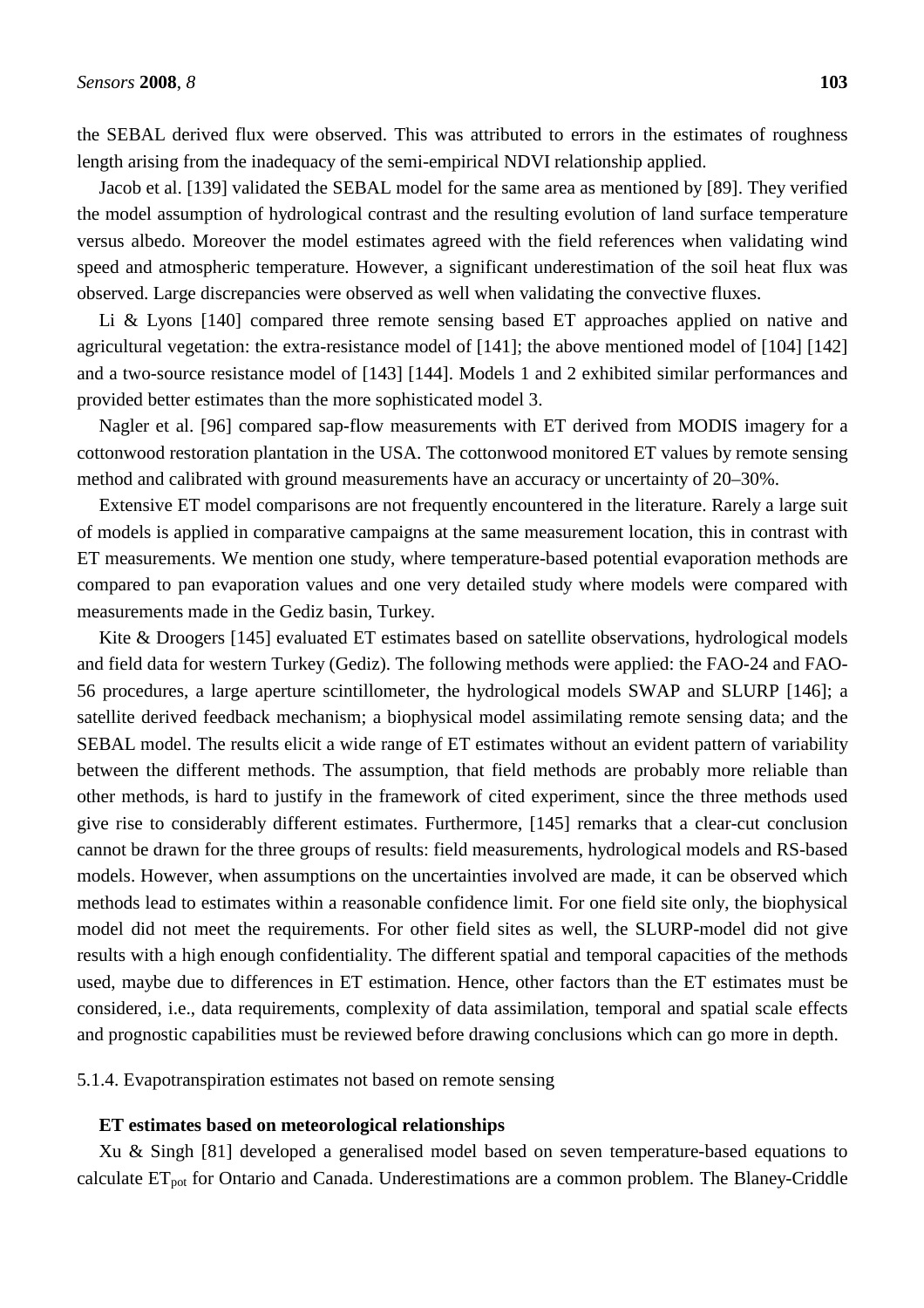equation agreed most closely with the pan values. With recalibrated constants the Blaney-Criddle, Hargraeves-Thornthwaite methods came out as the most suited to estimate ET.

Beyazgül et al. [147] compared six estimation methods for crop requirements in the Gediz Basin in western Turkey. In terms of ET<sub>ref</sub> the FAO-24 methods (Blaney-Criddle, FAO Radiation, FAO Penman and Pan Evaporation) delivered the highest ET values and the Hargreaves and Penman-Monteith delivered the lowest values ranging from 885 mm for Blaney-Criddle down to 697 mm for Penman-Monteith. Differences between  $ET_{act}$  and  $ET_{pot}$ , including capillary rise (incorporating measured soil moisture contents in a water budget model), were situated between 121 and 216 mm. The differences observed in  $ET_{ref}$  estimates are striking.

## **ET estimates based on sap-flow, Bowen ratio, Scintillometer, Eddy Covariance techniques**

Samson [148] conducted BR and sap-flow measurements in the Aelmoeseneie forest in Flanders (plant & field/stand scale). The observed diurnal behaviour of the estimates obtained with two methods was not similar. Moreover the sap-flow measurements underestimated the BR value by more than 50%. A possible explanation is that sap-flow measurements do not take herb layer transpiration and soil evaporation into account. Species composition, measurement and up-scaling errors may explain the differences observed.

German [36] evaluated regional ET for the Everglades in Florida using BR and EC measurements (field & landscape scale). The Bowen ratios estimated with EC and BR were comparable, though the mean total heat fluxes estimated with EC were 20% lower than the corresponding energy flux measured with the BR method. Probably the observed difference is related to friction velocity.

Frühauf et al. [85] concluded that the ET of forest stands in a catchment near Dresden (Germany) and EC measurements elicit a good agreement, though different forest stands had a different age, and though different scales of measurement were compared.

Wilson et al. [49] used sap-flow measurements, a soil water budget, eddy covariance and a catchment water balance to compare forest water use in South-Eastern USA (from plant to stand to catchment scale). These authors concluded that EC and catchment methods performed well in estimates of annual ET. They do not require elaborate scaling considerations. In their case study, sapflow and EC estimates were qualitatively similar over much of the season. Sap-flow estimates however were lower than the results obtained with EC and lower than expected when estimated with the catchment method. These differences may be due to errors associated with the up-scaling of single tree estimates or due to measurement errors associated with ring-porous water conducting elements. The authors concluded that the soil water budget shows significant correlation with sap-flow and EC. Rapid water movement within the soil profile severely limits soil water budget method applicability for the estimation of annual evapotranspiration.

Ezzahar et al. [44] report a RMSE value of 18.25 W m<sup>-2</sup> between the latent heat fluxes derived from the scintillometer and Eddy correlation tower measurements. They also observed that the scintillometer underestimates ET by 14%.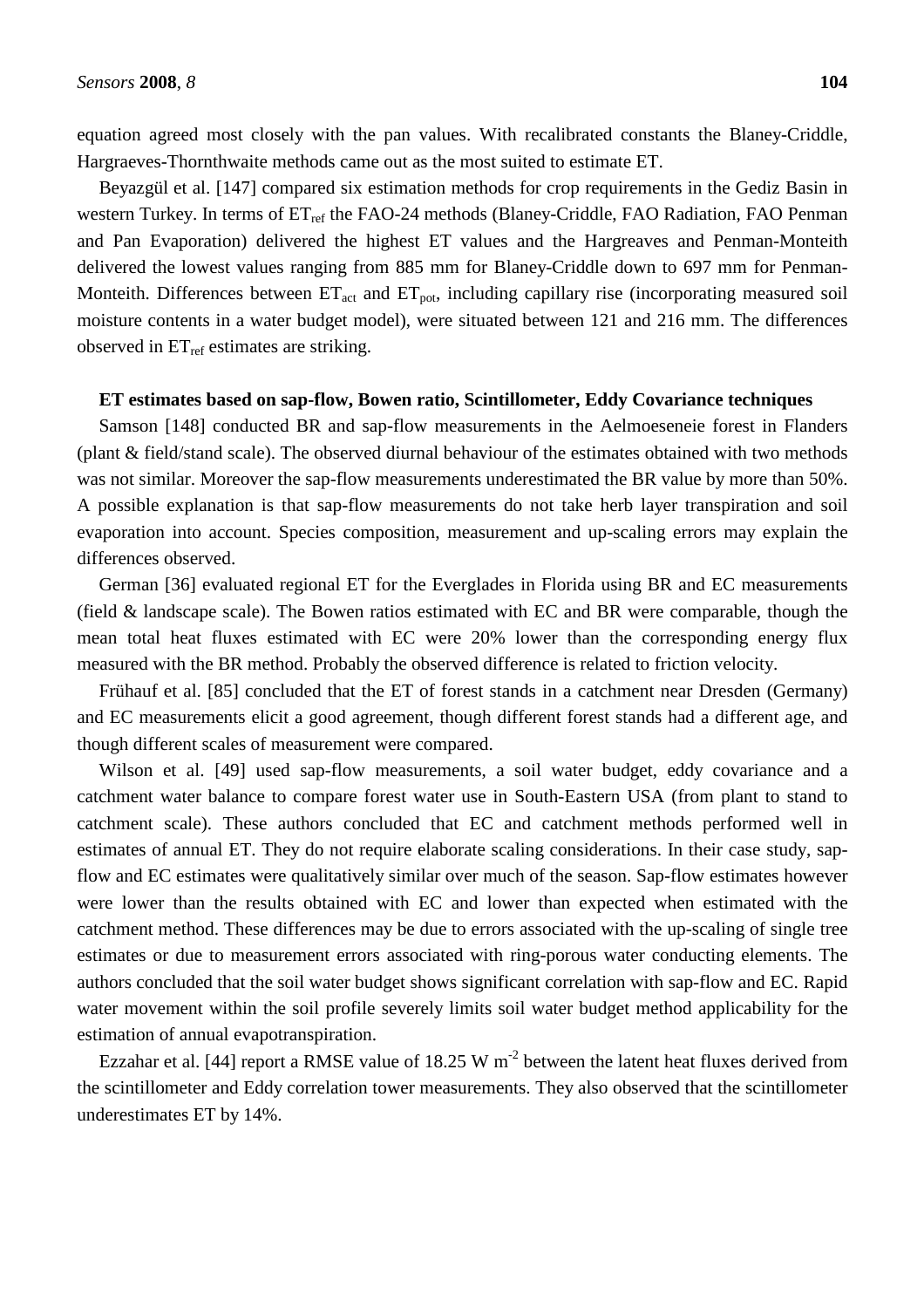## *5.2. Soil moisture across different scales of observation*

At the laboratory scale Liu et al. [149] used optical remote sensing to estimate SMC and reported RMSE values of 0.026-0.056  $m^3 m^{-3}$ . Walker et al. [150] compared different automated techniques for point measurement of soil moisture content. Connector-type TDR sensors produced soil moisture measurements within the  $0.0250 \text{ m}^3 \text{ m}^{-3}$  accuracy. RMSE values obtained after calibration validation of hydrological models HYDRUS 2D are in the order of 0.075  $m^3$   $m^{-3}$  [151]. Heathman et al. [10] modelled the soil water profile content with RMSE values between 0.016 up to 0.097  $m^3 m^{-3}$ .

Weihermüller et al. [152] used two ground penetrating radar techniques to estimate shallow soil water content at field scale. The RMSE values of the first field wave technique are  $0.076 \text{ m}^3 \text{ m}^{-3}$  when compared to the TDR measurements and  $0.102 \text{ m}^3 \text{ m}^{-3}$  when compared with volumetric soil samples. The RSME values of the other techniques are  $0.053 \text{ m}^3 \text{ m}^{-3}$  when compared with the TDR measurements and an error of  $0.051 \text{ m}^3 \text{ m}^{-3}$ .

Saleh et al. [153] estimated soil surface moisture for grassland using L-band radiometry and Microwave Emission of the Biosphere model. They report RMSE values between 0.015 and 0.120  $m<sup>3</sup>$ m<sup>-3</sup> when retrieving soil moisture. Field observations of SMC ranges approximately from 0.050 to  $0.450 \text{ m}^3 \text{ m}^{-3}$ .

At regional to continental scales the ERS Scatterometer was successfully applied. RMSE values of SMC retrieved varies between 0.022 and 0.158  $m<sup>3</sup> m<sup>-3</sup>$  for a wide range of soil types and climatic regions (global, Mongolia, Russia, Spain, Ukraine) [13] [128] [129]. Other microwave remote sensing applications (SSM/I, ERS-SAR, PALS) report RMSE values smaller than  $0.100 \text{ m}^3 \text{ m}^{-3}$  [154] [155] [156]. Using thermal inertia values derived from METEOSAT, errors on SMC can easily reach 18% [69] [137].

## *5.3. Selection of the appropriate ET and SMC assessment approaches*

The important advantage of modelling, especially with conceptual physical models, is that insight can be obtained in the different mechanisms of the processes involved in water, nitrate and carbon cycling. The complexity of in situ events, induced by different interaction types, can partly be elicited by modelling and by incorporating the spatial as well as temporal dimensions. Moreover, scenario analysis, offering helpful information to decision makers, can be carried out. Some (carefully interpreted) predictions can be made. Nevertheless models are subject to (large) errors and uncertainties due to low quality or lacking input data (noise, gaps, inappropriate measuring dynamics etc), due to modelling assumptions (such as simplifications, linearization), or due to model structure (coupling between sub-processes) and computer coding (programming).

How to select the appropriate measurement and/or modelling tool? Much depends on the assumed objectives and criteria applied as well as on their relative importance. However some general criteria are valid. If the objective is the calibration and validation of a model, the acquisition of field data is crucial. The choice of the measurement methods will depend on the calibration data required. For instance, if a water balance model is to be calibrated for a forest site, the monitoring of the soil water balances together with sap-flow data can provide enough data. When, calibration and validation of a RS model is the objective, then EC equipment is indispensable. Indirect validation may be achieved by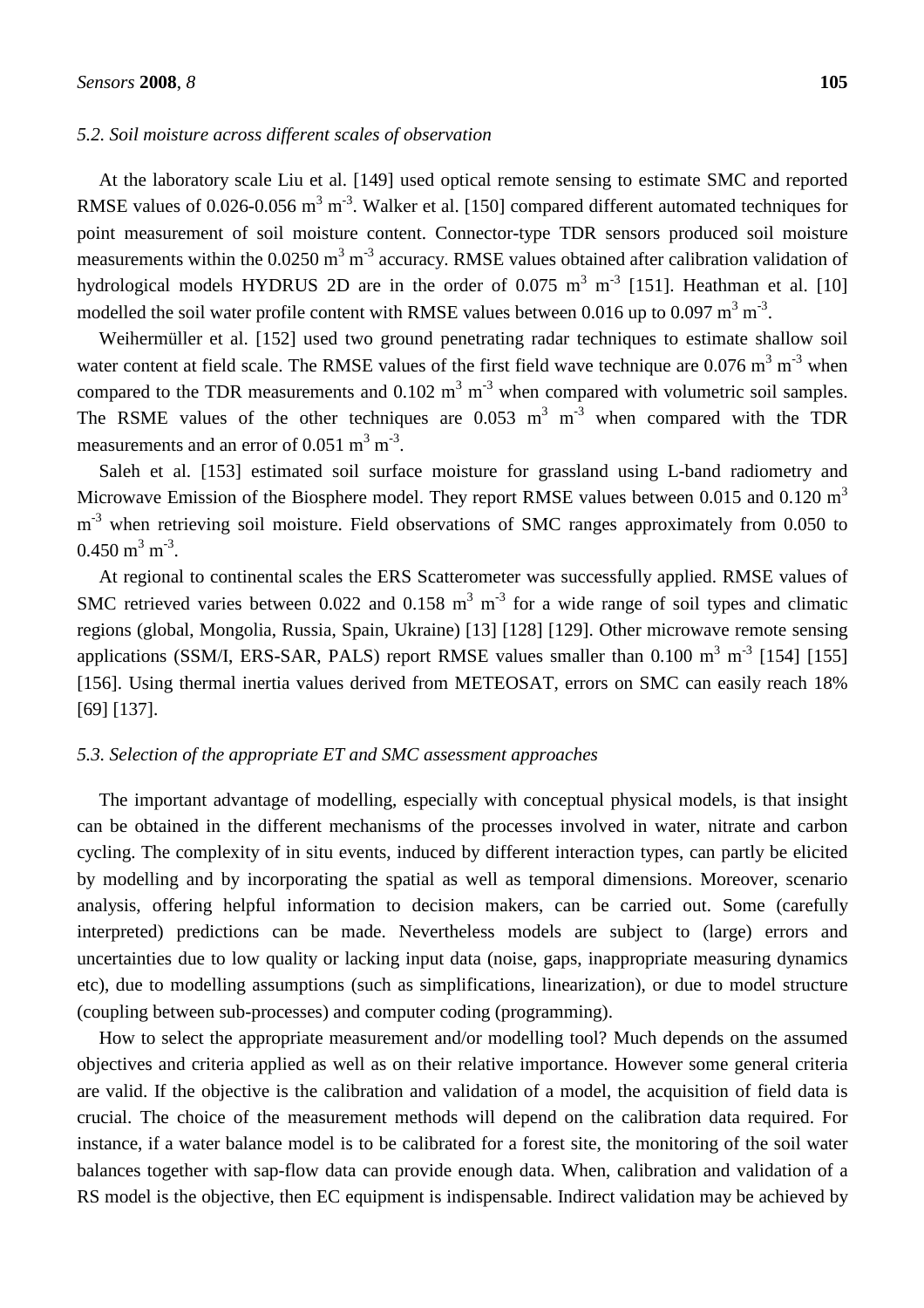using catchment hydrological models as well. If the objective is scenario analysis, then a prognostic model is required. The required spatial and temporal scales strongly limit the possibilities for application. For instance, if the objective is the assessment of land-use change impacts on water consumption, a hydrological model and a historical meteorological dataset are needed. If an EO based carbon balance model for a semi-arid land cover type must be revised and validated, the incorporation of spatial and temporal water consumption values and EC measurements have to be used.

A general procedure to match with objectives, models and logistics is as follows:

1) Start with a specific scientific objective, check the assessment techniques for their limitations, and check the financial limitations. The method you have is easy to obtain.

2) Then feed this back into the methods, and subsequently also into the objectives etc.

Many criteria implemented are both scientific as well as non-scientific. For instance Kite and Droogers [145] indicate that a wide range of ET estimates has shown that there is no evident pattern of variability between the different methods. The assumption of the reliability of field methods is hard to scrutinize.

Cutting edge conclusions can be drawn only between the results of field measurements, hydrological models and RS-based models. When model and measuring uncertainty is involved, Kite and Droogers [145] indicated that all ET retrieval techniques fall within a reasonable interval of confidence. From an error study based on error propagation theory and Monte-Carlo techniques in remote sensing, it seems that the error on EF easily reaches 54% and on SMC 18% [137]. Nonetheless, other factors than the ET estimates must be considered such as the available project financial resources, data requirements, problem area complexity, temporal and spatial scale to be addressed, human resources, time frame, models etc. To make a good compromise between the issues raised is an interactive and dynamic process. It is a process of weighing all the pros and cons to be able to ultimately make a sound compromise. Past experience is invaluable in this type of decision making.

#### **6. Conclusions**

An extensive survey of international literature describing different methods to estimate land surface and ecosystem related evapotranspiration (ET) and soil moisture content (SMC) with emphasis on ET, has been conducted. The generally accepted theory of plant water uptake has been summarized and a shortlist of meteorological and plant factors influencing plant transpiration has been presented. ET assessment approaches at different s spatial scales (sap-flow, porometer, lysimeter, field water balance, Bowen ratio, scintillometer, eddy correlation and catchment water balance and models) have been the topic of discussion. We summarized SMC assessment techniques at different spatial scales and we suggested that scale is a key issue in hydrological applications. Ideally the scale for measurement, modelling and processing should be identical or at least similar.

It can be concluded that most assessment methods for the estimation of ET and SMC are point/plant/stand scale approaches. Assessment of hydrological impacts can be implemented using remote sensing and spatially distributed hydrological models. Extended networks of (field) sensors [157] have a large potential for ET and SMC estimation across scales as well. Typically, regional to continental scale information required for hydrological applications, is typically obtained with the application of EO techniques, although thermal and optical techniques require clear sky imagery.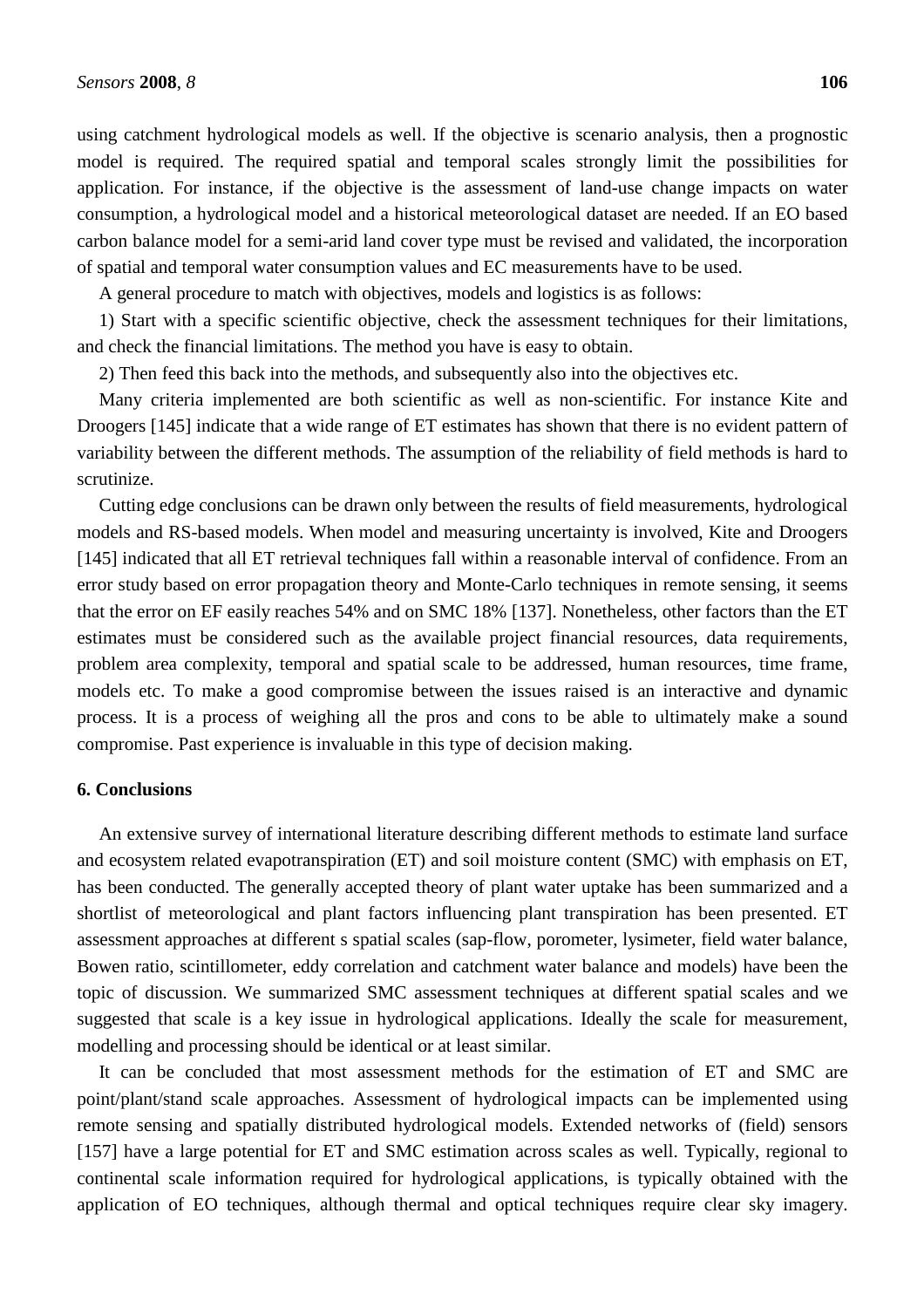Clearly, at these large scales, essentially monitoring rather than climate scenario based predictions is possible. Validation and calibration is a strong requirement both in predictive modelling as in spatially distributed approaches. The statement that field methods are probably the most reliable is hard to justify for large scale applications, since three methods (field measurements, hydrological models and RS-based models) give considerably different results. Based on assumptions about uncertainties involved, the different methods elicit a reasonable confidence interval. Hence, other factors than ET or SMC estimates must be taken into consideration, i.e., data requirements, complexity, temporal and spatial scale and the prediction capabilities must be reviewed before further conclusions can be drawn with respect to accuracy issues.

## **Acknowledgements**

The authors wish to thank the Flemish Institute for Technological Research (VITO) for the scholarship and financial support for this study, as well as the support offered by the GLOVEG contract (VG/00/01) and ARCHIMOD project.

## **References**

- 1. Bastiaanssen, W.G.M.; Bos, M.G. Irrigation performance indicators based on remotely sensed data: a review of literature. *Irrigation and Drainage Systems* **1999**, *13*, 291-311.
- 2. Vinnikov, K.Y.; Robock, A.; Qiu, S. Entin, J.K.; Owe, M.; Choudhury, B.J.; Hollinger, S.E.; Njoku, E.G. Satellite remote sensing of soil moisture in Illinois, USA. *Journal of Geophysical Research* **1999**, *104*, 4145-4168.
- 3. Moran, M.S.; Peters-Lidard, C.D.; Watts, J.M.; McElroy, S. Estimating soil moisture at the watershed scale with satellite-based radar and land surface models. *Canadian Journal of Remote Sensing* **2004**, *30(5)*, 805-826.
- 4. Veroustraete, F. On the use of ecosystem modelling for the interpretation of climate change effects at the ecosystem level. *Ecological Modelling* **1994**, *75-76*, 221- 237.
- 5. Veroustraete, F.; Sabbe, H.; Eerens, H. Estimation of carbon mass fluxes over Europe using the C-Fix model and Euroflux data. *Remote Sensing of Environment* **2002**, *83*, 376-399.
- 6. Verstraeten, W.W.; Veroustraete, F.; Feyen, J. On temperature and water limitation of net ecosystem productivity: Implementation in the C-Fix model. *Ecological Modelling* **2006**, *199(1)*, 4-22.
- 7. Field, C.B.; Randerson, J.T.; Malström, C.M. Global net primary production: combining ecology and remote sensing. *Remote Sensing of Environment* **1995**, *51*, 74-88.
- 8. Verstraeten, W.W.; Veroustraete, F.; Wagner, W.; Van Roey, T.; Heyns, W.; Verbeiren, S.; van der Sande, C.J.; Feyen, J.; Impact assessment of remotely sensed soil moisture on ecosystem carbon fluxes across Europe.  $2<sup>nd</sup>$  International Workshop on Uncertainty in Greenhouse Gas Inventories, IIASA, Austria, 27-28 Sep., **2007**.
- 9. Woodwell, F.G.M. The role of terrestrial vegetation in the global carbon cycle, measurement by remote sensing. SCOPE/ICSU, Wiley & Sons, Chichester, pp. 247, 1984.
- 10. Heathman, G.C.; Starks, P.J.; Ahuja, L.R.; Jackson, T.J. Assimilation of surface soil moisture to estimate profile soil water content. *Journal of Hydrology* **2003**, *279*, 1–17.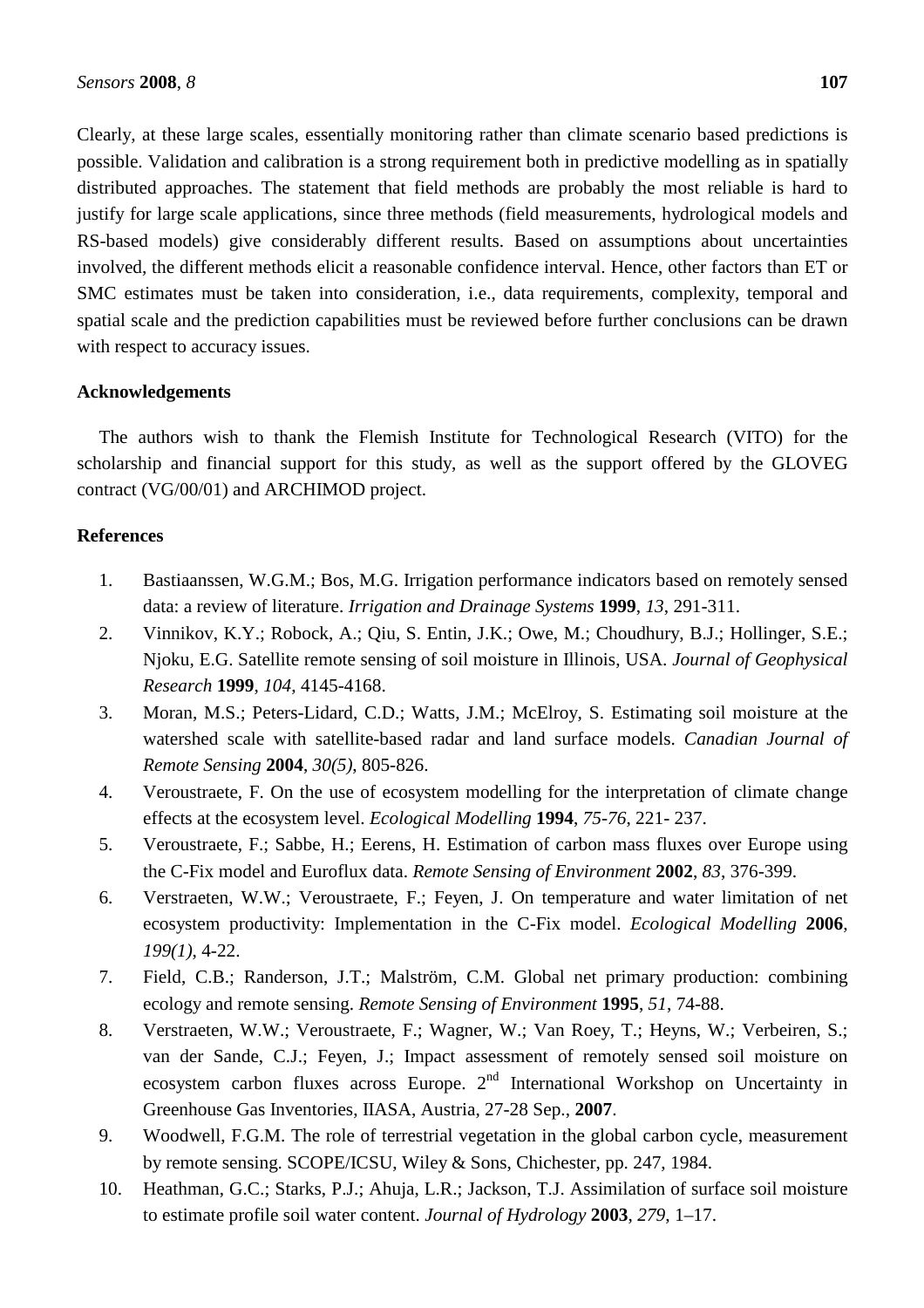- 11. Sandholt, I.; Rasmussen, K.; Andersen, J. A simple interpretation of the surface temperature/vegetation index space for assessment of surface moisture status. *Remote Sensing of Environment* **2002**, *79*, 213–224.
- 12. Fen-Li, Z. Effect of vegetation changes on soil erosion on the loess plateau. *Pedosphere* **2006**, *16(4)*, 420-427.
- 13. Wagner, W.; Lemoine, G.; Rott, H. A Method for Estimating Soil Moisture from ERS Scatterometer and Soil Data. *Remote Sensing of Environment* **1999**, *70*, 191-207.
- 14. Schelde, K. Modelling the forest energy and water Balance. ISVA, Series Paper 62, Technical University of Denmark, **1996**.
- 15. Ladekarl, U.L. Estimation of the components of soil water balance in a Danish oak stand from measurements of soil moisture using TDR. *Forest Ecology and Management* **1998**, *104*, 2327- 238.
- 16. Dixon, H.H.; Joly, J. On the ascent of sap. *Philosophical Transactions of the Royal Society London, Series B* **1894**, *186*, 563-576.
- 17. van den Honert, T.H. Water transport in plants as a catenary process. *Discussion of the Faraday Society* **1948**, *3*, 146-153.
- 18. Thornthwaite, C.W. An approach toward a rational classification of climate. *Geographical Review* **1948**, *38*, 55-95.
- 19. Choisnel, E.; de Villele, O.; Lacroze, F. Une approche uniformisée du calcul de l'évapotranspiration potentielle pour l'ensemble des pays de la communauté européenne. Commission de Communautés Européennes, Brussel-Luxemburg, pp. 176, **1992**.
- 20. Doorenbos, J.; Pruitt, W.O. Crop water requirements. *FAO Irrigation and Drainage Paper* 24, FAO, Rome, **1984**.
- 21. Allen, R.G.; Pereira, L.S.; Raes, D.; Smith, M. Crop evapotranspiration. Guide-lines for computing crop water requirements. *FAO Irrigation and Drainage Paper 56*, FAO, Rome, **1998.**
- 22. Tyree, M.T. The cohesion-Tension theory of sap ascent: current controversies. *Journal of Experimental Botany* **1997**, *48(315)*, 1753-1765.
- 23. Parodi, G.N. AVHRR Hydrological analysis system: Algorithms and theory-version 1.0. WRES-ITC, **2000**.
- 24. Makkeasorn, A.; Chang, N.-B.; Beaman, M.; Wyatt, C.; Slater, C. Soil moisture estimation in a semiarid watershed using RADARSAT-1 satellite imagery and genetic programming. *Water Resources Research* **2006**, *44*, doi:10.1029/2005WR004033.
- 25. Bastiaanssen, W.G.M, Menenti, M.; Feddes, R.A.; Holtslag, A.A.M. A remote sensing surface energy balance algorithm for land (SEBAL). 1. Formulation. *Journal of Hydrology* **1998**, *212- 213*, 198-212.
- 26. Li, J.; Islam, S. On the estimation of soil moisture profile and surface fluxes partitioning from sequential assimilation of surface layer soil moisture. *Journal of Hydrology* **1999**, *220*, 86- 103.
- 27. Verhoef, W.; Bach, H. Remote sensing data assimilation using coupled radiative transfer models. *Physics and Chemistry of the Earth* **2003**, *28*, 3–13.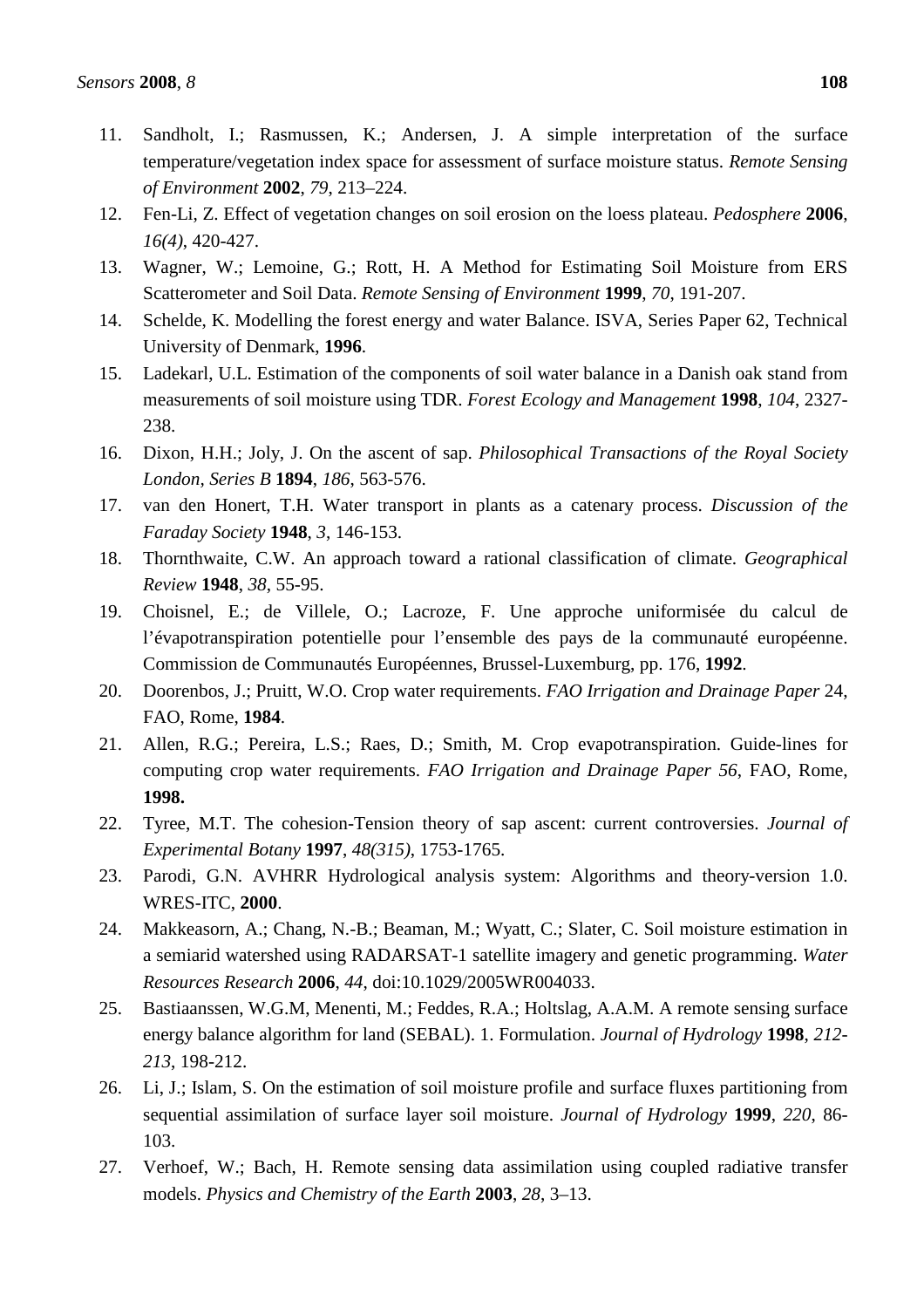- 28. Granier, A. Une nouvelle méthode pour la mesure du flux de sève brute dans le tronc des arbres. *Annales des Sciences Forestières* **1985**, *42*, 81-88.
- 29. Granier, A.; Bobay, V.; Gash, J.H.C.; Gelpe, J.; Saugier, B.; Shuttleworth, W.J. Vapour flux density and transpiration rate comparisons in a stand of maritime pine (Pinus pinaster Ait.) in Les Landes forest. *Agricultural and Forest Meteorology* **1990**, *51*, 309-319.
- 30. Cermàk, J.; Nadezhdina, N. Sapwood as the scaling parameter–defining according to xylem water content or radial pattern of sap flow? *Annales des Sciences Forestières* **1998**, *55*, 509- 521.
- 31. Dugas, W.A. Sap flow in stems. *Remote Sensing Reviews* **1990**, *5(1)*, 225-235.
- 32. Meiresonne, L.; Nadezhdina, N.; Cermàk, J.; Van Slycken, J.; Ceulemans, R. Measured sap flow and simulated transpiration from a poplar stand in Flanders (Belgium). *Agricultural and Forest Meteorology* **1999**, *96*, 165-179.
- 33. Edwards, W.R.N. Precision weighing lysimetry for trees, using a simplified tarred-balance design. *Tree Physiology* **1986**, *1*, 127-144.
- 34. Verma, S.B. Micrometeorological Methods for Measuring Surface Fluxes of Mass and Energy. *Remote Sensing Reviews* **1990**, *5(1)*, 99-115.
- 35. Bidlake, W.R.; Woodham, W.M.; Lopez, M.A. Evapotranspiration from areas of native vegetation in West-Central Florida. *U.S. Geological Survey Water-Supply Paper* 2430, **1996**.
- 36. German, E.R. Regional evaluation of evapotranspiration in the Everglades. U.S. GEOLOGICAL SURVEY, *Water-Resources Investigations Report 00–4217*, Tallahassee, Florida, **2000**.
- 37. Bidlake, W.R. Evapotranspiration from selected fallowed agricultural fields on the Tule Lake National Wildlife Refuge, California, During May to October 2000. U.S. GEOLOGICAL SURVEY, *Water-Resources Investigations* Report 02-4055 Tacoma, Washington, **2002**.
- 38. de Bruin, H.A.R.; van den Hurk, B.J.J.M.; Kohsiek, W. The scintillation method tested over a dry vineyard area. *Boundary Layer Meteorology* **1995**, *76*, 25-40.
- 39. McAneney, K.G.; Green, A.E.; Astill, M. Large-aperture scintillometry: the homogeneous case. *Agricultural and Forest Meteorology* **1995**, *76*, 149-162.
- 40. Green, A.E.; Hayashi, Y. Using the scintillometer technique over a rice paddy. *Japanese Agricultural Meteorology* **1998**, *53(3)*, 225-231.
- 41. Nieveen, J.P.; Green, A.E. Measuring sensible heat flux over pasture using the CT2 –profile method. *Boundary-Layer Meteorology* **1998**, *91*, 23-35.
- 42. Nieveen, J.P.; Jacobs, C.M.J.; Jacobs, A.F.G. Diurnal and seasonal variation of carbon dioxide from a former true raised bog. *Global Change Biology* **1998**, *4(8)*, 823-834.
- 43. Meijninger, W.; de Bruin, H.A.R. The sensible heat fluxes over irrigated areas in western Turkey determined with a large aperture scintillometer. *Journal of Hydrology* **2000**, *229*, 42- 49.
- 44. Ezzahar, J.; Chehbouni, A.; Hoedjes, J.C.B.; Er-Raki, S.; Chehbouni, Ah.; Boulet, G.; Bonnefond, J.-M.; De Bruin, H.A.R. The use of the scintillation technique for monitoring seasonal water consumption of olive orchards in a semi-arid region. *Agricultural Water Management* **2007**, *89*, 173-184.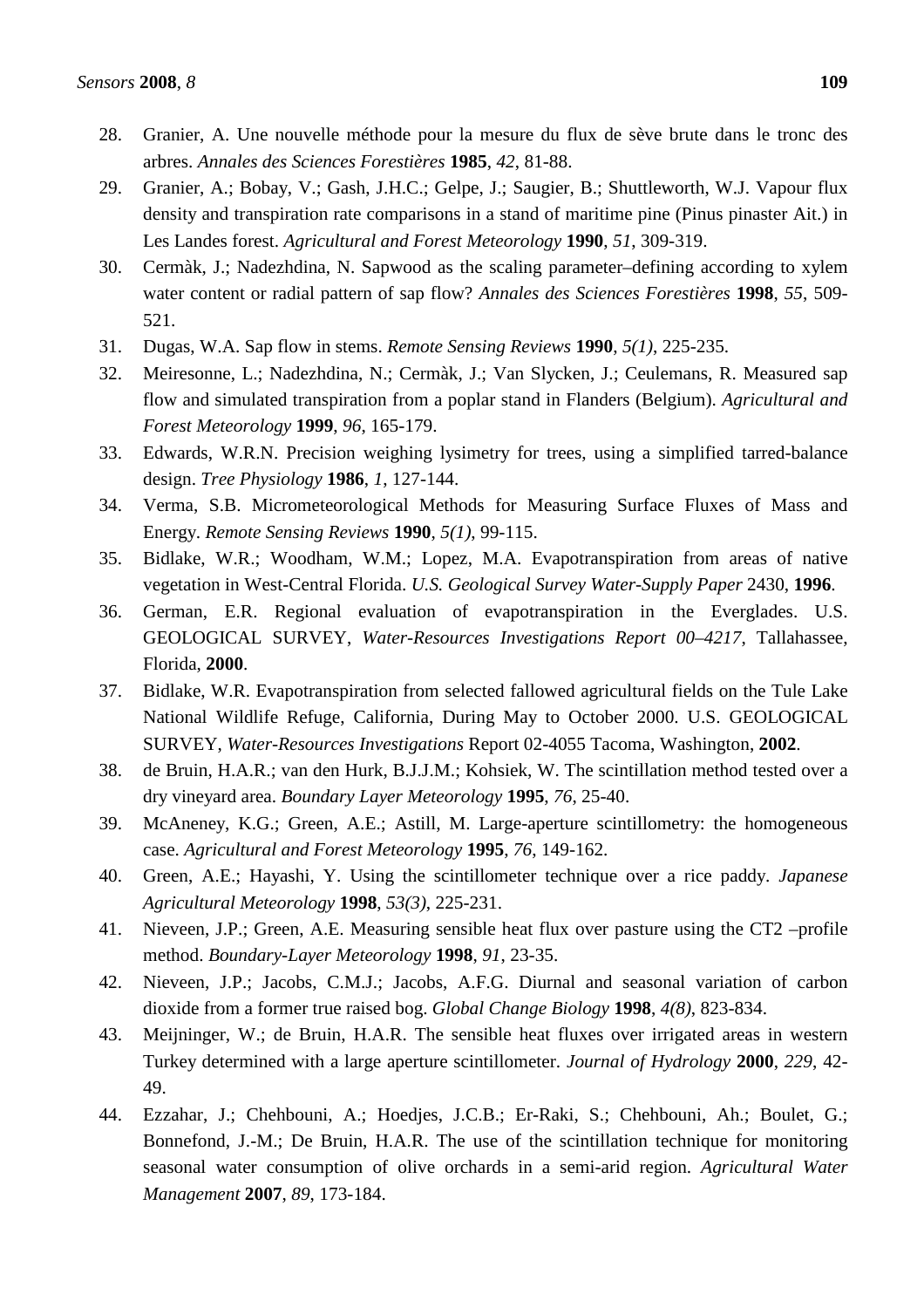- 46. Dolman, A.J. Transpiration of an oak forest as predicted from porometer and weather data. *Journal of Hydrology* **1988**, *97*, 225-234.
- 47. McNaughton, K. and Jarvis, P.G. Effects of spatial scale on stomatal control of transpiration. Agricultural and Forest Meteorology 1991, 54, 279-302.
- 48. Gochis, D.J.; Cuenca, R.H. Plant water use and crop curves for hybrid poplars. *Journal of Irrigation and Drainage Engineering* **2000**, *126*, 206-214.
- 49. Wilson, K.B.; Hanson, P.J.; Mulholland, P.J.; Baldocchi, D.D.; Wullschleger, S.D. A comparison of methods for determining forest evapotranspiration and its components: sapflow, soil water budget, eddy covariance and catchment water balance. *Agricultural and Forest Meteorology* **2001**, *106*, 153-168.
- 50. Vanclooster, M.; Viaene, P.; Christiaens, K.; Ducheyne, S. WAVE, a mathematical model for simulating water and agrochemicals in the soil and the vadose environment. Reference and user's manual, release 2.1. Institute for Land and Water Management, Katholieke Universiteit Leuven, Belgium, **1996**.
- 51. van Dam, J.C.; Huygen, J.; Wesseling, J.G.; Feddes, R.A.; Kabat, P.; van Walsum, P.E.V.; Groenendijk, P.; van Diepen, C.A. Soil Water Atmosphere Plant (SWAT). Technical Document, 45, DLO Winand Staring Centre, Wageningen, the Netherlands, **1997**.
- 52. Refsgaard, J.C.; Storm, B. MIKE SHE. In: V.P. Singh (Ed.). Computer models of watersheded hydrology. Water Resources Publications, Colorado, USA, 809-846, **1995**.
- 53. Neitsch, S.L.; Arnold, J.G.; Kiniry, J.R.; Williams J.R.; King, K.W. Soil and Water Assessment Tool, Theoretical documentation, Version 2000. Texas Water Resources Institute, College Station, Texas, TWRI Report TR-191, **2002**.
- 54. Mauser, W.; Schädlich, S. Modelling the spatial distribution of evapotranspiration on different scales using remote sensing data. *Journal of Hydrology* **1998**, *212-213*, 250-267.
- 55. Bastiaanssen, W.G.M.; Pelgrum, H.; Wang, J.; Ma, Y. Moreno, J.F.; Roerink, G.J.; van der Wal, T. A remote sensing surface energy balance algorithm for land (SEBAL). 2. Validation. *Journal of Hydrology* **1998**, *212-213*, 198-212.
- 56. Monteith, J.L. Evaporation and the environment. In: The State and Movement of Water in Living Organisms, 19th Symposium of the Society for Experimental Biology, London, Cambridge University Press, 205-234, **1965**.
- 57. Jackson, R.D.; Reginato, R.J.; Idso, S.B. Wheat canopy temperature: a practical tool for revaluating water requirements. *Water Resources Research* **1977**, *13*, 651-656.
- 58. Price, J.C. Using spatial context in satellite data to infer regional scale evapotranspiration. *IEEE Transactions on Geoscience and Remote Sensing* **1990**, *28(5)*, 940-948.
- 59. Carlson, T.N.; Perry, E.M.; Schmugge, T.J. Remote estimation of soil moisture availability and fractional vegetation cover for agricultural fields. *Agricultural and Forest Meteorology* **1990**, *52*, 45-69.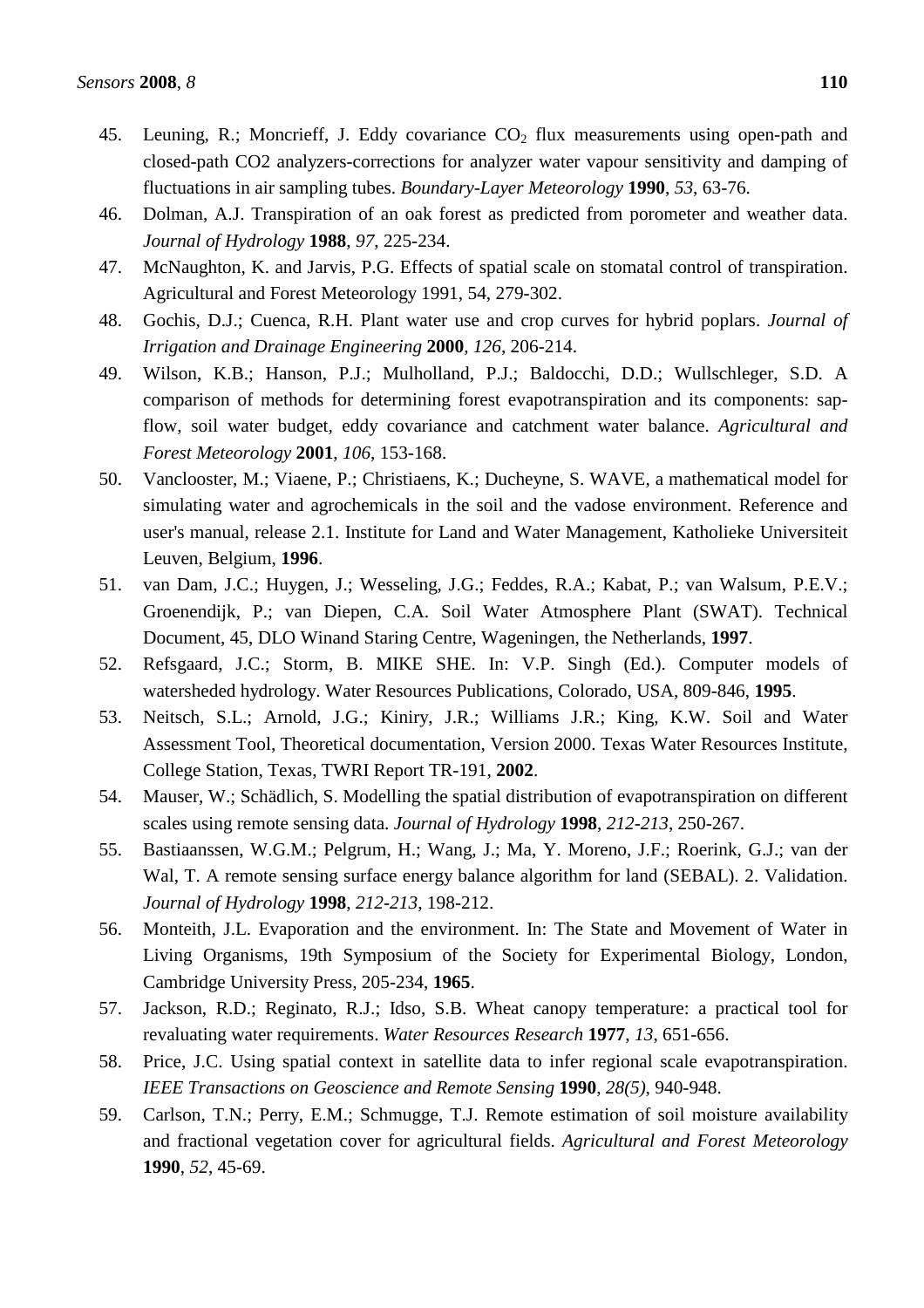- 60. Carlson, T.N.; Gillies, R.R.; Perry, E.M. A method to make use of thermal infrared temperature and NDVI measurements to infer surface soil water content and fractional vegetation cover. *Remote Sensing Reviews* **1994**, *9*,161-173.
- 61. Carlson, T.N. An overview of the so-called "triangle method" for estimating surface evapotranspiration and soil moisture from satellite imagery. *Sensors*, **2007**, *7*, 1612-1629.
- 62. Moran, M.S.; Hymer, D.C.; Qi, J.; Sano, E.E. Soil moisture evaluation using multi-temporal Synthetic Aperture Radar (SAR) in semiarid rangeland. *Agriculture and Forest Meteorology* **2000**, *105*, 69–80.
- 63. Qi, J.; Moran, M.S.; Goodrich, D.C.; Marsett, R.; Scott, R.; Chehbouni, A.; Schaeffer, S.; Schieldge, J.; Williams, D.; Keefer, T.; Cooper, D.; Hipps, L.; Eichinger, W.; Ni, W. Estimation of evapotranspiration over the San Pedro riparian area with remote and in situ measurements. American Meteorological Society, Special Symposium on Hydrology, Phoenix, Arizona, 11-16 January **1998**.
- 64. Gellens-Meulenberghs, F. Evapotranspiration and surface heat fluxes over Belgium: outcome and perspectives. *Agronomie* **2000**, *20(8)*, 857-868.
- 65. Granger, R.J. Satellite-derived estimates of evapotranspiration in the Gediz basin. *Journal of Hydrology* **2000**, *229*, 70–76.
- 66. D'Urso, G. Simulation and management of on-demand irrigation systems. A combined agrohydrological and remote sensing approach. PhD Thesis, Wageningen University, pp. 173, **2001.**
- 67. Ambast, S.K.; Keshari, A.K.; Gosain, A.K. An operational model for estimating regional evapotranspiration through surface energy partitioning (RESEP). *International Journal of Remote Sensing* **2002**, *23(22)*, 4917-4930.
- 68. Su, Z. The Surface Energy Balance System (SEBS) for estimation of turbulent heat fluxes. *Hydrology and Earth System Sciences* **2002**, *6(1)*, 85–99.
- 69. Verstraeten, W.W.; Veroustraete, F.; Feyen, J. Estimating evapotranspiration of European forests from NOAA-imagery at satellite overpass time: Towards an operational processing chain for integrated optical and thermal sensor data products. *Remote Sensing of Environment* **2005**, *96(2)*, 256-276.
- 70. Senay, G.B.; Budde, M.; Verdin, J.P.; Melesse, A.F. A coupled remote sensing and simplified surface energy balance approach to estimate actual evapotranspiration from irrigated fields. *Sensors* **2007**, *7*, 979-1000.
- 71. Meyers, T.P.; Hollinger S.E. An assessment of storage terms in the surface energy balance of maize and soybean. *Agricultural and Forest Meteorology* **2004**, *125*, 105–115.
- 72. Cermàk, J.; Kucera, J. Scaling up transpiration data between trees, stands and watersheds. *Silva Carelica* **1990**, *15*, 101-120.
- 73. Pearcy, R.W.; Schulze, E.-D.; Zimmermann, R. Measurement of transpiration and leaf conductance. In: Plant Physiological Ecology, Field measurements and instrumentation . Eds. R.W. Pearcy, J. Ehleringer, H.A. Mooney, and P.W. Rundel. Chapman and Hall, London, New York, pp 137-160, 1989.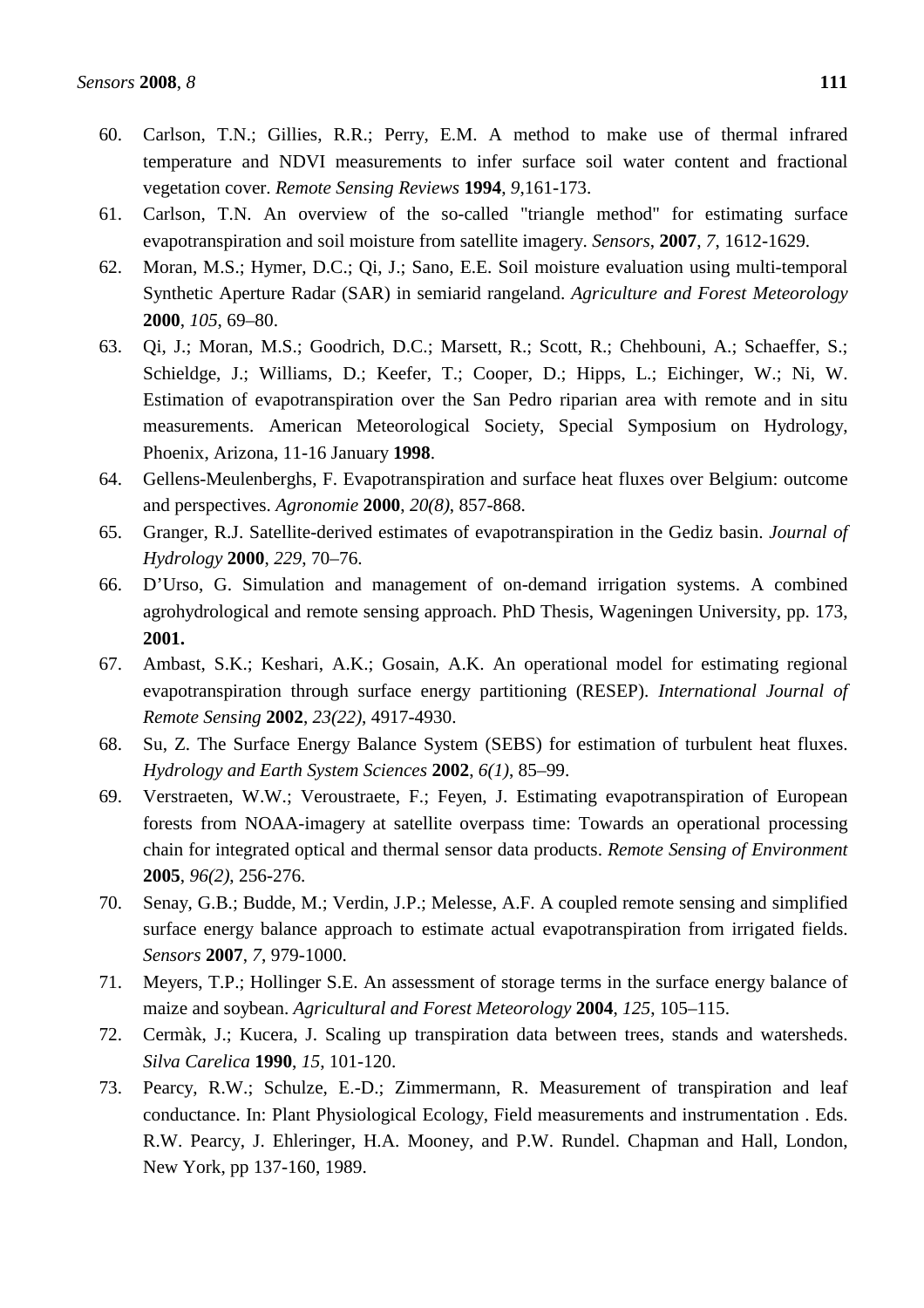- 74. Calder, I.R. The measurement of water losses from a forested area using a "natural" lysimeter. *Journal of hydrology*, **1976**, *30*, 311-325.
- 75. Yang, J.; Li, B.; Liu, S. A large weighing lysimeter for evapotranspiration and soil watergroundwater exchange studies. *Hydrological Processes* **2000**, *14*, 1887-1897.
- 76. Brutsaert, W.; Hsu.; A.Y.; Schmugge, T.J. Parameterization of surface sensible heat fluxes above forest with satellite thermal sensing and boundary layer soundings. *Journal of Applied Meteorology* **1993***, 32(5)*, 909-917.
- 77. Priestley, C.H.B.; Taylor, R.J. On the assessment of surface heat flux and evaporation using large scale parameters. *Monthly Weather Reviews* **1972**, *80*, 81-92.
- 78. Choudhury, B.J.; Ahmed, N.U.; Idso, S.B.; Reginato, R.J.; Daughtry, C.S.T. Relations between evaporation coefficients and vegetation indices studied by model simulation. *Remote Sensing of Environment* **1994**, *50*, 1-17.
- 79. Shuttleworth, W.J.; Wallace, J.S. Evaporation from sparse crops- an energy combination theory. Quarterly Journal of the Royal Meteorological Society 1985, 111(469), 839-855.
- 80. Verstraeten, W.W.; Muys, B.; Feyen, J.; Veroustraete, F.; Minnaert, M.; Meiresonne, L.; De Schrijver, A. Comparative analysis of the actual evapotranspiration of Flemish forest and cropland, using the soil water balance model WAVE. *Hydrology and Earth System Sciences* **2005**, *9*, 225-241.
- 81. Xu, C.Y.; Singh, V.P. Evaluation and generalization of temperature-based methods for calculating evaporation. *Hydrological Processes* **2001**, *15*, 305-319.
- 82. Singh, V.P.; Xu, C-Y. Evaluation and generalization of 13 equations for determining free water evaporation. *Hydrological Processes* **1997**, *11*, 311-323.
- 83. Topp, G.C.; Davis, J.L.; Annan, A.P. Electromagnetic determination of soil water content: Measurements in coaxial transmission lines. *Water Resources Research* **1980**, *16*, 574-582.
- 84. Baldocchi, D.D.; Hicks, B.B.; Meyers, T.P. Measuring biosphere-atmosphere exchanges of biologically related gases with micrometeorological methods. *Ecology* **1988**, *69*, 1331-1340.
- 85. Früchauf, C.; Zimmerman, L.; Bernhofer, Ch. Comparison of forest evapotranspiration from ECEB-measurements over a spruce stand with the water budget of a catchment. *Physics and Chemistry of the Earth* (B) **1999**, *24(7)*, 805-808.
- 86. Bastiaanssen, W.G.M. Regionalization of surface flux densities and moisture indicators in composite terrain: a remote sensing approach under clear skies in Mediterranean climates*. PhD thesis*, Wageningen University, the Netherlands, **1995**.
- 87. Bastiaanssen, W.G.M. Remote sensing in water resources management: the state of the art. Colombo, Sri Lanka, International Water Management Institute, pp. 118, **1998**.
- 88. Timmermans, W.J.; Kustas, W.P.; Anderson, M.C.; French, A.N. An intercomparison of the surface energy balance algorithm for land (SEBAL) and the two-source energy balance (TSEB) modeling schemes. *Remote Sensing of Environment* **2007**, *108*, 369-384.
- 89. Lagouarde, J-P.; Jacob, F.; Gu, X.F.; Olioso, A.; Bonnefond, J-M.; Kerr, Y.; McAneney, K.J.; Irvine, M. Spatialization of sensible heat flux over a heterogeneous landscape. *Agronomie* **2002**, *22*, 627-633.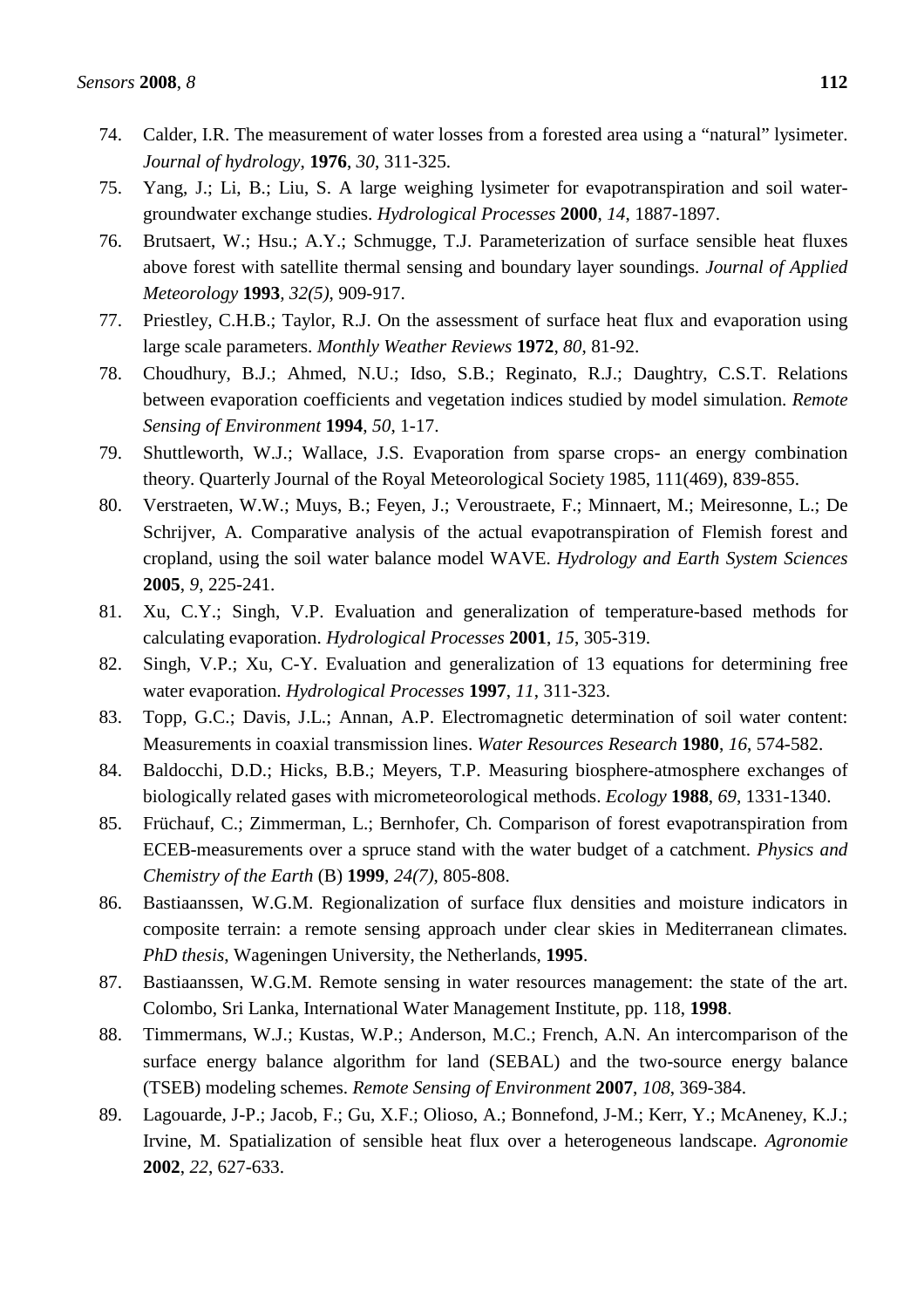- 90. Bastiaanssen, W.G.M.; Noordman, E.J.M.; Pelgrum, H.; Davids, G.; Thoreson, B.P.; Allen, R.G. SEBAL model with remotely sensed data to improve water-resources management under actual. *Journal of Irrigation and Drainage Engineering-ASCE* **2005**, *131(1)*, 85-93.
- 91. Roerink, G.J.; Su, Z.; Menenti, M. S-SEBI: A simple remote sensing algorithm to estimate the surface energy balance. *Physics and Chemistry of the Earth*, **2000**, *25*, 147-157.
- 92. Moran, M.S.; Rahman, A.F.; Washburne, J.C.; Goodrich, D.C.; Weltz, M.A.; Kustas, W.P. Combining the Penman-Monteith equation with measurements of surface temperature and reflectance to estimate evaporation rates of semiarid grassland. *Agricultural and Forest Meteorology* **1996**, *80*, 87-109.
- 93. Wang, K.; Li, Z.; Cribb, M. Estimation of evaporative fraction from a combination of day and night land surface temperatures and NDVI: A new method to determine the Priestley–Taylor parameter. *Remote Sensing of Environment* **2006**, *102*, 293-305.
- 94. Cleugh, H.A.; Leuning, R.; Mu, Q.Z.; Running, S.W. Regional evaporation estimates from flux tower and MODIS satellite data. *Remote Sensing of Environment* **2007**, *106(3)*, 285-304.
- 95. Nagler 2005. RSE Predicting riparian evapotranspiration from MODIS vegetation indices and meteorological data. *Remote Sensing of Environment* **2005**, *94*, 17-30.
- 96. Nagler, P.; Jetton, A.; Fleming, J.; Didan, K.; Glenn, E.; Erker, J.; Morino, K.; Milliken, J.; Gloss, S. Evapotranspiration in a cottonwood (Populus fremontii) restoration plantation estimated by sap flow and remote sensing methods. *Agricultural and Forest Meteorology* **2007**, *144*, 95–110.
- 97. Mohamed, Y.A.; Savenije, H.H.G.; Bastiaanssen, W.G.M.; van den Hurk, B.J.J.M. New lessons on the Sudd hydrology learned from remote sensing and climate modeling. *Hydrology and Earth System Science* **2006**, *10(4)*, 507-518.
- 98. Shuttleworth, W.J.; Gurney, R.J.; Hsu, A.Y.; Ormsby, J.P. FIFE: The variation in energy partitioning at surface flux sites. In: Rango A. (Ed.), Remote Sensing and Large-Scale Global Processes, IAHS Publication, 186, International Association of Hydrologic Science, Wallingford, Oxfordshire, England, 67-74, **1989**.
- 99. García, M.; Villagarcía, L.; Contreras, S.; Domingo, F.; Puigdefábregas, J. Comparison of three operative models for estimating the surface water deficit using ASTER reflective and thermal data. *Sensors* **2007**, *7*, 860-883.
- 100. Kimura, K. Estimation of moisture availability over the Liudaogou river basin of the Loess Plateau using new indices with surface temperature. *Journal of Arid Environments* **2007**, *70*, 237–252.
- 101. Olioso, A. Simulation des échange d'énergie et de masse d'un couvert végétal, dans le but de relier la transpiration et la photosyntèse aux mesures de réflectance et de température de surface, Thèse de doctorat, Université Montpellier, **1992.**
- 102. Olioso, A.; Chauki, H.; Wigneron, J.-P.; Bergaoui, K.; Bertuzzi, P.; Chanzy, A.; Bessemoulin, P.; Calvet, J.-C. Estimation of Energy Fluxes from Thermal Infrared, Spectral Reflectances, Microwave Data and SVAT Modelling. Physis and Chemitry of the Earth (B) **1999**, *24(7)*, 829-836.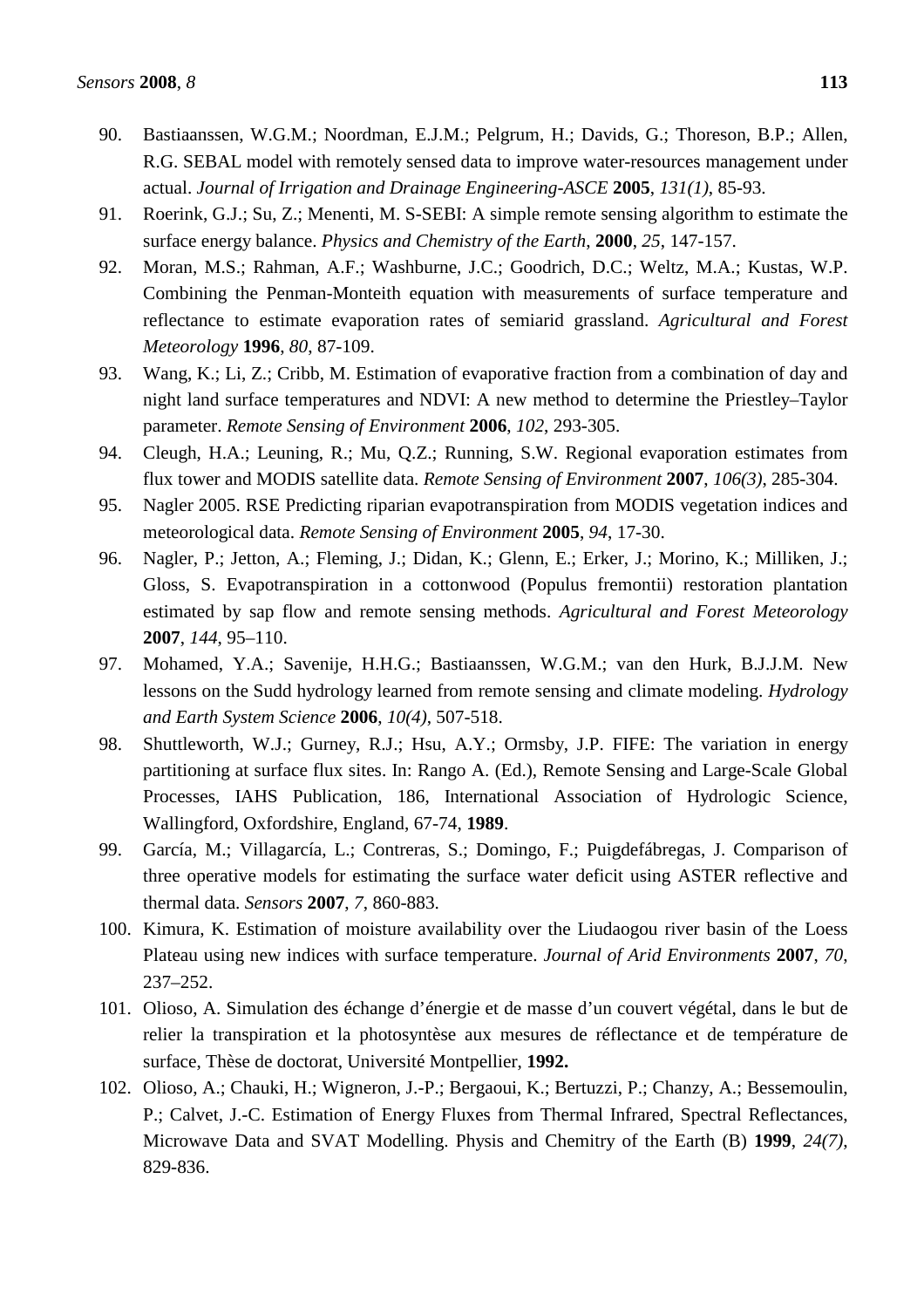- 103. Carlson, T.N.; Capehart, W.J.; Gillies, R.R. A new look at the simplified method for remote sensing of daily evapotranspiration. *Remote Sensing of Environment* **1995**, *54*, 161-167.
- 104. Moran, M.S.; Clarke, T.R.; Kustas, W.P.; Weltz, M.; Amer, S.A. Evaluation of hydrologic parameters in a semiarid rangeland using remote sensed spectral data. *Water Resources Research* **1994**, *30(5)*, 1287-1297.
- 105. Zazueta, F.S.; Xin, J. Soil Moisture Sensors. Bulletin 292, Florida Cooperative Extension Service, Institute of Food and Agricultural Sciences, University of Florida, **1994**.
- 106. Starks, P.J. A general heat dissipation sensor calibration equation and estimation of soil water content. *Soil Science* **1999**, *164*, 655-661.
- 107. Miles, D.L. Estimating Soil Moisture. Crop series, irrigation, no. 4.700, Colorado State University Cooperative Extension, 9/98, **1999**.
- 108. Schwank, M.; Green, T.R. Simulated effects of soil temperature and salinity on capacitance sensor measurements. *Sensors* **2007**, *7*, 548-577.
- 109. Gardner, W.; Kirkham, D. Determination of soil moisture by neutron scattering. *Soil Sciences* **1952**, *73*, 391-401.
- 110. Reginato, R. J.; van Bavel, C. H. M. Soil measurementwith gamma attenuation. Soil Science Sot. Amer. Proc. 1964, 28, 721-724.
- 111. Noborio, K. Measurement of soil water content and electrical conductivity by time domain reflectometry: a review. *Computers and Electronics in Agriculture* **2001**, *31(3)*, 213-237.
- 112. Vanderborgt, J., Vanclooster, M.; Timmerman, A.; Seuntjens, P.; Mallants, D.; Kim, D.J.; Jacques, D.; Hubrechts, L.; Gonzalez, C.; Feyen, J.; Diels, J.; Deckers, J. Overview of inert tracer experiments in key Belgian soil types: Relation between transport and soil morphological and hydraulic properties. *Water Resources Research* **2001**, *37 (12)*, 2873-2888.
- 113. Woodhead, I.M.; Buchan, G.D.; Christie, J.H.; Irie, K. A general dielectric model for time domain reflectometry. *Biosystems Engineering* **2003**, *86(2)*, 207-216.
- 114. Wang, J.R.; Schmugge, T.J. An empirical model for the complex dielectric permittivity of soils as a function of water content. IEEE Transactions on *Geoscience and Remote Sensing* **1980**, *18*, 288−295.
- 115. Huisman, J.A.; Snepvangers, J.J.J.C.; Bouten, W.; Heuvelink, G.B.M. Mapping spatial variation in surface soil water content: comparison of ground-penetrating radar and time domain reflectometry. *Journal of Hydrology* **2002**, *207*, 194–207.
- 116. Davis, J.L.; Annan, A.P. Ground-penetrating radar for high-resolution mapping of soil and rock stratigraphy. *Geophysical Prospecting* **1989**, *37(5)*, 531-551.
- 117. Pires, L.F.; Bacchi, O.O.S.; Reichardt, K. Soil water retention curve determined by gammaray beam attenuation. *Soil & Tillage Research* **2005**, *82*, 89–97.
- 118. Vanclooster, M.; Viaene, P.; Diels, J.; Feyen J. A deterministic evaluation analysis applied to an integrated soil-crop model. *Ecological Modelling* **1995**, *81*, 183-195.
- 119. Ducheyne, S.; Schadecka, N.; Vanongeval, L.; Vandendriessche, H.; Feyen, J. Assessment of the parameters of a mechanistic soil–crop–nitrogen simulation model using historic data of experimental field sites in Belgium. *Agricultural Water Management* **2001**, *51*, 53–78.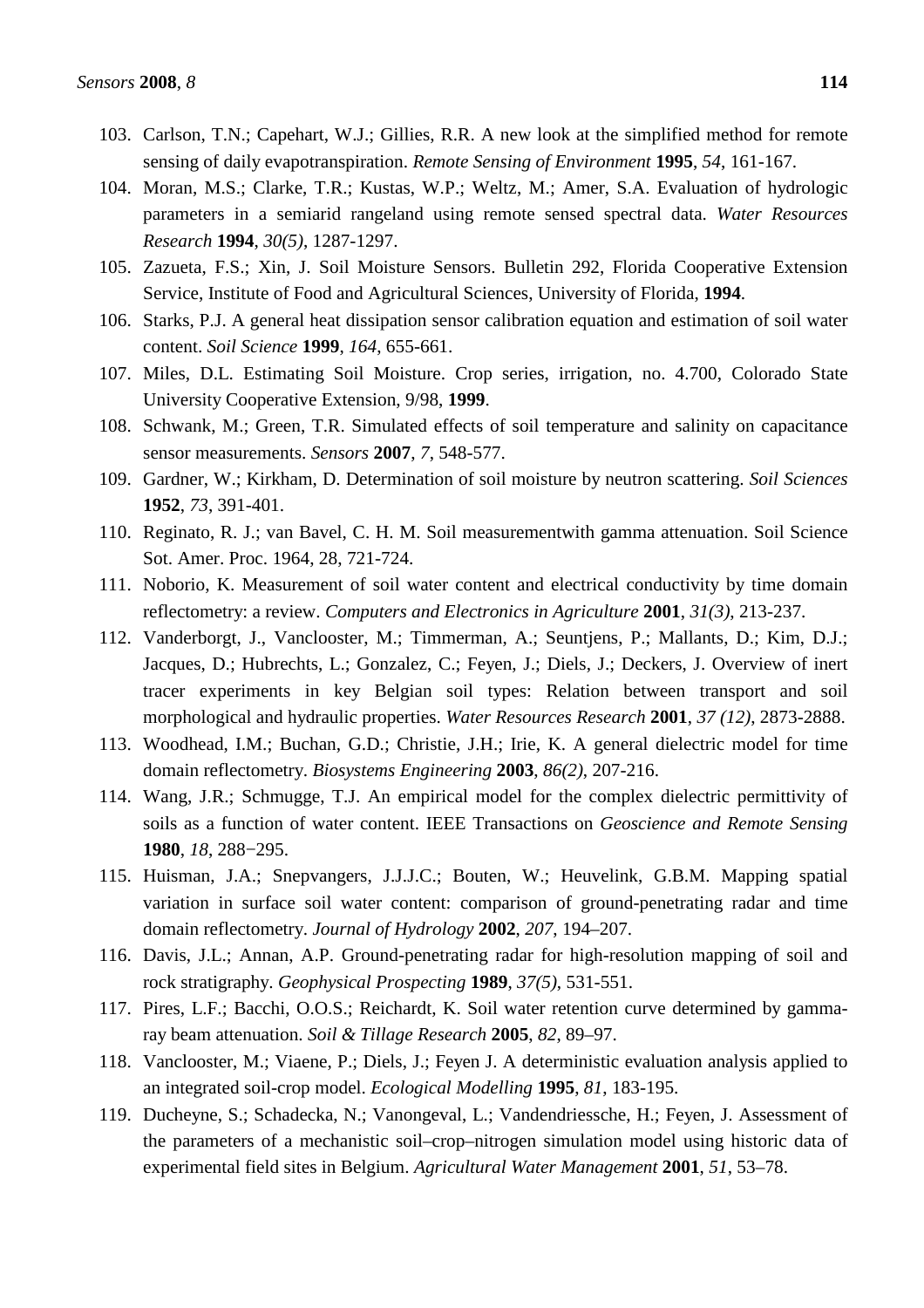- 120. Meiresonne, L.; Sampson, D.A.; Kowalski, A.S.; Janssens, I.A.; Nadezhdina, N.; Cermák, J.; Van Slycken, J.; Ceulemans, R. Water flux estimates from a Belgian Scots pine stand: a comparison of different approaches. *Journal of Hydrology* **2003**, *270*, 230-252.
- 121. Grant, L.; Seyfried, M., McNamara, J. Spatial variation and temporal stability of soil water in a snow-dominated, mountain catchment. *Hydrological Processes* **2004**, *18*, 3493–3511.
- 122. Vachaud, G.; Passerat de Silans, A.; Balabanis, P.; Vauclin, M. Temporal stability of spatially measured soil water probability density function. *Soil Science Society of America Journal* **1985**, *49*, 822–828.
- 123. Grayson, R.B.; Western, A.W. Towards area1 estimation of soil water content from point measurements: time and space stability of mean response. *Journal of Hydrology* **1998**, *207*, 68-82.
- 124. Kachanoski, R.G.; De Jong, E. Scale dependence and the temporal persistence of spatial patterns of soil-water storage. *Water Resource Research* **1988**, *21(1),* 85-91.
- 125. Martinez-Fernandez, J.; Ceballos, A. Temporal stability of soil moisture in a large-field experiment in Spain. *Soil Science Society of America Journal* **2003***, 67(6)*, 1647-1656.
- 126. Grayson, R.B.; Blöschl, G.; Western, A.W.; McMahon, T.A. Advances in the use of observed spatial patterns of catchment hydrological response. *Advances in Water Resources* **2002**, *25*, 1313–1334.
- 127. Western, A.W.; Grayson, R.B. The Tarrawarra data set: Soil moisture patterns, soil characteristics, and hydrological flux measurements. *Water Resources Research* **1998**, *34(10)*, 2765-2768.
- 128. Ceballos, A. Scipal, K.; Wagner, W.; Martínez-Fernández, L. Validation of ERS Scatterometer-derived soil moisture data in the central part of the Duero Basin, Spain. *Hydrological Processes* **2005**, *19(8)*, 1549-1566
- 129. Scipal, K.; Scheffler, C.; Wagner, W. Soil moisture-runoff relation at the catchment scale as observed with coarse resolution microwave remote sensing. *Hydrology and Earth System Sciences* **2005**, *9*, 173-183.
- 130. Verstraeten, W.W.; Veroustraete, F.; van der Sande, C.J.; Grootaers, I.; Feyen, J. Soil moisture retrieval using thermal inertia, determined with visible and thermal spaceborne data, validated for European forests. *Remote Sensing of Environment* **2006**, *101(3)*, 299-314.
- 131. Anderson, M.C., Kustas, W.P., Norman, J.M. Up scaling and downscaling—a regional view of the soil–plant–atmosphere continuum. *Journal of Agronomy*, **2003**, *95*, 1408–1423.
- 132. Justice, C.; Belward, A.; Morisette, J.; Lewis, P.; Privette, J.; Baret, F. Developments in the 'validation' of satellite sensor products for the study of the land surface. *International Journal of Remote Sensing*, **2000**, *21(17)*, 3383-3390.
- 133. Weiss, M.; de Beaufort, L.; Baret, F.; Allard, D.; Bruguier, N.; Marloie, O. Mapping leaf area index measurements at different scales for the validation of large swat satellite sensors: first results of the VALERI project. In Physical Measurements and Signatures in Remote Sensing, Guyot & Phulpin, **2001**, 125-130.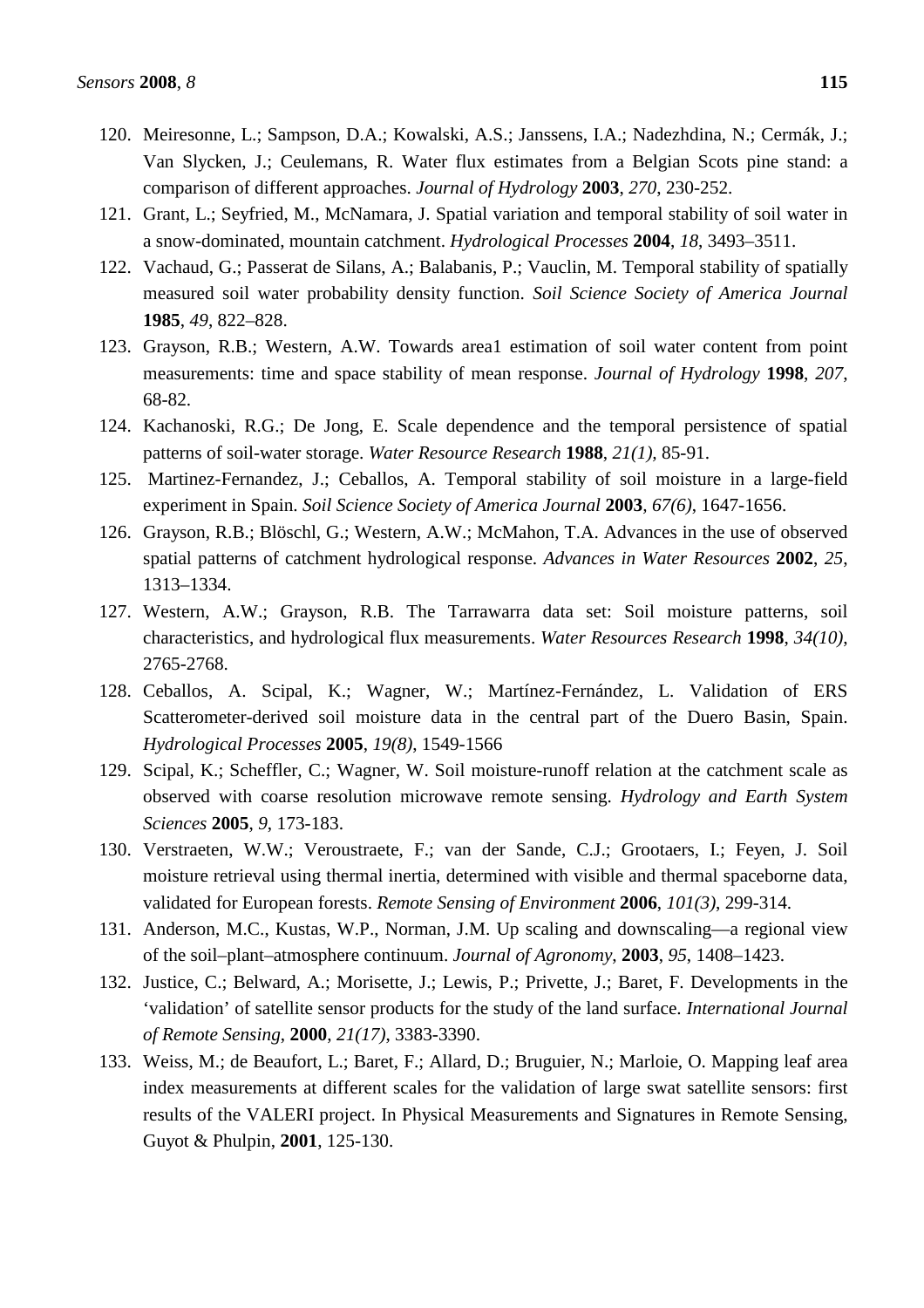- 134. McCabe M.F., and E.F. Wood. Scale influences on the remote estimation of evapotranspiration using multiple satellite sensors. *Remote Sensing of Environment*, **2006**, *105,* 271–285.
- 135. Kustas, W.P.; Li, F.; Jackson, T.J.; Prueger, J.H.; MacPhersonc, J.I.; Wolde, M. Effects of remote sensing pixel resolution on modeled energy flux variability of croplands in Iowa. *Remote sensing of Environment* **2004**, *92*, 535-547.
- 136. McCabe, M. F.; Kalma, J. D.; Franks, S.W. Spatial and temporal patterns of land surface fluxes from remotely sensed surface temperatures within an uncertainty modelling framework. *HESS*, **2005**, *9*, 467–480.
- 137. Verstraeten, W.W.; Veroustraete, F.; Heyns, W.; Van Roey, T.; Feyen, J. On uncertainties in carbon flux modelling and remotely sensed data assimilation: the Brasschaat pixel case. *Advances in Space Research* **2008**, *41*, 20-35.
- 138. Goodrich, D.C.; Scott, R.; Qi, J.; Goff, B.; Unkrich, C.L.; Moran, M.S.; Williams, D.; Schaeffer, S.; Snyder, K.; MacNish, R.; Maddock, T.; Pool, D.; Chehbouni, A.; Cooper, D.I.; Eichinger, W.E.; Shuttleworth, W.J.; Kerr, Y.; Marsett, R.; Ni, W. Seasonal estimates of riparian evapotranspiration using remote and in situ measurements. *Agricultural and Forest Meteorology* **2000**, *105(1-3)*, 281-309.
- 139. Jacob, F.; Olioso, A.; Gu, X.F.; Su, Z.; Seguin, B. Mapping surface fluxes using airborne visible, near infrared, thermal infrared remote sensing data and a spatialized surface energy balance model. *Agronomie* **2002**, *22*, 669-680.
- 140. Li, F.; Lyons, T.J. Estimation of regional evapotranspiration through remote sensing. *Journal of Applied Meteorology* **1999**, *38*, 1644-1654.
- 141. Kustas, W.P.; Choudhury, B.J.; Moran, M.S.; Reginato, R.J.; Jackson, R.D.; Gay, L.W.; Weaver, H.L. Determination of sensible heat flux over sparse canopy using thermal infrared data. *Agricultural and Forest Meteorology* **1989**, *44*, 197-216.
- 142. Moran, M.S.; Humes, K.S.; Pinter, P.J. The scaling characteristics of remotely-sensed variables for sparsely-vegetated heterogeneous landscapes. *Journal of Hydrology* **1997**, *190*, 337-362.
- 143. Lhomme, J-P.; Monteny, B.; Amadou, M. Estimation sensible heat flux from radiometric temperature over sparse millet. *Agricultural and Forest Meteorology* **1994**, *68*, 77-91.
- 144. Lhomme, J-P.; Chehbouni, A.; Troufleau, D. Determination of sensible heat flux over Sahelian fallow savannah using infrared thermometry. *Agricultural and Forest Meteorology*, *68*, 93-105.
- 145. Kite, G.W.; Droogers, P. Comparing evapotranspiration estimates from satellites, hydrological models and field data. *Journal of Hydrology* **2000**, *229*, 3-18.
- 146. Kite, G.W. Manual for the SLURP hydrological model. NHRI, Canada, pp 111, **1997**.
- 147. Beyazgül, M.; Kayama, Y.; Engelsman, F. Estimation methods for crop water requirements in the Gediz Basin of western Turkey. *Journal of Hydrology* **2000**, *229*, 19–26.
- 148. Samson, R. An experimental and modelling approach to the actual evapotranspiration in a mixed forest ecosystem (Experimental forest Aelmoeseneie at Gontrode). PhD, Universiteit Gent, pp. 294, **2001**.